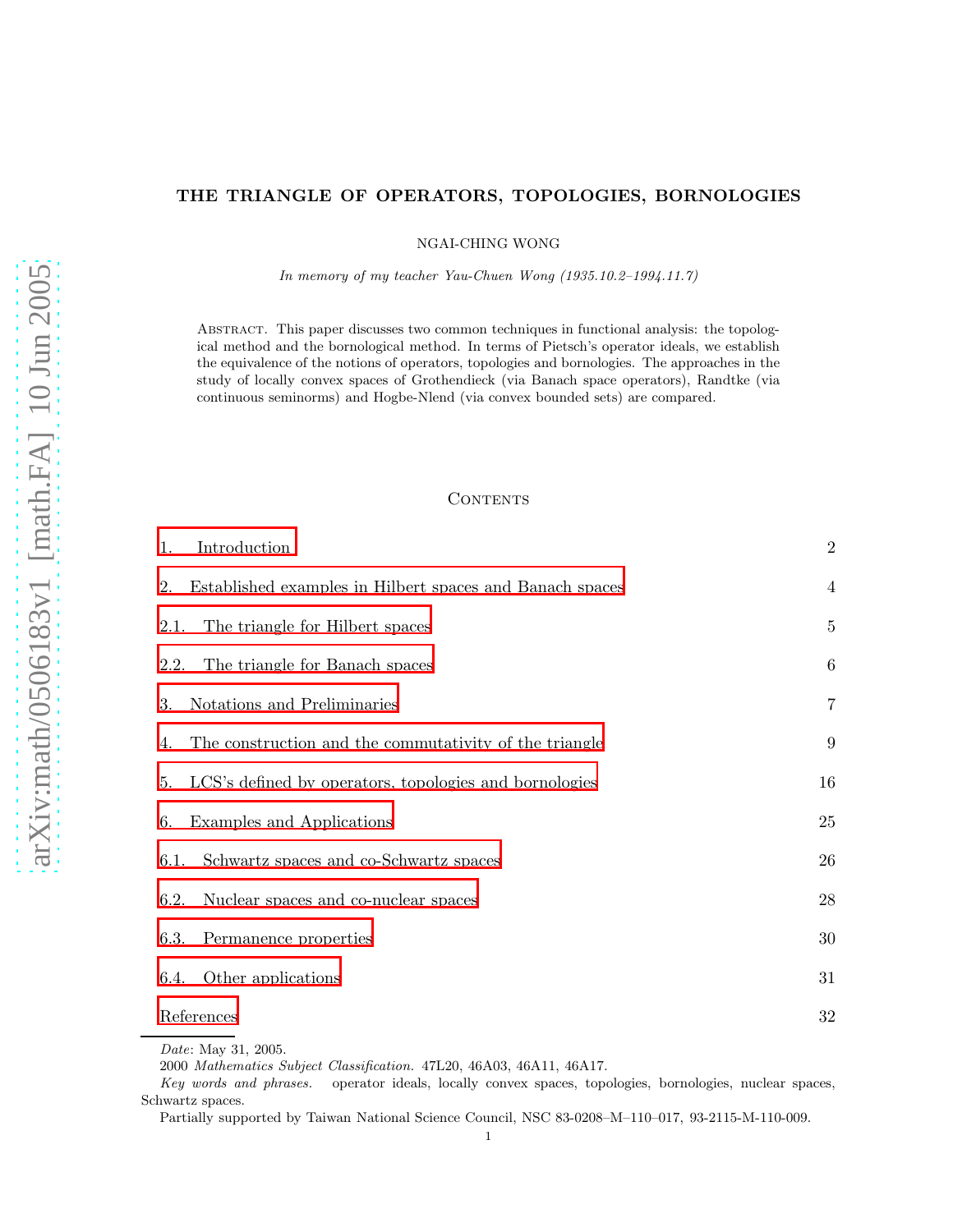#### <span id="page-1-0"></span>2 NGAI-CHING WONG

## 1. INTRODUCTION

How can one describe a linear operator  $T$  from a Banach space  $E$  into a Banach space  $F$ ? The usual way to describe  $T$  is to state either the bornological property, via  $TU_E$ , or the topological property, via  $T^{-1}U_F$ , of T, where  $U_E$  (resp.  $U_F$ ) is the closed unit ball of E (resp.  $F$ ). However, there are a lot of examples indicating that these two machineries are equivalent. For instance,

- T is *bounded* (i.e.,  $TU_E$  is a bounded subset of F)
	- $\Leftrightarrow$  T is *continuous* (i.e.,  $T^{-1}U_F$  is a 0-neighborhood of E in the norm topology);
- *T* is *of finite rank* (i.e.,  $TU_E \subseteq \text{conv}\{y_1, y_2, \ldots, y_n\}$  for some  $y_1, y_2, \ldots, y_n$  in *F*)  $\Leftrightarrow$  T is *weak-norm continuous* (i.e.,  $T^{-1}U_F$  is a 0-neighborhood of E in the weak topology); and
- $T$  is *compact* (i.e.,  $TU_E$  is totally bounded in  $F$ )  $\Leftrightarrow$  T is continuous in the topology of uniform convergence on norm compact subsets of  $E'$  (i.e.,  $T^{-1}U_F \supseteq K^{\circ}$ , the polar of a norm compact subset K of the dual space  $E'$  of  $E$ ).

This is because the unit ball of a normed space simultaneously serves as a neighborhood of zero and a bounded set. It is, however, no longer true in the context of locally convex spaces (LCS's, shortly). Mackey-Arens' Theorem indicates that topologies (families of neighborhoods) and bornologies (families of bounded sets) are in dual pair (see e.g. [\[17\]](#page-31-1)).

It is a long tradition of classifying special classes of locally convex spaces by families of continuous operators among them. A famous example is, of course, Grothendieck's identification of the class of nuclear locally convex spaces. Other examples are those of Schwartz LCS's, infra–Schwartz LCS's and their "co–spaces". After the great effort of Pietsch [\[15\]](#page-31-2), it is now well–known that such suitable families of continuous operators are the so–called operator ideals.

There are many ways to utilize Grothendieck's idea. For example, one can define a LCS X to be nuclear (resp. Schwartz, infra–Schwartz) by asking that for each continuous seminorm  $p$ on X, there is a continuous seminorm q on X with  $p \leq q$  such that the canonical map  $\widetilde{Q}_{pq}$  from  $\widetilde{X}_q = \widetilde{X/q^{-1}(0)}$  into  $\widetilde{X}_p = \widetilde{X/p^{-1}(0)}$  is nuclear (resp. precompact, weakly compact), where  $\widetilde{X}_q$ denotes completion. It amounts to saying that the completion  $\widetilde{X}$  of X is a topological projective limit  $\varprojlim Q_{pq}X_q$  of Banach spaces of nuclear type (resp. precompact type, weakly compact type). The converse is also true, see Junek [\[11,](#page-31-3) p. 139]. We call such a LCS a Grothendieck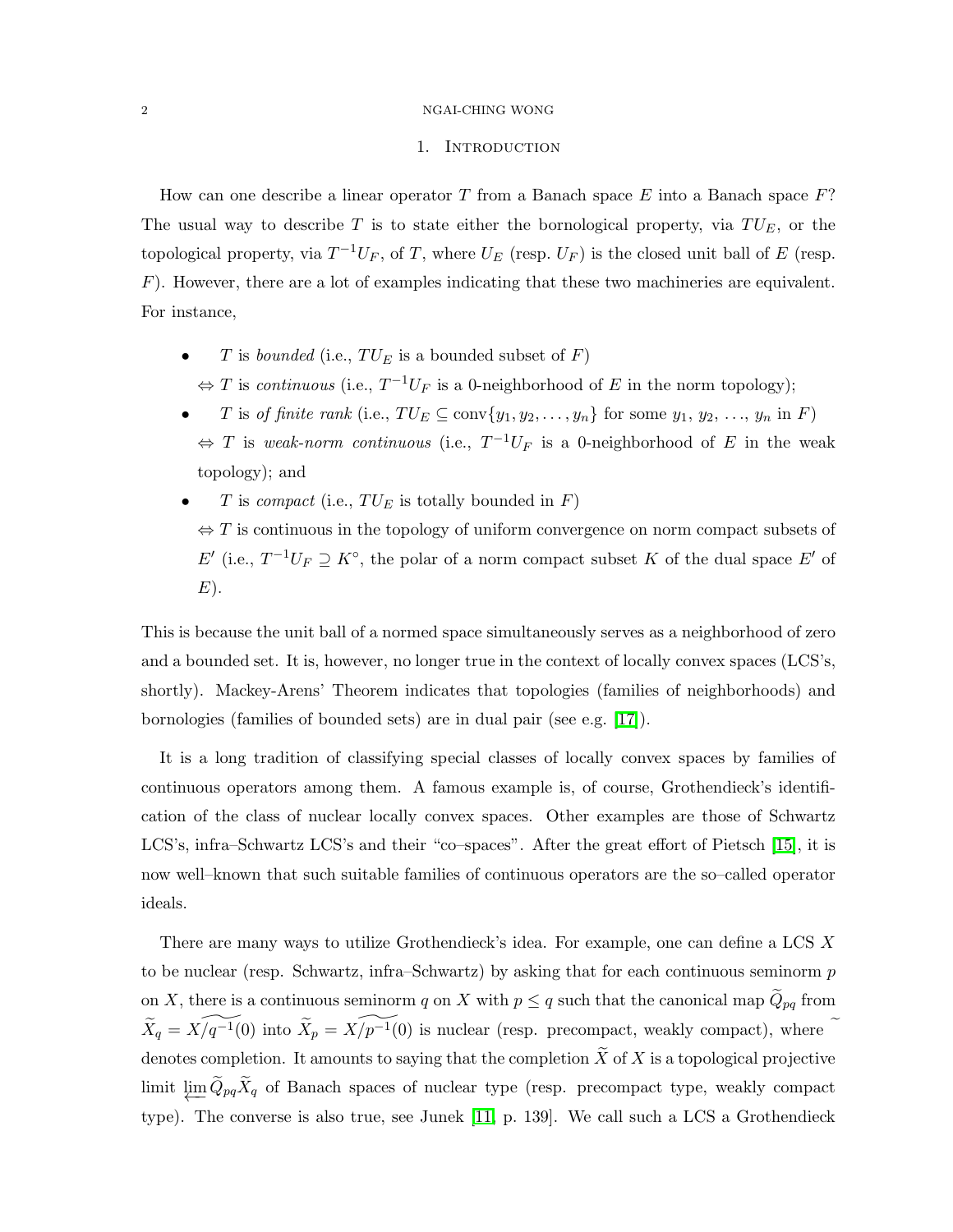As a dual concept, a locally convex space X is said to be a co–Grothendieck space of type  $\mathfrak{A}$ , or shortly a co–Groth $(\mathfrak{A})$ –space, if for each infracomplete disk A in X there is an infracomplete disk B in X such that  $A \subseteq B$  and the canonical map  $J_{BA}$  from  $X(A) = \bigcup_{\lambda>0} \lambda A$  into  $X(B) = \bigcup_{\lambda > 0} \lambda B$  belongs to  $\mathfrak{A}(X(A), X(B))$ . In other words, the convex bornological vector space  $X$  equipped with the infracomplete bornology of  $X$  is the bornological inductive limit  $\lim_{\longrightarrow} J_{BA}X(A)$  of Banach spaces of type  $\mathfrak{A}$ . The converse is again true.

Another way to go is to define the ideal topology and the ideal bornology on each LCS associated to an operator ideal  $\mathfrak A$  *on LCS's*. A continuous seminorm p on a LCS X is said to be an  $\mathfrak{A}$ –continuous seminorm if the canonical map  $\widetilde{Q}_p : X \to \widetilde{X}_p$  belongs to the injective hull  $\mathfrak{A}^{(n)}$  of  $\mathfrak{A}$ . The topology on X defined by the family of all such seminorms is called the  $\mathfrak{A}$ –topology of X. Similarly, an absolutely convex bounded set B in X is said to be  $\mathfrak{A}$ –bounded if the canonical map  $J_B$  from  $X(B) = \bigcup_{\lambda>0} \lambda B$  into X belongs to the bornologically surjective hull  $\mathfrak{A}^{\text{bsur}}$  of  $\mathfrak{A}$ . The bornology on X defined by the family of all such bounded sets is called the  $\mathfrak A$ –bornology of X. A LCS X is said to be  $\mathfrak A$ –topological (resp.  $\mathfrak A$ –bornological) if the topology (resp. bornology) of X coincides with the  $\mathfrak{A}$ –topology (resp.  $\mathfrak{A}$ –bornology).

In [\[26\]](#page-32-0) we show that Grothendieck spaces are essentially a kind of  $\mathfrak{A}$ –spaces. Thus these two different approaches coincide. In this paper, we will develop the duality theory of  $\mathfrak{A}-$ topological spaces and  $\mathfrak A$ –bornological spaces. Basically, one may expect that a locally convex space X is  $\mathfrak A$ –topological (resp.  $\mathfrak A$ –bornological) if and only if its strong dual  $X'_\beta$  is  $\mathfrak A$ –bornological (resp.  $\mathfrak A$ – topological). One can discover the same is true for Grothendieck spaces and co–Grothendieck spaces by observing the duality of topology and bornology and the duality of projective limits and inductive limits (see, e.g., [\[8,](#page-31-4) [11\]](#page-31-3)).

The following commutative diagram summaries our works.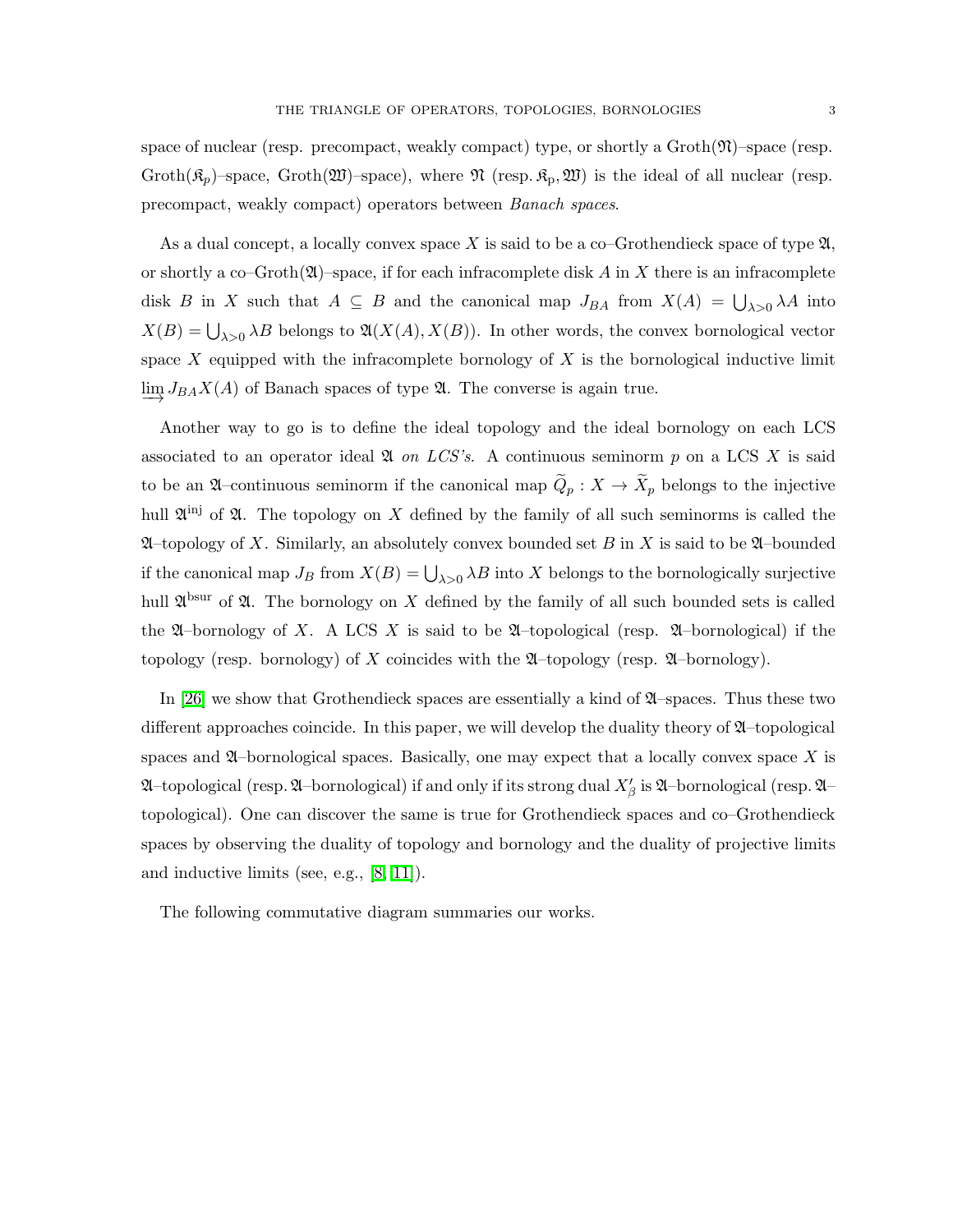

The theory of operator ideal is founded by Pietsch [\[15\]](#page-31-2) and originated from the works of Grothendieck [\[4\]](#page-31-5) and Schatten [\[18\]](#page-31-6). See also [\[13,](#page-31-7) [8,](#page-31-4) [11,](#page-31-3) [2\]](#page-31-8) for more information. The idea of generating topologies and generating bornologies are due to Stephani [\[20,](#page-32-1) [21,](#page-32-2) [22,](#page-32-3) [23,](#page-32-4) [24\]](#page-32-5) and Franco and Piñeiro [\[3\]](#page-31-9) in the context of Banach spaces. The explicit construction (with all arrows shown in the diagram) of the (upper) triangle is given in [\[32\]](#page-32-6), in which several applications to Banach space theory are demonstrated. When the underlying space is a *fixed* complex Hilbert space, West implements the triangle in the context of operator algebras [\[25\]](#page-32-7) and provides several applications with Conradie [\[1\]](#page-31-10) (see Section [2\)](#page-3-0). In this paper, we shall complete the LCS version of the triangle. As an application, we shall show that in the study of LCS's, the topological machinery of Randtke (via continuous seminorms) [\[16\]](#page-31-11) or the bornological machinery of Hogbe-Nlend (via convex bounded subsets) [\[5,](#page-31-12) [6\]](#page-31-13) is as strong as that of the operator theoretical machinery of Grothendieck (via Banach space operators) (see e.g. [\[29,](#page-32-8) [30,](#page-32-9) [11,](#page-31-3) [26\]](#page-32-0)).

<span id="page-3-0"></span>The author dedicates this paper to his late teacher, Professor Yau-Chuen Wong, who introduced the same concept of  $\mathfrak A$ -topology and  $\mathfrak A$ -bornology through a great number of examples of special LCS's as well as partially ordered locally convex spaces (see, [\[29,](#page-32-8) [30\]](#page-32-9)), although he did not employ the Pietsch's language (operator ideals) at his time. Together with [\[32,](#page-32-6) [26\]](#page-32-0), the current paper is a continuation of his ideal (see [\[27\]](#page-32-10)).

## <span id="page-3-1"></span>2. Established examples in Hilbert spaces and Banach spaces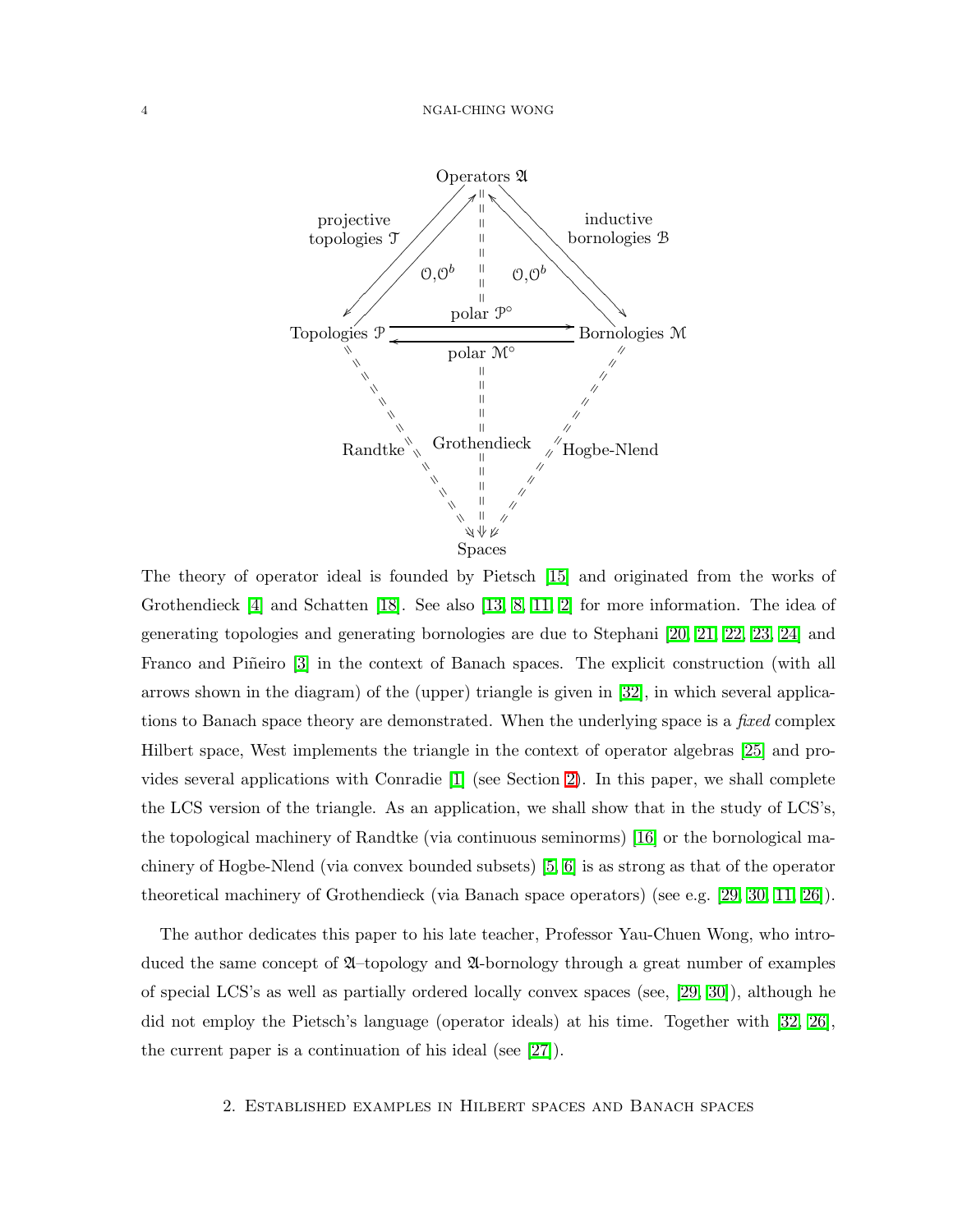2.1. The triangle for Hilbert spaces. Let  $\mathfrak{M}$  be a von Neumann algebra of bounded linear operators on a Hilbert space H, and  $\mathfrak A$  an arbitrary non-zero two-sided ideal of  $\mathfrak M$ .

- A locally convex topology P of H is called a *generating topology* if P consists of norm open sets in H such that all operators in  $\mathfrak{M}$  are P-to-P continuous on H, i.e., the pre-images of P-open sets being P-open.
- A convex vector bornology M of H is called a *generating bornology* if M consists of norm bounded subsets of H such that all operators in  $\mathfrak{M}$  are M-to-M bounded, i.e., sending M-bounded sets to M-bounded sets.
- The  $\mathfrak{A}$ -topology  $\mathfrak{T}(\mathfrak{A})$  is the projective topology of H induced by operators in  $\mathfrak{A}$ , i.e., the weakest locally convex topology t of H such that operators in  $\mathfrak A$  are t-to-norm continuous.
- The  $\mathfrak{A}$ -*bornology*  $\mathfrak{B}(\mathfrak{A})$  is the inductive bornology of H induced by operators in  $\mathfrak{A}$ , i.e., the smallest convex vector bornology b of H such that operators in  $\mathfrak A$  are norm-to-b bounded.
- The polar of a subset A in H is

$$
A^{\circ} = \{ x \in H : |\langle a, x \rangle| \le 1, \forall a \in A \}.
$$

Remark that the ideal  $\mathfrak A$  is

- *self-adjoint*, i.e.,  $T \in \mathfrak{A}$  if and only if its Hilbert space adjoint map  $T^* \in \mathfrak{A}$ ;
- *injective*, i.e.,  $T \in \mathfrak{A}$  whenever  $||Th|| \le ||Sh||$ ,  $\forall h \in H$ , for any S in  $\mathfrak{A}$  and T in  $\mathfrak{M}$ ; and
- *surjective*, i.e.,  $T \in \mathfrak{A}$  whenever  $TU_H \subseteq SU_H$  for any S in  $\mathfrak{A}$  and T in  $\mathfrak{M}$ .

Theorem 2.1 (West [\[25\]](#page-32-7)).

- *(1) (a) The* A*-topology* T(A) *is a generating topology.*
	- *(b) The* A*-bornology* B(A) *is a generating bornology.*
- (2) (a) The set  $O(\mathcal{P}) = \mathfrak{L}(H_{\mathcal{P}}, H)$  of all P-to-norm continuous linear operators on H is a *two-sided ideals of* M*.*
	- *(b)* The set  $O(\mathcal{M}) = B(H, H^{\mathcal{M}})$  of all norm-to-M bounded linear operators on H is a *two-sided ideals of* M*.*
- (3) (a) The polar  $\mathcal{P}^{\circ} = \{B \subseteq H : B^{\circ} \text{ is a } \mathcal{P}\text{-neighborhood of } 0\}$  of a generating topology P *is a generating bornology.*
	- *(b)* The polar  $\mathcal{M}^{\circ} = \{ V \subseteq H : V^{\circ} \text{ is M-bounded} \}$  of a generating bornology M *is a generating topology.*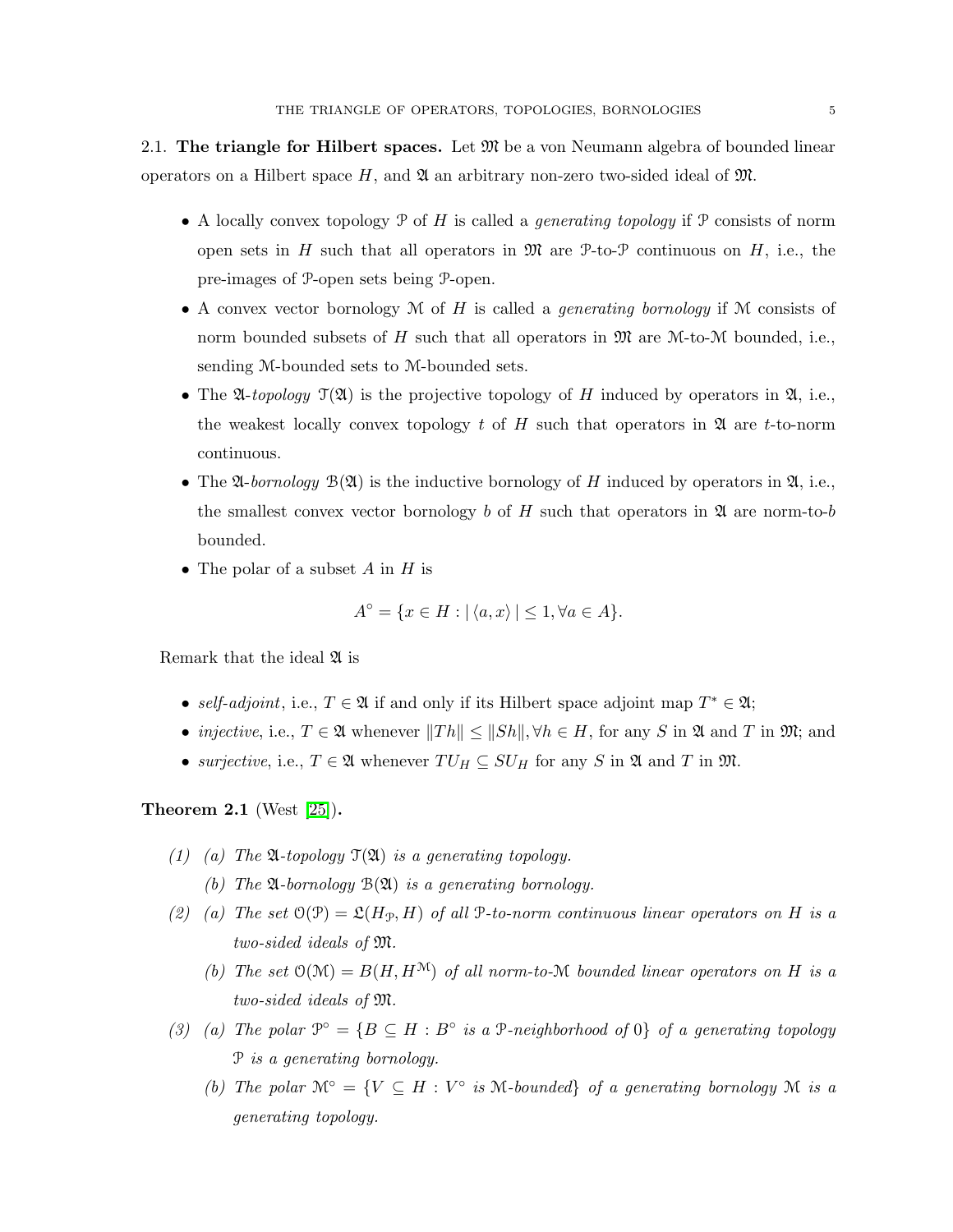- *(4) The triangle of operators, topologies and bornologies is commutative:*
	- $(a)$   $\mathcal{O}(\mathcal{T}(\mathfrak{A})) = \mathfrak{A}, \mathcal{O}(\mathcal{B}(\mathfrak{A})) = \mathfrak{A}.$  $(b)$   $\mathfrak{T}(\mathfrak{A})^{\circ} = \mathfrak{B}(\mathfrak{A}),$   $\mathfrak{B}(\mathfrak{A})^{\circ} = \mathfrak{T}(\mathfrak{A}).$  $(c)$   $\mathcal{T}(\mathcal{O}(\mathcal{P})) = \mathcal{P}$ ,  $\mathcal{B}(\mathcal{O}(\mathcal{M})) = \mathcal{M}$ .

<span id="page-5-0"></span>2.2. The triangle for Banach spaces. The Banach space version of the "triangle" is known to have many applications (cf. [\[15,](#page-31-2) [8,](#page-31-4) [11\]](#page-31-3)). Let  $\mathfrak{A} = \bigcup \{ \mathfrak{A}(E,F) : E, F \text{ are Banach spaces} \}$  be an *operator ideal* on Banach spaces in the sense of Pietsch [\[15\]](#page-31-2):

- (OI<sub>1</sub>) The components  $\mathfrak{A}(E,F)$  of  $\mathfrak A$  are non-zero subspaces of  $\mathfrak{L}(E,F)$ .
- $(OL_2)$   $RTS \in \mathfrak{A}(E_0, F_0)$  whenever  $R \in \mathfrak{L}(F, F_0), T \in \mathfrak{A}(E, F)$  and  $S \in \mathfrak{L}(E_0, E)$  for arbitrary Banach spaces  $E, E_0, F$ , and  $F_0$ .

An operator ideal  $\mathfrak A$  is said to be *symmetric* if  $T \in \mathfrak A(E,F)$  ensures its Banach space dual map  $T' \in \mathfrak{A}(F', E'),$  and *completely symmetric* if  $T \in \mathfrak{A}(E, F) \Leftrightarrow T' \in \mathfrak{A}(F', E').$ 

Suppose for each Banach space E, we have a locally convex topology  $\mathcal{P}(E)$  consisting of norm open subsets of E and a convex vector bornology  $\mathcal{M}(E)$  consisting of norm bounded subsets of E. We call  $\mathcal{P} = \{ \mathcal{P}(E) : E \text{ is a Banach space} \}$  a generating topology and  $\mathcal{M} = \{ \mathcal{M}(E) : E \text{ is a Banach space} \}$ E is a Banach space} a generating bornology on Banach spaces, if operators in  $\mathfrak{L}(E, F)$  are  $\mathcal{P}(E)$ -to- $\mathcal{P}(F)$  continuous and  $\mathcal{M}(E)$ -to- $\mathcal{M}(F)$  bounded for all Banach spaces E and F, respectively.

The polar  $\mathcal{P}^{\circ}$  of a generating topology  $\mathcal{P}$  consists of components

$$
\mathcal{P}^{\circ}(E) = \{ B \in E : B^{\circ} \text{ is } \mathcal{P}(E')\text{-bounded} \}.
$$

Similarly, the polar  $\mathcal{M}^\circ$  of a generating bornology  $\mathcal M$  consists of components

$$
\mathcal{M}^{\circ}(E) = \{ V \in E : V^{\circ} \text{ is a } \mathcal{P}(E') \text{-neighborhood of } 0 \}.
$$

<span id="page-5-1"></span>Theorem 2.2 (Stephani [\[20,](#page-32-1) [21,](#page-32-2) [22,](#page-32-3) [23,](#page-32-4) [24\]](#page-32-5) and Wong and Wong [\[32\]](#page-32-6)).

- *(1) (a) The family of projective topologies* T(A)(E) *of Banach spaces* E *induced by operators in*  $\mathfrak{A}(E, \cdot)$  *forms a generating topology.* 
	- (b) The family of inductive bornologies  $B(\mathfrak{A})(F)$  of Banach spaces F induced by op*erators in*  $\mathfrak{A}(\cdot, F)$  *forms a generating bornology.*
- (2) (a) The family of sets  $O(\mathcal{P})(E, F) = \mathcal{L}(E_{\mathcal{P}}, F)$  of all  $\mathcal{P}(E)$ -to-norm continuous linear *operators from* E *into* F *forms an injective operator ideal.*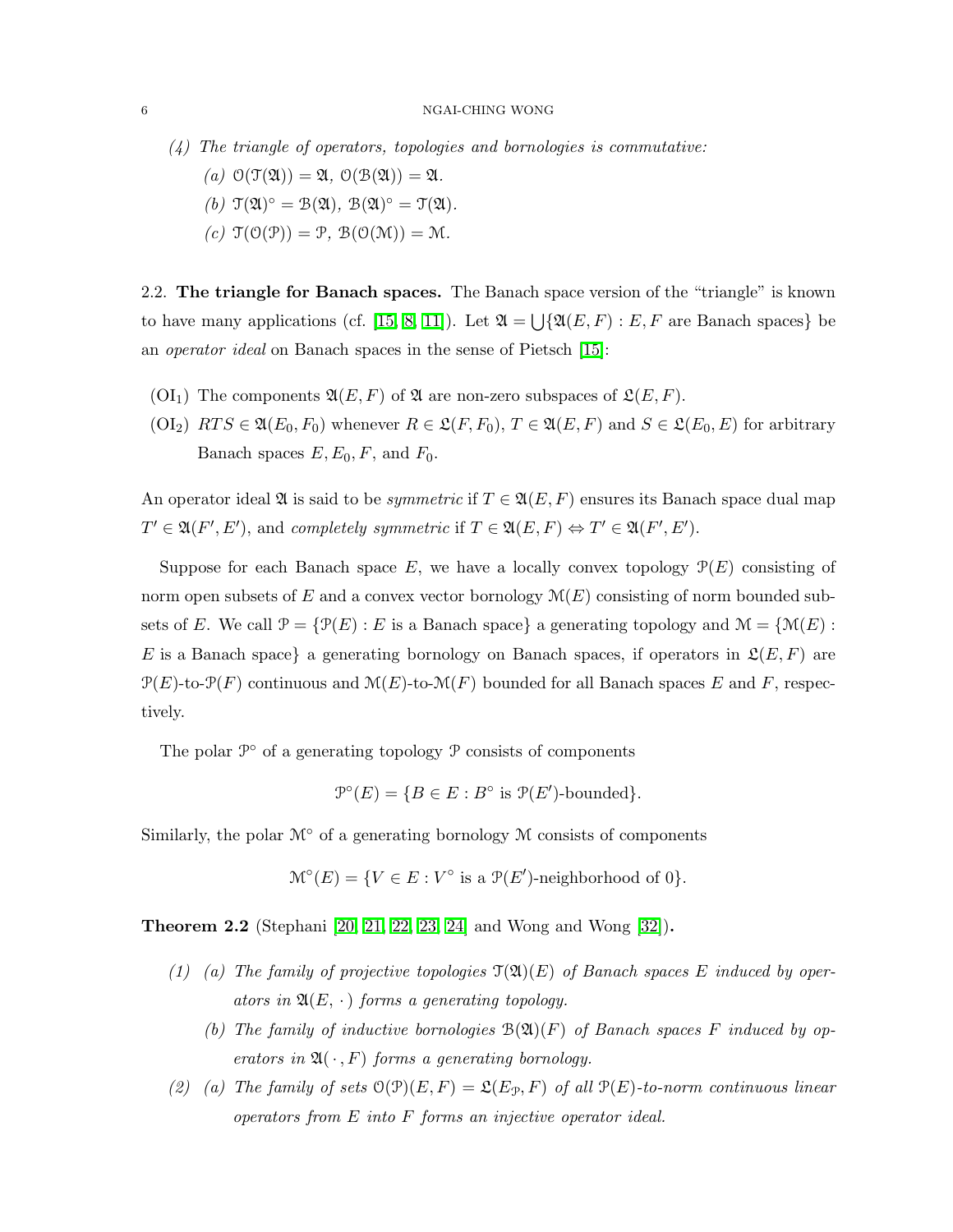- *(b)* The family of sets  $O(M)(E, F) = B(E, F_M)$  of all norm-to- $M(F)$  bounded linear *operators from* E *into* F *forms a surjective operator ideal.*
- *(3) (a) The polar* P *of a generating topology* P *is a generating bornology. (b) The polar* M◦ *of a generating bornology* M *is a generating topology.*
- *(4) The triangle of operators, topologies and bornologies is almost commutative.*
	- (*a*)  $\mathcal{O}(\mathfrak{T}(\mathfrak{A})) = \mathfrak{A}^{\text{inj}}$  *and*  $\mathcal{O}(\mathfrak{B}(\mathfrak{A})) = \mathfrak{A}^{\text{sur}}$ .
	- (b)  $\mathcal{B}(\mathfrak{A})^{\circ} = \mathcal{T}(\mathfrak{A})$  *if*  $\mathfrak{A}$  *is symmetric, and*  $\mathcal{T}(\mathfrak{A})^{\circ} = \mathcal{B}(\mathfrak{A})$  *if*  $\mathfrak{A}$  *is completely symmetric.*
	- $(c)$   $\mathfrak{T}(\mathfrak{O}(\mathfrak{P})) = \mathfrak{P}, \mathfrak{B}(\mathfrak{O}(\mathfrak{M})) = \mathfrak{M}.$

Note that the ideals  $\mathfrak L$  of all bounded operators,  $\mathfrak F$  of all bounded operator of finite rank and  $\mathfrak K$  of all compact operators are all injective, surjective and completely symmetric. These explain the equivalence of topological and bornological approaches for these operators demonstrated at the very beginning of this paper. On the other hand, the ideal  $\mathfrak N$  of nuclear operators is neither injective, surjective or completely symmetric (cf. [\[15\]](#page-31-2)).

## 3. Notations and Preliminaries

<span id="page-6-0"></span>The classic reference to the theory of operator ideals is, of course, Pietsch [\[15\]](#page-31-2). See also Jarchow [\[8\]](#page-31-4) and Junek [\[11\]](#page-31-3). For the theory of locally convex spaces, together with Wong [\[31\]](#page-32-11), Schaefer [\[17\]](#page-31-1) is our favorite. Hogbe–Nlend [\[5\]](#page-31-12) serves as our main source of the theory of bornology.

Throughout this paper, all vector spaces have the same underlying scalar field K. K is either the field  $\mathbb R$  of real numbers or the field  $\mathbb C$  of complex numbers. Locally convex topologies are always Hausdorff, and convex vector bornologies are always separated, i.e., no nonzero subspace is bounded. Operators always refer to linear maps without any topological or bornological assumption.  $U_N$  always denotes the *closed* unit ball of a normed space N.

A subset B of a LCS X is said to be a *disk* if B is *absolutely convex*, i.e.,  $\alpha B + \beta B \subseteq B$ whenever  $|\alpha| + |\beta| \leq 1$ . A disk B is said to be a  $\sigma$ -disk, or *absolutely*  $\sigma$ -convex if  $\Sigma_n \lambda_n b_n$ converges in B whenever  $\sum_{n} |\lambda_n| \leq 1$  and  $b_n \in B$ ,  $n = 1, 2, \ldots$ . A bounded disk B is said to be *infracomplete* (or a *Banach disk*) if the normed space  $X(B) = \bigcup_{\lambda>0} \lambda B$  equipped with the gauge  $\gamma_B$  of B as its norm is complete, where  $\gamma_B(x) = \inf{\{\lambda > 0 : x \in \lambda B\}}$ , for each x in  $X(B)$ . Any continuous image of a  $\sigma$ -disk or an infracomplete bounded disk is still a  $\sigma$ -disk or an infracomplete bounded disk, respectively. A LCS X is said to be *infracomplete* if the *von Neumann bornology*  $\mathcal{M}_{\text{von}}(X)$ , i.e., the original bornology induced by the topology of X, has a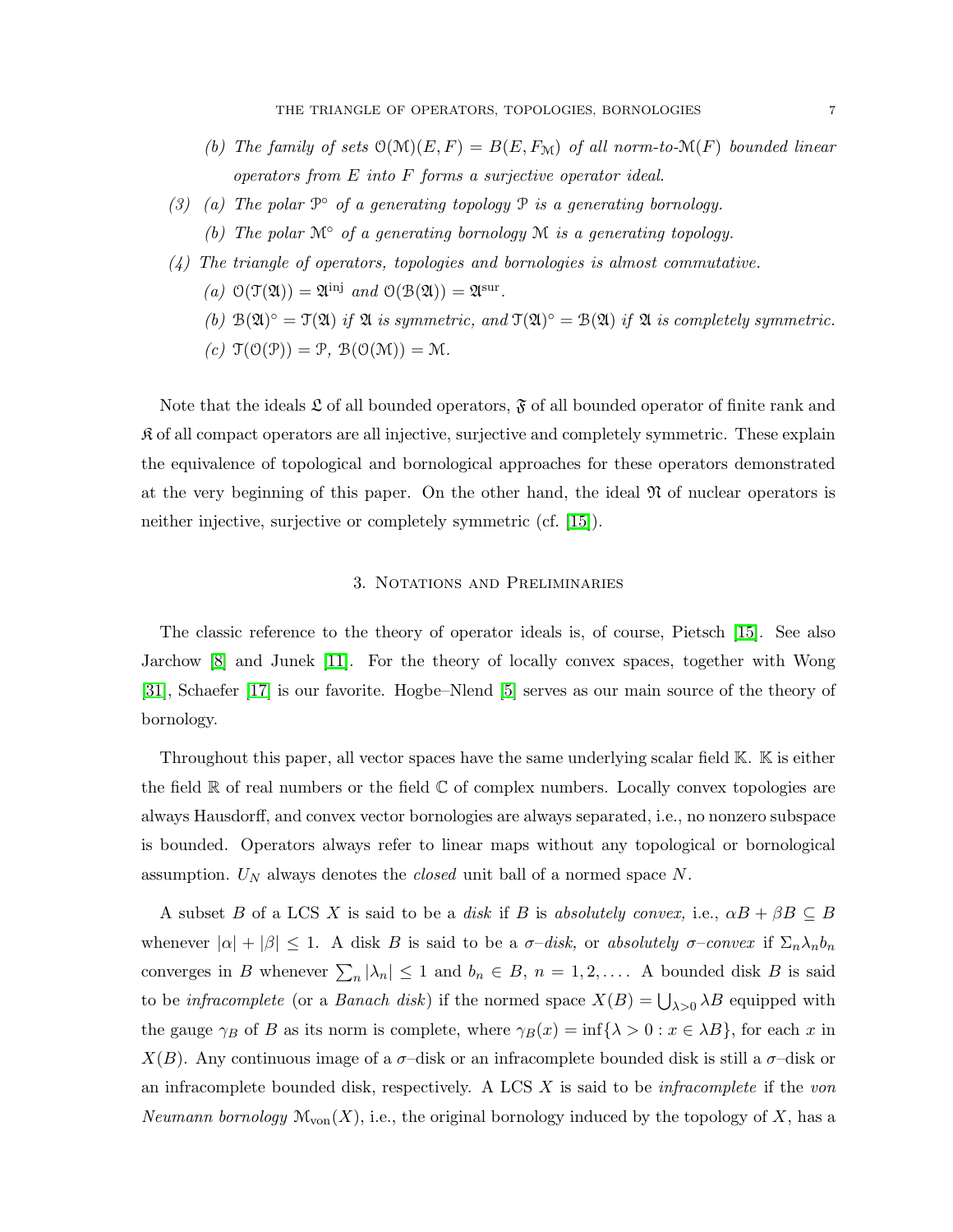basis consisting of infracomplete subsets of X, or equivalently,  $\sigma$ -disked subsets of X. In other words,  $(X, \mathcal{M}_{\text{von}}(X))$  is a complete convex bornological vector space.

Let  $\langle X, X' \rangle$  be a dual pair and  $B \subseteq X$ . The (absolute) polar  $B^{\circ}$  of B in X' is defined by

$$
B^{\circ} = \{ x \in X' : |\langle b, x \rangle| \le 1, \quad \forall b \in B \}.
$$

Whenever  $A \subseteq X'$ , denote by  $A^{\bullet}$  the polar of A taken in  $X''_{\beta\beta}$ , namely,

$$
A^{\bullet} = \{ x \in X''_{\beta\beta} : |\langle a, x \rangle| \le 1, \quad \forall a \in A \},
$$

where  $X''_{\beta\beta}$  is the *strong bidual* of X, while  $A^{\circ}$  denotes the polar of A taken in X with respect to the dual pair  $\langle X, X' \rangle$ .

**Proposition 3.1** (See, e.g., Wong [\[31,](#page-32-11) pp. 224 and 227]). Let X and Y be LCS's and  $T \in$  $\mathcal{L}(X, Y)$ *. We have* 

- *(1)*  $T \in \mathcal{L}(X_{\sigma}, Y_{\sigma})$ *, where*  $X_{\sigma}$ *,*  $Y_{\sigma}$  *denote the LCS's in their weak topologies.*
- (2)  $T \in \mathcal{L}(X_\tau, Y_\tau)$ , where  $X_\tau, Y_\tau$  denote the LCS's in their Mackey topologies.
- (3)  $T' \in \mathcal{L}(Y'_{\beta}, X'_{\beta})$ , where  $T'$  is the dual map of  $T$  and  $X'_{\beta}$  (resp.  $Y'_{\beta}$ ) is the strong dual of  $X$ *(resp.* Y *).*
- (4)  $(TA)^{\circ} = (T')^{-1}A^{\circ}$  *for all nonempty subset* A *of* X.
- (5)  $(T'B)^{\circ} = T^{-1}B^{\circ}$  *for all nonempty subset*  $B$  *of*  $Y'$ *.*
- (6)  $(T^{-1}W)^{\circ} = T'W^{\circ}$  *for all neighborhoods* W *of* 0 *in its Mackey topology*  $\tau(Y, Y')$ *.*

Let X and Y be LCS's. J in  $\mathfrak{L}(X, Y)$  is called a *(topological) injection* if J is one-to-one and relatively open.  $Q$  in  $\mathfrak{L}(X, Y)$  is called a *(topological) surjection* if  $Q$  is open (and thus  $Q$ induces the topology of Y).  $Q^1$  in  $\mathfrak{L}(X,Y)$  is called a *bornological surjection* if  $Q^1$  is onto and induces the bornology of Y (i.e., for each bounded subset B of Y there is a bounded subset A of X such that  $Q^1A = B$ .

An operator ideal  $\mathfrak A$  on LCS's is said to be

- *injective* if  $JT \in \mathfrak{A}(X, Y_0)$  infers  $T \in \mathfrak{A}(X, Y)$ , whenever  $T \in \mathfrak{L}(X, Y)$  and  $J \in \mathfrak{L}(Y, Y_0)$ is an injection for some LCS  $Y_0$ ;
- *surjective* if  $TQ \in \mathfrak{A}(X_0, Y)$  infers  $T \in \mathfrak{A}(X, Y)$ , whenever  $T \in \mathfrak{L}(X, Y)$  and  $Q \in$  $\mathfrak{L}(X_0, X)$  is a surjection for some LCS  $X_0$ ; and
- *bornologically surjective* if  $T Q^1 \in \mathfrak{A}(X_0, Y)$  infers  $T \in \mathfrak{A}(X, Y)$ , whenever  $T \in \mathfrak{L}(X, Y)$ and  $Q^1 \in \mathfrak{L}(X_0, X)$  is a bornological surjection for some LCS  $X_0$ .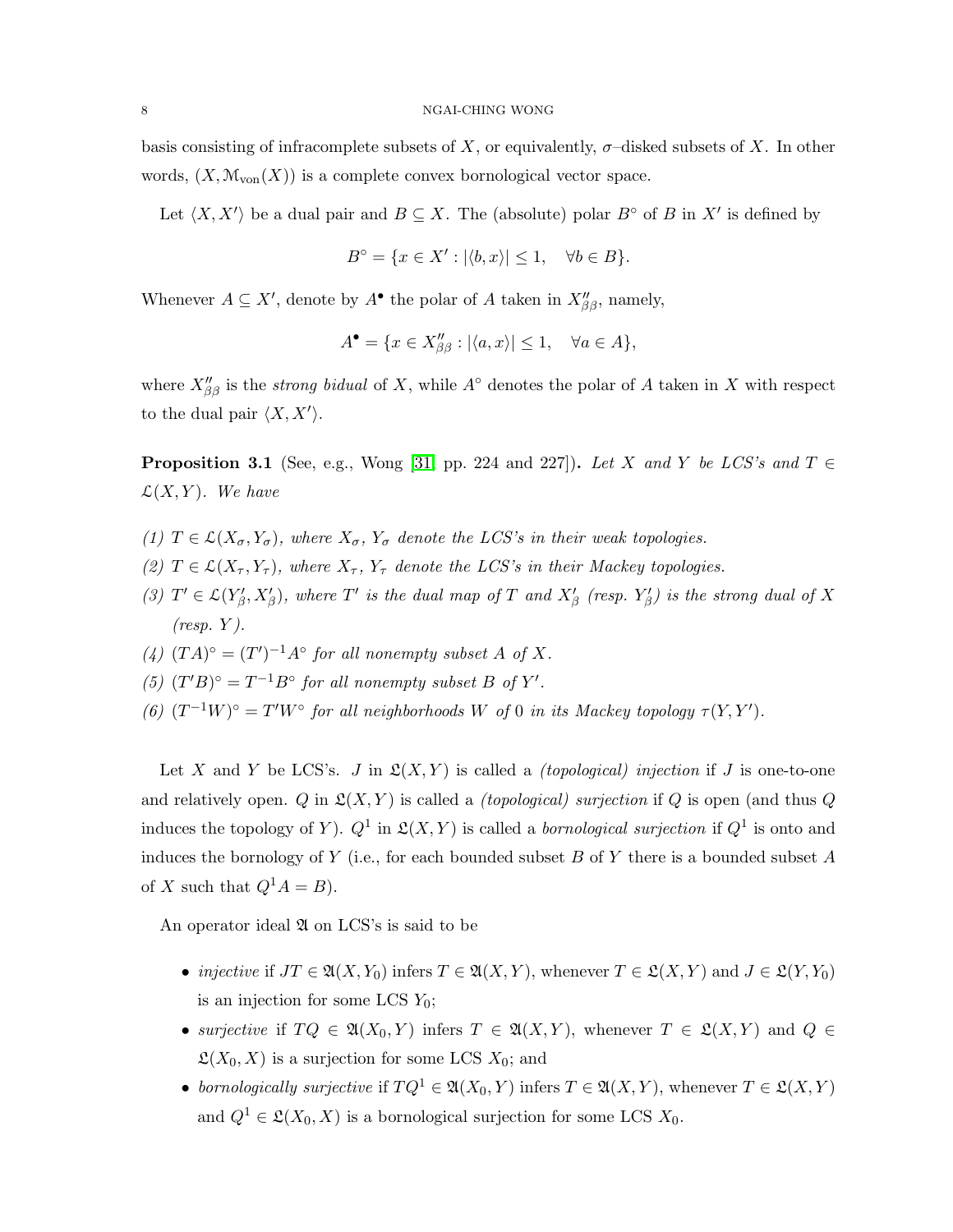Associate to each normed space N the Banach space  $N^{\text{inj}} = l_{\infty}(U_{N'})$  and the injection  $J_N$ in  $\mathfrak{L}(N, N^{\text{inj}})$  defined by  $J_N(x) = \left(\langle x, a \rangle_{a \in U_{N'}}\right)$ . Similarly, we define  $N^{\text{sur}}$  to be the *normed* space  $L_1(U_N) = \{(\lambda_x) \in \ell_1(U_N) : \sum_{x \in U_N} \lambda_x x$  converges in N} and  $Q_N : N^{\text{sur}} \to N$  to be the surjection defined by  $Q_N((\lambda_x)_{x\in U_N}) = \sum_{x\in U_N} \lambda_x x$ . In case E is a Banach space, it is well–known that  $E^{\text{inj}}$  has the extension property and  $E^{\text{sur}}$  has the lifting property, cf. [\[15\]](#page-31-2).

# <span id="page-8-1"></span>Proposition 3.2 ([\[15,](#page-31-2) [3,](#page-31-9) [28\]](#page-32-12)).

*(1) Let* A *be an operator ideal on Banach spaces.*

$$
\mathfrak{A}^{\text{inj}}(E, F) = \{ R \in \mathfrak{L}(E, F) : J_F R \in \mathfrak{A}(E, F^{\text{inj}}) \},
$$
  

$$
\mathfrak{A}^{\text{sur}}(E, F) = \{ S \in \mathfrak{L}(E, F) : SQ_E \in \mathfrak{A}(E^{\text{sur}}, F) \}.
$$

*(2) Let*  $\mathfrak A$  *be an operator ideal on LCS's. We can associate to each LCS* Y *a LCS* Y<sup> $\infty$ </sup> *and an injection*  $J_Y^{\infty}$  *from* Y *into* Y<sup>∞</sup>, and to each LCS X a LCS X<sup>1</sup> and a bornological  $sufficient Q_X^1$  *from*  $X^1$  *onto* X *such that* 

$$
\mathfrak{A}^{\mathrm{inj}}(X,Y) = \{ R \in \mathfrak{L}(X,Y) : J_Y^{\infty} R \in \mathfrak{A}(X,Y^{\infty}) \},
$$
  

$$
\mathfrak{A}^{\mathrm{bsur}}(X,Y) = \{ S \in \mathfrak{L}(X,Y) : SQ_X^1 \in \mathfrak{A}(X,Y^1) \}.
$$

*Moreover, we have*

$$
\mathfrak{A}^{\text{inj bsur}} = \mathfrak{A}^{\text{bsur inj}}.
$$

*In case* N *is a normed space,*  $R \in \mathcal{L}(X, N)$  *and*  $S \in \mathcal{L}(N, Y)$ *,* 

$$
J_N R \in \mathfrak{A}(X, N^{\text{inj}}) \iff J_N^{\infty} R \in \mathfrak{A}(X, N^{\infty}),
$$
  

$$
SQ_N^1 \in \mathfrak{A}(N^1, Y) \iff SQ_N \in \mathfrak{A}(N^{\text{sur}}, Y).
$$

## 4. The construction and the commutativity of the triangle

<span id="page-8-0"></span>Let C be a class of locally convex spaces. Let  $X, Y \in \mathcal{C}$ . We denote by  $\mathfrak{L}^b(X, Y)$ ,  $\mathfrak{L}(X, Y)$ and  $L^{\times}(X, Y)$  the collection of all operators from X into Y which are bounded (i.e., sending a 0-neighborhood to a bounded set), continuous, and locally bounded (i.e., sending bounded sets to bounded sets), respectively.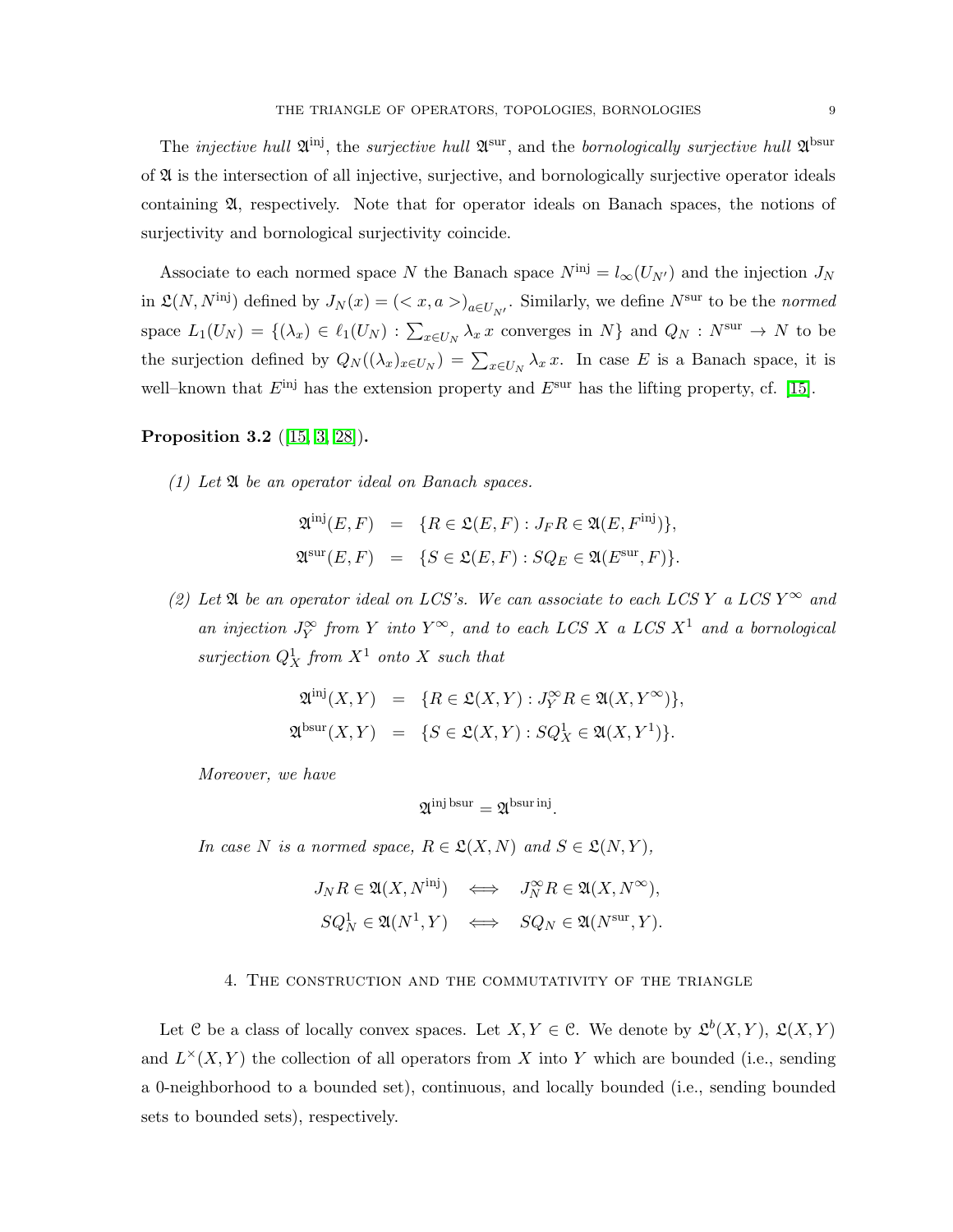#### 10 NGAI-CHING WONG

Denote by  $\sigma(X, X')$  the weak topology of X with respect to its dual space  $X'$ , while  $\mathcal{P}_{\text{ori}}(X)$  is the original topology of X. We employ the notion  $\mathcal{M}_{fin}(Y)$  for the *finite dimensional bornology* of Y which has a basis consisting of all convex hulls of finite sets. On the other hand,  $\mathcal{M}_{\text{von}}(Y)$ is used for the *von Neumann bornology* of Y which consists of all topologically bounded subsets of Y . Ordering of topologies and bornologies are induced by set-theoretical inclusion, as usual. Moreover, we write briefly  $X_{\mathcal{P}}$  for a vector space X equipped with a locally convex topology P and  $Y^{\mathcal{M}}$  for a vector space Y equipped with a convex vector bornology M.

We now give the details of the "triangle".

# Definition 4.1.

- (1) ("Operators") A family  $\mathfrak{A} = \{ \mathfrak{A}(X,Y) : X,Y \in \mathcal{C} \}$  of algebras of operators associated to each pair of spaces X and Y in C is called an *operator ideal* if  $\mathbf{OI}_1: \mathfrak{A}(X,Y)$  is a nonzero vector subspace of  $\mathfrak{L}(X,Y)$  for all X, Y in C; and **OI**<sub>2</sub>:  $RTS \in \mathfrak{A}(X_0, Y_0)$  whenever  $R \in \mathfrak{L}(Y, Y_0)$ ,  $T \in \mathfrak{A}(X, Y)$  and  $S \in \mathfrak{L}(X_0, X)$  for any  $X_0$ , X, Y and  $Y_0$  in C.
- (2) ("**Topologies**") A family  $\mathcal{P} = \{ \mathcal{P}(X) : X \in \mathcal{C} \}$  of locally convex topologies associated to each space X in C is called a *generating topology* if  $\mathbf{GT}_1$ :  $\sigma(X, X') \subseteq \mathcal{P}(X) \subseteq \mathcal{P}_{\text{ori}}(X)$  for all X in C; and

 $\mathbf{GT}_2$ :  $\mathfrak{L}(X, Y) \subseteq \mathfrak{L}(X_{\mathcal{P}}, Y_{\mathcal{P}})$  for all X and Y in C.

(3) ("Bornologies") A family  $\mathcal{M} = \{\mathcal{M}(Y) : Y \in \mathcal{C}\}\$  of convex vector bornologies associated to each space Y in C is called a *generating bornology* if  $\mathbf{GB}_1$ :  $\mathcal{M}_{fin}(Y) \subseteq \mathcal{M}(Y) \subseteq \mathcal{M}_{von}(Y)$  for all Y in C; and **GB**<sub>2</sub>:  $\mathfrak{L}(X,Y) \subseteq L^{\times}(X^{\mathfrak{M}}, Y^{\mathfrak{M}})$  for all X and Y in C.

Classical examples of these notions are the ideals  $\mathfrak{K}_p$  of precompact operators and  $\mathfrak{P}$  of abso-lutely summing operators (see e.g. [\[15\]](#page-31-2)), the generating systems  $\mathcal{P}_{pc}$  of precompact topologies (see e.g. [\[16\]](#page-31-11)) and  $\mathcal{P}_{pn}$  of prenuclear topologies (see e.g. [\[17,](#page-31-1) p. 90]), and the generating systems  $\mathcal{M}_{pc}$  of precompact bornologies and  $\mathcal{M}_{pn}$  of prenuclear bornologies (see e.g. [\[6\]](#page-31-13)), respectively. An interesting fact about these examples is that we can visualize the notions of "operators", "topologies" and "bornologies" as vertices of a triangle, and they can be transformed to each other by actions represented as linking edges of the triangle.

**Definition 4.2.** Let  $\mathfrak{A}$  be an operator ideal,  $\mathfrak{P}$  a generating topology and  $\mathfrak{M}$  a generating bornology on C.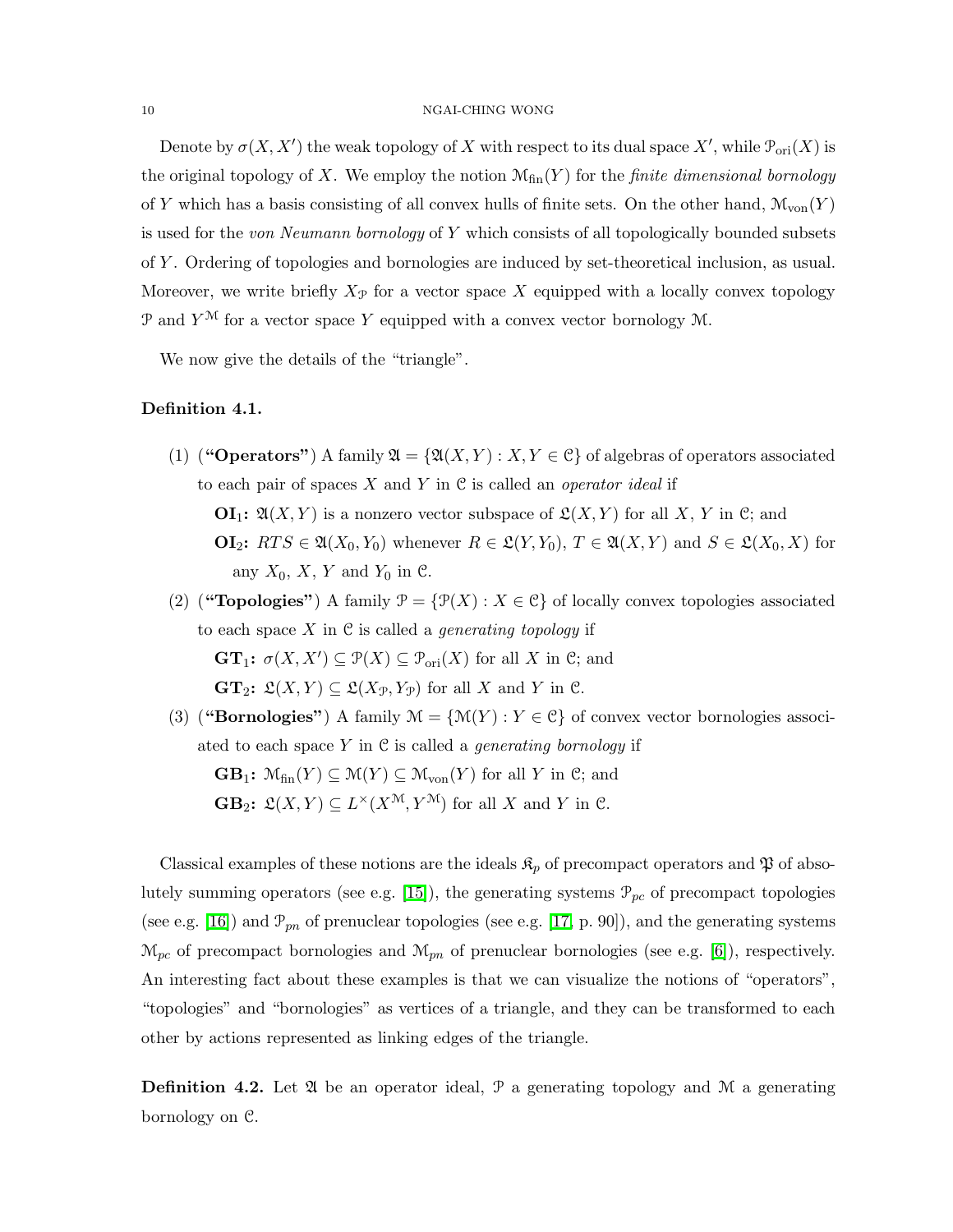(1) ("**Operators"**  $\rightarrow$  "**Topologies"**) For each  $X_0$  in  $\mathcal{C}$ , the  $\mathcal{A}-topology$  of  $X_0$ , denoted by  $\mathfrak{T}(\mathfrak{A})(X_0)$ , is the projective topology of  $X_0$  with respect to the family

$$
\{T\in \mathfrak{A}(X_0,Y): Y\in \mathfrak{C}\}.
$$

In other words, a seminorm p of  $X_0$  is  $\mathcal{T}(\mathfrak{A})(X_0)$ –continuous if and only if there is a T in  $\mathfrak{A}(X_0, Y)$  for some Y in C and a continuous seminorm q of Y such that

$$
p(x) \le q(Tx), \quad \forall x \in X_0.
$$

In this case, we call p an  $\mathfrak{A}$ –*seminorm* of  $X_0$ .

(2) ("**Operators"**  $\rightarrow$  "**Bornologies"**) For each  $Y_0$  in C, the  $\mathfrak{A}$ -bornology of  $Y_0$ , denoted by  $\mathcal{B}(\mathfrak{A})(Y_0)$ , is the inductive bornology of  $Y_0$  with respect to the family

$$
\{T\in \mathfrak{A}(X,Y_0): X\in \mathfrak{C}\}.
$$

In other words, a subset B of  $Y_0$  is  $\mathcal{B}(\mathfrak{A})(Y_0)$ -bounded if and only if there is a T in  $\mathfrak{A}(X, Y_0)$  for some X in C and a topologically bounded subset A of X such that

$$
B\subseteq TA.
$$

In this case, we call  $B$  an  $\mathfrak{A}$ –*bounded subset* of  $Y_0$ .

(3) ("Topologies"  $\rightarrow$  "Operators") For X, Y in C, let

$$
\mathcal{O}(\mathcal{P})(X,Y) = \mathfrak{L}(X_{\mathcal{P}},Y)
$$

and

$$
O^b(\mathcal{P})(X,Y) = \mathfrak{L}^b(X_{\mathcal{P}}, Y)
$$

be the vector space of all continuous operators from  $X$  into  $Y$  which is still continuous with respect to the  $\mathcal{P}(X)$ –topology, and which send a  $\mathcal{P}(X)$ –neighborhood of zero to a bounded set, respectively.

(4) ("Bornologies"  $\rightarrow$  "Operators") For X, Y in C, let

$$
\mathcal{O}(\mathcal{M})(X,Y) = \mathfrak{L}(X,Y) \cap L^{\times}(X,Y^{\mathcal{M}})
$$

and

$$
O^b(\mathcal{M})(X,Y) = \mathfrak{L}^b(X,Y^{\mathcal{M}})
$$

be the vector space of all continuous operators from  $X$  into  $Y$  which send bounded sets to  $\mathcal{M}(Y)$ –bounded sets, and which send a neighborhood of zero to an  $\mathcal{M}(Y)$ –bounded set, respectively.

(5) ("**Topologies"**  $\leftrightarrow$  "**Bornologies"**) For X, Y in C, the  $\mathcal{P}^{\circ}(Y)$ -bornology of Y (resp.  $\mathcal{M}^{\circ}(X)$ -topology of X) is defined to be the bornology (resp. topology) polar to  $\mathcal{P}(X)$ (resp.  $\mathcal{M}(Y)$ ). More precisely,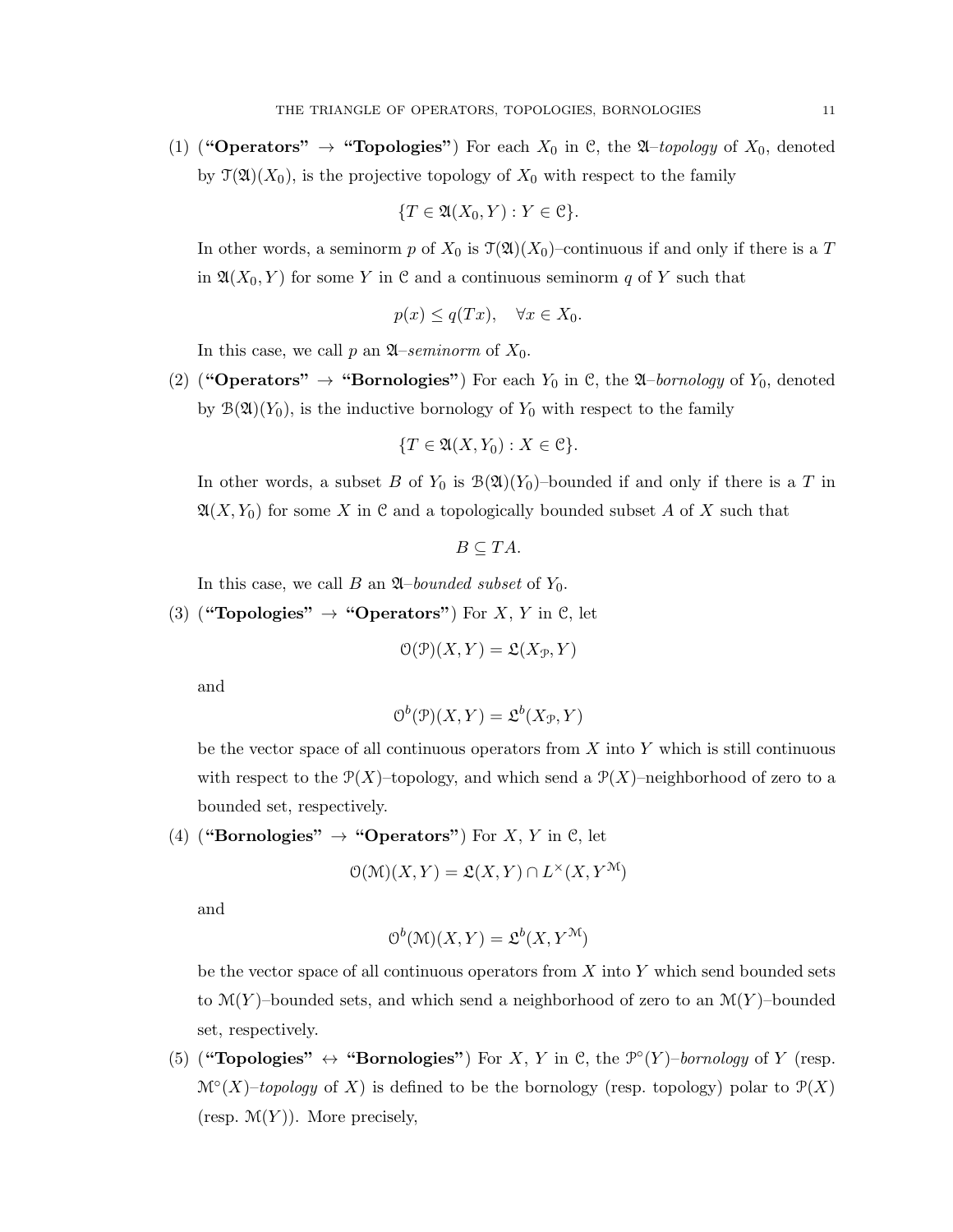- a bounded subset A of Y is  $\mathcal{P}^{\circ}(Y)$ -bounded if and only if its polar  $A^{\circ}$  is a  $\mathcal{P}(Y_{\beta})$ neighborhood of zero; and
- a neighborhood V of zero of X is a  $\mathcal{M}^\circ(X)$ -neighborhood of zero if and only if  $V^\circ$ is  $\mathcal{M}(X'_{\beta})$ -bounded.

**Theorem 4.3.** Let  $\mathfrak{A}$  be an operator ideal,  $\mathfrak{P}$  a generating topology and  $\mathfrak{M}$  a generating bornol*ogy on* C*. We have*

- *(1)*  $\mathfrak{T}(\mathfrak{A}) = {\mathfrak{T}(\mathfrak{A})(X) : X \in \mathcal{C}}$  *is a generating topology on*  $\mathcal{C}$ *.*
- (2)  $B(\mathfrak{A}) = \{B(\mathfrak{A})(Y) : Y \in \mathfrak{C}\}\$ is a generating bornology on  $\mathfrak{C}$ .
- (3)  $O(\mathcal{P}) = \{O(\mathcal{P})(X, Y) : X, Y \in \mathcal{C}\}\$ is an operator ideal on  $\mathcal{C}$ *.*
- (4)  $O^b(\mathcal{P}) = \{O^b(\mathcal{P})(X, Y) : X, Y \in \mathcal{C}\}\$ is an operator ideal on  $\mathcal{C}$ .
- (5)  $O(\mathcal{M}) = \{O(\mathcal{M})(X, Y) : X, Y \in \mathcal{C}\}\$ is an operator ideal on  $\mathcal{C}$ *.*
- (6)  $\mathcal{O}^b(\mathcal{M}) = \{ \mathcal{O}^b(\mathcal{M})(X, Y) : X, Y \in \mathcal{C} \}$  *is an operator ideal on*  $\mathcal{C}$ *.*
- *(7)*  $\mathcal{P}^{\circ} = {\mathcal{P}^{\circ}(Y) : Y \in \mathcal{C}}$  *is a generating bornology on*  $\mathcal{C}$ *.*
- *(8)*  $\mathcal{M}^{\circ} = {\mathcal{M}^{\circ}(Y) : Y \in \mathcal{C}}$  *is a generating topology on*  $\mathcal{C}$ *.*

*Proof.* (1)–(6), together with the Banach space version of (7) and (8), are done in [\[32\]](#page-32-6). For the locally convex space version of (7), we first note that  $(GB<sub>1</sub>)$  follows from  $(GT<sub>1</sub>)$  and the bipolar theorem. To check (GB<sub>2</sub>), let X and Y be LCS's and  $T \in \mathfrak{L}(X, Y)$ . Let B be a  $\mathcal{P}^{\circ}(X)$ -bounded subset of X and we want to see that TB is  $\mathcal{P}^{\circ}(Y)$ -bounded in Y. Since  $B^{\circ}$ is a  $\mathcal{P}(X'_{\beta})$ -neighborhood of zero of the strong dual  $X'_{\beta}$  of X,  $(TB)^{\circ} = (T')^{-1}B^{\circ}$  is a  $\mathcal{P}(Y'_{\beta})$ neighborhood of zero of  $Y'_\beta$  as a consequence of  $(\text{GT}_2)$  and the fact that  $T' \in \mathfrak{L}(Y'_\beta, X'_\beta)$ . Hence, TB is  $\mathcal{P}^{\circ}(Y)$ -bounded in Y, as asserted.

Finally, for (8) we note that  $(GT_1)$  is plain. For  $(GT_2)$ , let X and Y be LCS's and T  $\in$  $\mathfrak{L}(X,Y)$ . Let V be a  $\mathcal{M}^\circ(Y)$ -neighborhood of zero of Y and we want to see that  $T^{-1}V$  is an  $\mathcal{M}(X)$ –neighborhood of zero of X. Since  $V^{\circ}$  is  $\mathcal{M}(Y'_{\beta})$ –bounded in  $Y'_{\beta}$ ,  $(T^{-1}V)^{\circ} = T'V^{\circ}$  is a  $\mathcal{M}(X'_{\beta})$ -bounded subset of  $X'_{\beta}$ , as asserted.

**Remark 4.4.** A seemingly more general setting is to define for generating topologies  $\mathcal{P}$  and  $\mathcal{P}_1$ , and generating bornologies M and  $\mathcal{M}_1$  the operator ideals with components  $\mathcal{O}(\mathcal{P}/\mathcal{P}_1)(X, Y) =$  $\mathfrak{L}(X_{\mathcal{P}}, Y_{\mathcal{P}_1}), \mathcal{O}(\mathcal{M}/\mathcal{M}_1)(X, Y) = L^{\times}(X^{\mathcal{M}}, Y^{\mathcal{M}_1}) \cap \mathfrak{L}(X, Y) \text{ and } \mathcal{O}(\mathcal{P}/\mathcal{M})(X, Y) = \mathfrak{L}(X_{\mathcal{P}}, Y^{\mathcal{M}}).$ However, they will not give rise to new tools to us. In fact, we have  $O(\mathcal{P}/\mathcal{P}_1) = O(\mathcal{P}_1)^{-1} \circ O(\mathcal{P})$ [\[23\]](#page-32-4),  $\mathcal{O}(\mathcal{M}/\mathcal{M}_1) = \mathcal{O}(\mathcal{M}) \circ \mathcal{O}(\mathcal{M}_1)^{-1}$  [\[24\]](#page-32-5), and  $\mathcal{O}(\mathcal{P}/\mathcal{M}) = \mathcal{O}(\mathcal{M}) \circ \mathcal{O}(\mathcal{P}) = \mathcal{O}(\mathcal{M}) \circ \mathcal{O}^b(\mathcal{P})$ . Readers are referred to Pietsch's classic [\[15\]](#page-31-2) for information regarding quotients and products of operator ideals.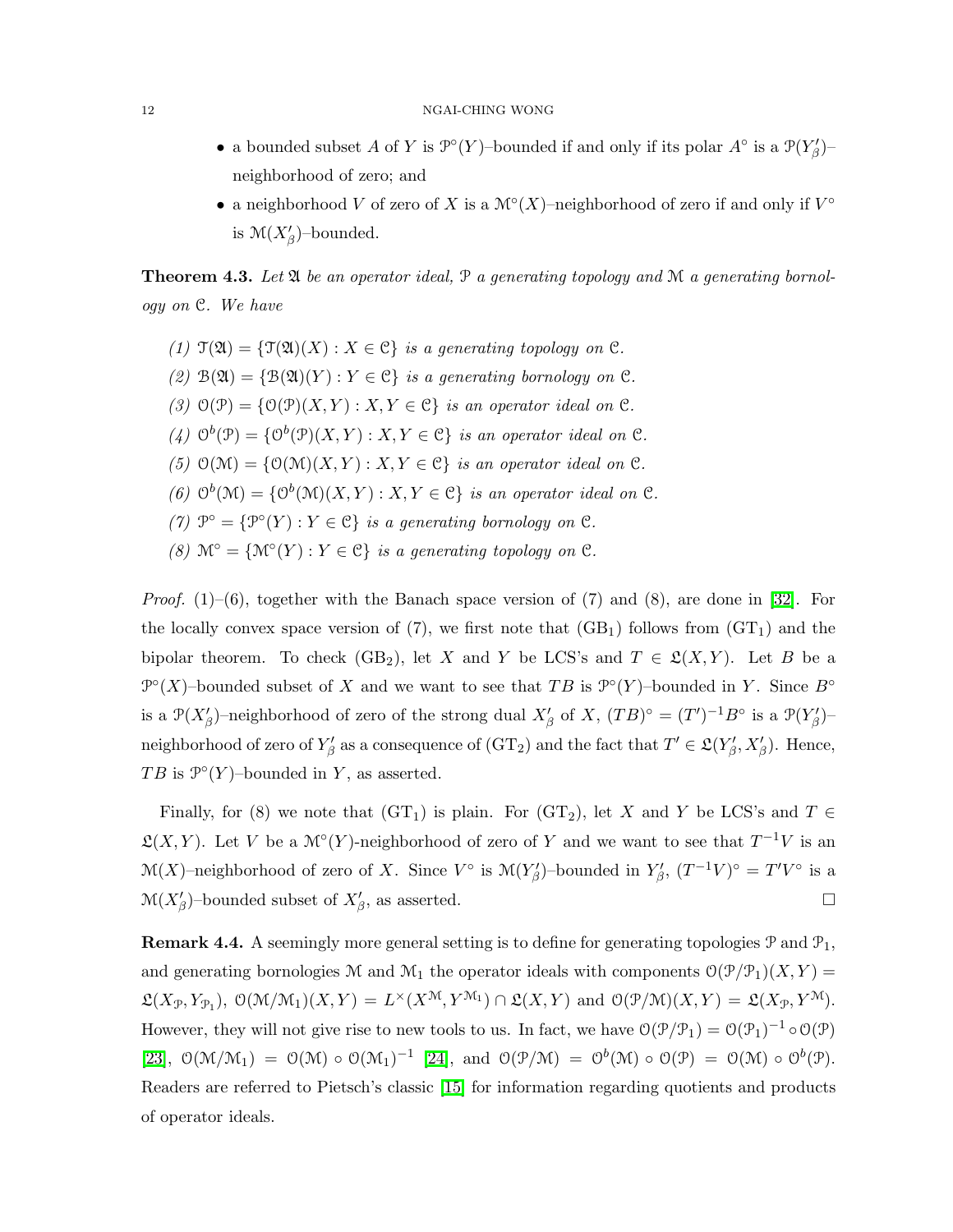Let  $p$  be a continuous seminorm of a LCS  $X$  and  $B$  an absolutely convex bounded subset of a LCS Y. Denote by  $X_p$  the normed space  $X/p^{-1}(0)$  equipped with norm  $||x+p^{-1}(0)|| = p(x)$ , and by  $Y(B)$  the normed space  $\bigcup_{\lambda>0} \lambda B$  equipped with norm  $r_B(x) = \inf \{\lambda > 0 : x \in \lambda B\}.$ Let  $\widetilde{X}_p$  be the completion of  $X_p$ . Define  $Q_p: X \longrightarrow X_p$ ,  $\widetilde{Q}_p: X \longrightarrow \widetilde{X}_p$  and  $J_B: Y(B) \longrightarrow Y$ to be the canonical maps.

<span id="page-12-0"></span>Theorem 4.5 ([\[26\]](#page-32-0)). *Let* A *be an operator ideal on LCS's. We have*

- (1) A continuous seminorm p of X is an  $\mathfrak{A}$ –seminorm if and only if  $Q_p \in \mathfrak{A}^{\{inj\}}(X, X_p)$  if *and only if*  $\widetilde{Q}_p \in \mathfrak{A}^{\text{inj}}(X, \widetilde{X}_p)$ *.*
- (2) A bounded disk B of Y is an  $\mathfrak{A}$ -bounded set if and only if  $J_B \in \mathfrak{A}^{\text{bsur}}(Y(B), Y)$ . *Whenever*  $\mathfrak A$  *is surjective, we can replace*  $\mathfrak A^{\rm bsur}$  *by*  $\mathfrak A^{\rm sur}$ *.*

For operator ideals  $\mathfrak A$  on Banach spaces, Stephani [\[20,](#page-32-1) [22\]](#page-32-3) achieved that  $\mathfrak O(\mathfrak T(\mathfrak A))=\mathfrak A^{\rm inj}$ and  $\mathcal{O}(\mathcal{B}(\mathfrak{A})) = \mathfrak{A}^{\text{sur}}$ . However, we have two constructions  $\mathcal{O}$  and  $\mathcal{O}^b$  in the context of LCS's. Unlike the Banach space version, they give rise to different ideals. For example, let  $\mathcal{M}_{pc}$  be the generating system of precompact bornologies (i.e., the bornologies determined by totally bounded convex sets). Then  $\mathfrak{K}_p = \mathcal{O}^b(\mathfrak{M}_{pc})$  is the ideal of precompact operators (i.e., those sending a neighborhood of zero to a totally bounded set) and  $\mathfrak{K}_{p}^{loc} = \mathcal{O}(\mathcal{M}_{pc})$  is the ideal of locally precompact operators (i.e., those sending bounded sets to totally bounded sets). Randtke [\[16\]](#page-31-11) indicated that  $\mathfrak{K}_p(X,Y) = \mathfrak{K}_p^{loc}(X,Y)$  holds for all LCS Y if and only if X is a Schwartz space. On the other hand, it is straightforward to make the following observation.

Proposition 4.6. *For a generating topology* P *and a generating bornology* M *on LCS's,* O(P) and  $O^b(\mathcal{P})$  *give rise to the same ideal topology, namely* 

$$
\mathfrak{T}(\mathfrak{O}(\mathcal{P})) = \mathfrak{T}(\mathfrak{O}^b(\mathcal{P})) = \mathfrak{P},
$$

and  $O(M)$  and  $O^b(M)$  give rise to the same ideal bornology, namely

$$
\mathcal{B}(\mathcal{O}(\mathcal{M})) = \mathcal{B}(\mathcal{O}^b(\mathcal{M})) = \mathcal{M}.
$$

Moreover,  $O(P)$  and  $O^b(P)$  are injective,  $O(M)$  is bornologically surjective and  $O^b(M)$  is sur*jective.*

<span id="page-12-1"></span>Proposition 4.7. *Let* A *be an operator ideal on LCS's. We have*

- $(1)$   $\mathcal{O}^b(\mathcal{T}(\mathfrak{A})) \subseteq \mathfrak{A}^{\text{inj}} \subseteq \mathcal{O}(\mathcal{T}(\mathfrak{A})).$
- $(2)$   $\mathcal{O}^b(\mathcal{B}(\mathfrak{A})) \subseteq \mathfrak{A}^{\text{bsur}} \subseteq \mathcal{O}(\mathcal{B}(\mathfrak{A})).$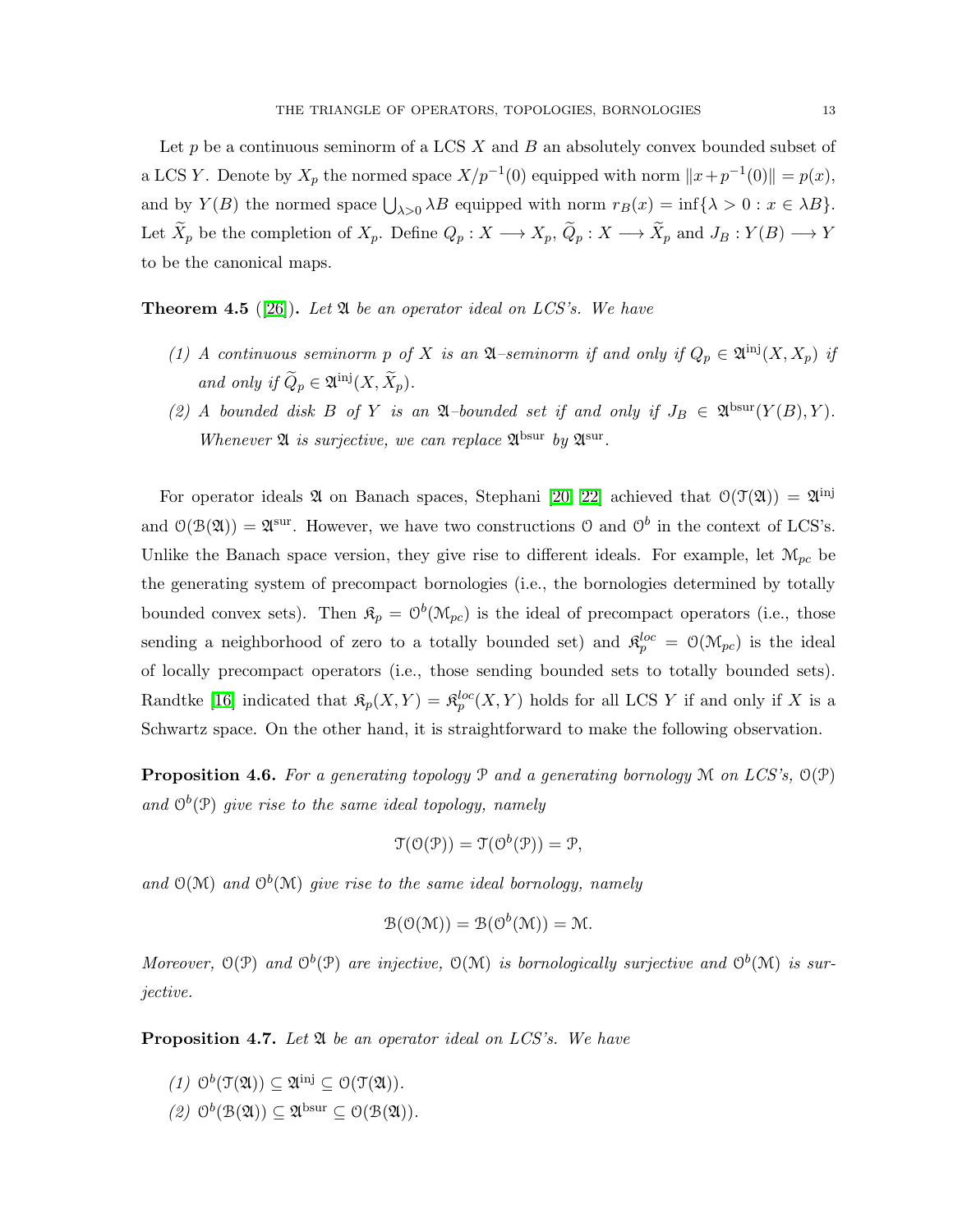#### 14 NGAI-CHING WONG

*Proof.* Let T be a (topologically) bounded linear operator from a LCS X into a LCS Y, i.e.,  $T \in \mathcal{L}^b(X, Y)$ . Then there is a continuous seminorm p of X and an absolutely convex bounded subset B of Y such that T sends  $V_p = \{x \in X : p(x) \leq 1\}$  into B. It is plain that T has a decomposition

$$
X \xrightarrow{T} Y
$$
  
\n
$$
Q_p \downarrow \qquad \qquad \uparrow J_B
$$
  
\n
$$
X_p \xrightarrow{T_0} Y(B),
$$

where  $T_0 \in \mathfrak{L}(X_p, Y(B))$  is the unique bounded operator induced by T.

If  $T \in O^b(\mathfrak{T}(\mathfrak{A}))(X,Y)$  then p can be chosen to be an  $\mathfrak{A}$ -seminorm of X. By Theorem [4.5,](#page-12-0)  $Q_p \in \mathfrak{A}^{\text{inj}}(X, X_p)$  and hence  $T = J_B T_0 Q_p \in \mathfrak{A}^{\text{inj}}(X, Y)$ . Similarly, if  $T \in \mathcal{O}^b(\mathcal{M}))(X, Y)$  then B can be chosen to be an  $\mathfrak{A}$ -bounded subset of Y. By Theorem [4.5](#page-12-0) again,  $J_B \in \mathfrak{A}^{\text{bsur}}(Y(B), Y)$ and hence  $T = J_B T_0 Q_p \in \mathfrak{A}^{\text{bsur}}(X, Y)$ . In other words,  $\mathcal{O}^b(\mathfrak{T}(\mathfrak{A})) \subseteq \mathfrak{A}^{\text{inj}}$  and  $\mathcal{O}^b(\mathfrak{B}(\mathfrak{A})) \subseteq \mathfrak{A}^{\text{bsur}}$ . The other inclusions follows from the injectivity of  $O(\mathcal{T}(\mathfrak{A}))$  and the bornological surjectivity of  $\mathcal{O}(\mathfrak{T}(\mathfrak{A}))$ .

**Proposition 4.8.** Let  $\mathcal{P}$  be a generating topology on LCS's. If the operator ideal  $\mathfrak{A} = \mathcal{O}(\mathcal{P})$  is *symmetric (resp.*  $\mathfrak{A} = \mathcal{O}^b(\mathfrak{P})$  *is symmetric) then* 

$$
\mathcal{P}^{\circ}(Y) = \mathcal{B}(\mathcal{O}(\mathcal{P}))(Y) \quad (\text{resp. } \mathcal{P}^{\circ}(Y) = \mathcal{B}(\mathcal{O}^b(\mathcal{P}))(Y))
$$

*for all infrabarrelled LCS* Y *.*

*Proof.* Let  $B$  be a bounded disk in  $Y$ . Suppose firstly that  $B$  is  $\mathfrak A$ -bounded. Then there is a normed space N such that  $TU_N \supseteq B$ . Hence  $B^{\circ} \supseteq (T')^{-1}U_{N'}$ . Now, the symmetry of  $\mathfrak{A}$  implies  $T' \in \mathfrak{A}(Y'_{\beta}, N')$ . Thus,  $B^{\circ}$  is an  $\mathfrak{A}$ -neighborhood of zero of  $Y'_{\beta}$ . It follows from  $\mathfrak{T}(\mathfrak{A}) = \mathfrak{T}(\mathfrak{O}(\mathfrak{P})) = \mathfrak{P}$  that  $B^{\circ}$  is  $\mathfrak{P}(Y'_{\beta})$ -neighborhood of zero of  $Y'_{\beta}$ . Hence B is  $\mathcal{P}^{\circ}(Y)$ -bounded.

Conversely, assume that B is  $\mathcal{P}^{\circ}$ -bounded in Y. In other words,  $B^{\circ}$  is an  $\mathfrak{A}$ -neighborhood of zero of  $Y'_\beta$ . Therefore, there is a Banach space F and a T in  $\mathfrak{A}(Y'_\beta,F)$  such that  $B^\circ \supseteq T^{-1}U_F$ . Hence the second polar  $B^{\circ\bullet}$  of B in  $Y''_{\beta\beta}$  is  $\mathfrak{A}\text{-bounded since } B^{\circ\bullet} \in T'U_{F'}$  and  $T' \in \mathfrak{A}(F', Y''_{\beta\beta})$ . Let  $K_Y$  be the canonical embedding of Y into  $Y''_{\beta\beta}$ . The infrabarrelledness of Y ensures that  $K_Y$  is a topological injection. As a result, the inclusion  $K_Y B \subseteq B^{\circ \bullet}$  establishes the existence of a  $k_B$  in  $\mathfrak{L}(Y(B), Y''_{\beta\beta}(B^{\circ\bullet}))$  such that  $J_{B^{\circ\bullet}}k_B = K_XJ_B$ . Then  $J_B \in (\mathfrak{A}^{\text{bsur}})^{\text{inj}}(Y(B), Y)$ because  $J_{B^{\circ\bullet}} \in \mathfrak{A}^{\text{bsur}}(Y''_{\beta\beta}(B^{\circ\bullet}), Y''_{\beta\beta})$  by Theorem [4.5.](#page-12-0) However,  $(\mathfrak{A}^{\text{bsur}})^{\text{inj}} = (\mathfrak{A}^{\text{inj}})^{\text{bsur}} = \mathfrak{A}^{\text{bsur}}$ since  $\mathfrak{A} = \mathfrak{O}(\mathfrak{P})$  (or  $\mathfrak{A} = \mathfrak{O}^b(\mathfrak{P})$ ) is always injective. This implies that B is  $\mathfrak{A}$ -bounded, i.e.,  $\mathcal{B}(\mathcal{O}(\mathcal{P}))$ -bounded in Y, by Theorem [4.5](#page-12-0) again.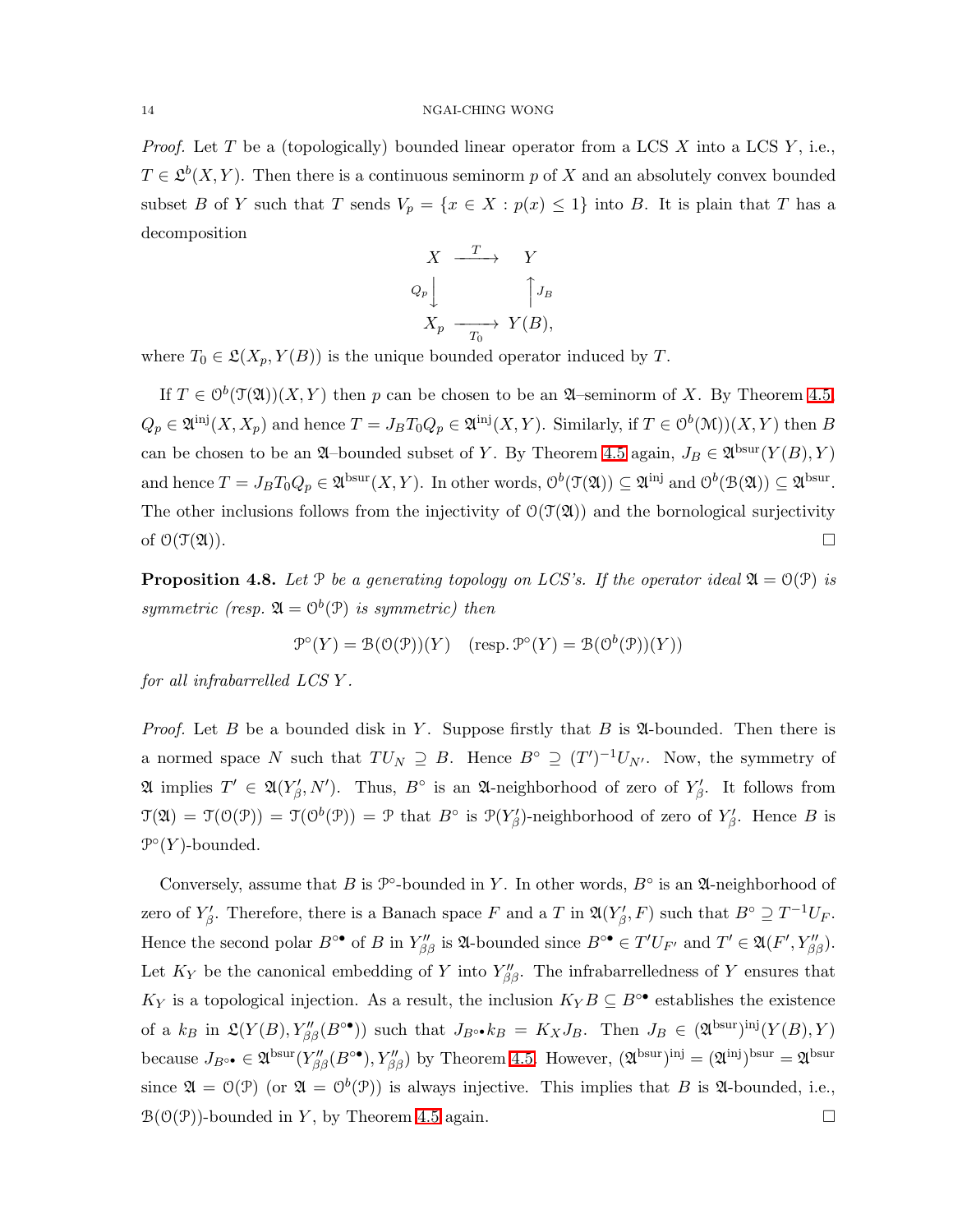**Proposition 4.9.** Let  $M$  be a generating bornology on LCS's. If the operator ideal  $\mathfrak{A} = \mathfrak{O}(M)$ *is symmetric (resp.*  $\mathfrak{A} = \mathcal{O}^b(\mathcal{M})$  *is symmetric) then* 

$$
\mathcal{M}^{\circ}(X) = \mathcal{T}(\mathcal{O}(\mathcal{M}))(X) \quad (\text{resp. } \mathcal{M}^{\circ}(X) = \mathcal{T}(\mathcal{O}^{b}(\mathcal{M}))(X))
$$

*for all infrabarrelled LCS* X*.*

*Proof.* Let V be a closed, absolutely convex neighborhood of zero of X. Suppose firstly that V is an  $\mathfrak A$ -neighborhood of X then there is a normed space N and an T in  $\mathfrak A(X,N)$  such that  $T^{-1}U_N \subseteq V$ . Hence  $V^{\circ} \subseteq T'U_{N'}$  and thus  $V^{\circ}$  is M-bounded in  $X'_{\beta}$  since  $T' \in \mathfrak{A}(N', X'_{\beta})$ . So V is an  $\mathcal{M}^\circ(X)$ -bounded subset of X.

Conversely, assume that V is an  $\mathcal{M}^{\circ}$ -neighborhood of zero of X. Then  $V^{\circ}$  is  $\mathcal{M}(X^{\prime}_{\beta})$ -bounded in the strong dual space  $X'_{\beta}$  of X. Hence there is a normed space N and an T in  $\mathfrak{A}(N, X'_{\beta})$ such that  $TU_N \supseteq V^{\circ}$ . Consequently,  $V^{\circ \bullet} \subseteq (T')^{-1}U_{N'}$  and thus  $V^{\circ \bullet}$  is an  $\mathfrak{A}$ -neighborhood of zero of  $X''_{\beta\beta}$  as  $T' \in \mathfrak{A}(X''_{\beta\beta}, N')$ . Since X is infrabarrelled,  $K_X$  is continuous. By  $(\text{GT}_2)$ ,  $V = K_X^{-1} V^{\circ \bullet} = V^{\circ \bullet} \cap X$  is an  $\mathfrak{A}$ -neighborhood of zero of X.

Definition 4.10. A generating topology P on LCS's is said to have the *subspace property* if whenever Y is a subspace of a LCS X,  $Y_{\mathcal{P}}$  is also a subspace of  $X_{\mathcal{P}}$ , i.e., the P-topology of Y coincides with the subspace topology inherited from the  $P$ –topology of X. See Jarchow [\[8\]](#page-31-4) for the Banach space version.

Let  $\mathfrak A$  be an operator ideal on LCS's or Banach spaces.  $\mathfrak A^{dual}$  denotes the operator ideal with components

$$
\mathfrak A^{\rm dual}(X,Y) = \{ T \in \mathcal L(X,Y) : T' \in \mathfrak A(Y'_{\beta},X'_{\beta}) \}.
$$

<span id="page-14-0"></span>Proposition 4.11. *Let* P *be a generating topology on* LCS*'s and* X *be an infrabarrelled* LCS*. Then*

(a)  $\mathcal{O}^b(\mathcal{P})^{\text{dual}}(X, Y) = \mathcal{O}^b(\mathcal{P}^{\circ})(X, Y), \quad \forall LCS \ Y.$ (b)  $O^b(\mathcal{P}^{\circ})^{\text{dual}}(X, Y) \subseteq O^b(\mathcal{P})(X, Y), \quad \forall LCS \ Y.$ 

*If, in addition,* O(P) *is symmetric or* P *has the subspace property then*

(b)' 
$$
\mathcal{O}^b(\mathcal{P}^{\circ})^{\text{dual}}(X, Y) = \mathcal{O}^b(\mathcal{P})(X, Y), \qquad \forall LCS Y.
$$

*Proof.* (a) Let  $T \in O^b(\mathcal{P})^{\text{dual}}(X, Y)$ , i.e.,  $T' \in O^b(\mathcal{P})(Y'_{\beta}, X'_{\beta})$ . Then there is a  $\mathcal{P}(Y'_{\beta})$ -neighborhood V of 0 in  $Y'_\beta$  such that  $T'V$  is bounded in  $X'_\beta$ . Hence  $U = (T'V)^\circ = T^{-1}V^\circ$  is a closed bornivorous barrel in X. Since X is infrabarrelled, U is a 0–neighborhood in X. Now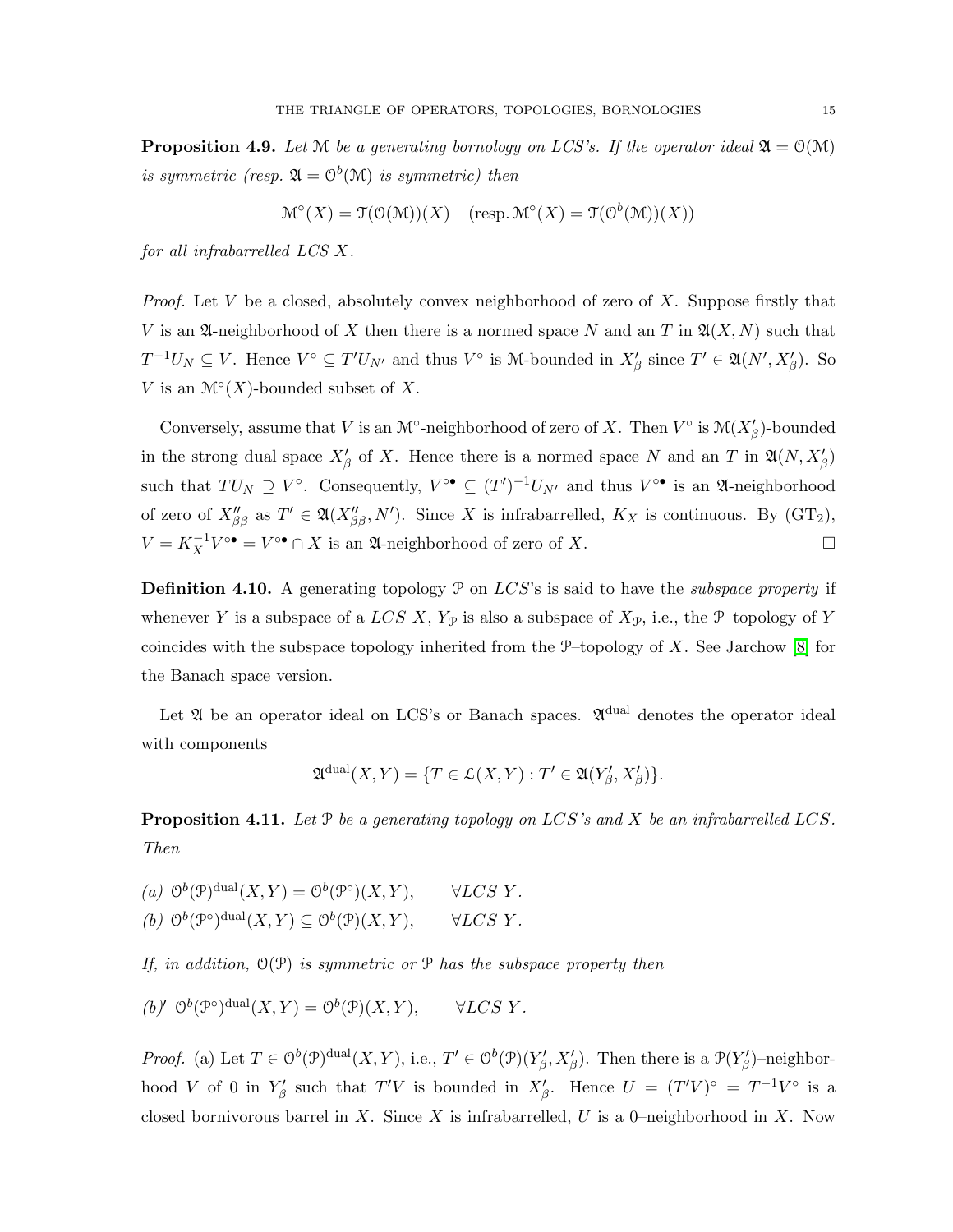#### 16 NGAI-CHING WONG

 $TU \subseteq V^{\circ}$  ensures that  $T \in O^b(\mathcal{P}^{\circ})(X, Y)$ . Conversely, if  $T \in O^b(\mathcal{P}^{\circ})(X, Y)$  then there is a 0-neighborhood U in X such that  $A = TU$  is  $\mathcal{P}^{\circ}(Y)$ -bounded in Y. Hence  $A^{\circ} = (T')^{-1}U^{\circ}$  is a  $\mathcal{P}(Y_{\beta}')$ -neighborhood of 0 in  $Y_{\beta}'$ . Now  $T'A^{\circ} \subseteq U^{\circ}$  implies that  $T' \in \mathcal{O}^b(\mathcal{P})(Y_{\beta}', X_{\beta}')$ .

(b) Let  $T \in \mathcal{O}^b(\mathcal{P}^{\circ})^{\text{dual}}(X, Y)$ , i.e.,  $T' \in \mathcal{O}^b(\mathcal{P}^{\circ})(Y'_{\beta}, X'_{\beta})$ . Then there is a 0-neighborhood V in  $Y'_\beta$  such that  $T'V$  is  $\mathcal{P}^{\circ}(X'_\beta)$ -bounded in  $X'_\beta$ . Hence  $U = (T'V)^{\bullet}$  is a  $\mathcal{P}(X''_{\beta\beta})$ -neighborhood of 0 in  $X''_{\beta\beta}$ . Let  $U_0 = K_X^{-1}U$ . By the functorial property  $(GT_2)$  of  $\mathcal{P}, U_0$  is a  $\mathcal{P}(X)$ -neighborhood of 0 in X. It is easy to see that  $TU_0 \subseteq V^{\circ}$  and thus  $T \in O^b(\mathcal{P})(X, Y)$ .

(b)' Assume, in addition to those in (b), that  $\mathfrak{A} = \mathcal{O}(\mathcal{P})$  is symmetric. Let  $T \in \mathcal{O}^b(\mathcal{P})(X, Y)$ . We want to verify that  $T' \in O^b(\mathcal{P}^{\circ})(Y'_{\beta}, X'_{\beta})$ . By assumption, there is a  $\mathcal{P}(X)$ -neighborhood U of 0 in X such that  $A = TU$  is bounded in Y. Now  $A^{\circ} = (T')^{-1}U^{\circ}$  suggests us to check if  $U^{\circ}$ is  $\mathcal{P}^{\circ}(X_{\beta}')$ -bounded in  $X_{\beta}'$ . Since  $\mathcal{P} = \mathcal{T}(\mathcal{O}(\mathcal{P})) = \mathcal{T}(\mathfrak{A})$ , there is a Banach space F and an R in  $\mathfrak{A}(X,F)$  such that  $U \supseteq R^{-1}U_F$ . Therefore,  $U^{\circ} \subseteq R'U_{F'}$  and thus  $U^{\circ \bullet} \supseteq ((R')')^{-1}U_{F''}$  where  $(R')'$  is the double adjoint of R from  $X''_{\beta\beta}$  into F''. Since  $\mathfrak A$  is symmetric,  $(R')' \in \mathfrak A(X''_{\beta\beta}, F'')$ and thus  $U^{\circ\bullet}$  is a  $\mathcal{P}(X''_{\beta\beta})$ -neighborhood of 0 in  $X''_{\beta\beta}$ . Consequently,  $U^{\circ}$  is a  $\mathcal{P}^{\circ}(X'_{\beta})$ -bounded subset of  $X'_{\beta}$ , as asserted.

Finally, if the subspace property of  $P$  is assumed instead of the symmetry of  $O(P)$  then the  $\mathcal{P}(X)$ –neighborhood U of 0 in X above is induced from a  $\mathcal{P}(X''_{\beta\beta})$ –neighborhood V of 0 in  $X''_{\beta\beta}$ , i.e.,  $K_XU = V \cap K_XX$  and thus  $U^{\circ} = V^{\bullet}$  is  $\mathcal{P}^{\circ}(X'_{\beta})$ -bounded in  $X'_{\beta}$ , where  $K_X$  is the evaluation map from X into  $X''_{\beta\beta}$ .  $\mathcal{B}_{\beta\beta}$ .

### 5. LCS's defined by operators, topologies and bornologies

<span id="page-15-1"></span><span id="page-15-0"></span>Theorem 5.1. *Let* A *be an operator ideal on LCS's and* X *be a LCS. The following are all equivalent.*

 $(1)$  X *is*  $\mathfrak{A}-topological$ .

(2) For each continuous seminorm p on X,  $Q_p \in \mathfrak{A}^{\text{inj}}(X, X_p)$ , or equivalently,  $\widetilde{Q}_p \in \mathfrak{A}^{\text{inj}}(X, \widetilde{X}_p)$ .

- (3)  $\mathcal{L}^b(X, Y) \subseteq \mathfrak{A}^{\text{inj}}(X, Y)$  *for every LCSY*.
- (4)  $\mathcal{L}(X, F) = \mathfrak{A}^{\text{inj}}(X, F)$  for every normed (or Banach) space F.
- $(5)$  id<sub>X</sub>  $\in \mathcal{L}(X_{\mathfrak{A}}, X)$ *, where*  $X_{\mathfrak{A}}$  *is the LCS X equipped with the*  $\mathfrak{A}$ *-topology.*

*Proof.* (1)⇔(2) is contained in Theorem [4.5.](#page-12-0) (1)⇔(5) and (2)⇒(3)⇒(4) are trivial. (4)⇒(1) is due to Theorem [4.5](#page-12-0) again.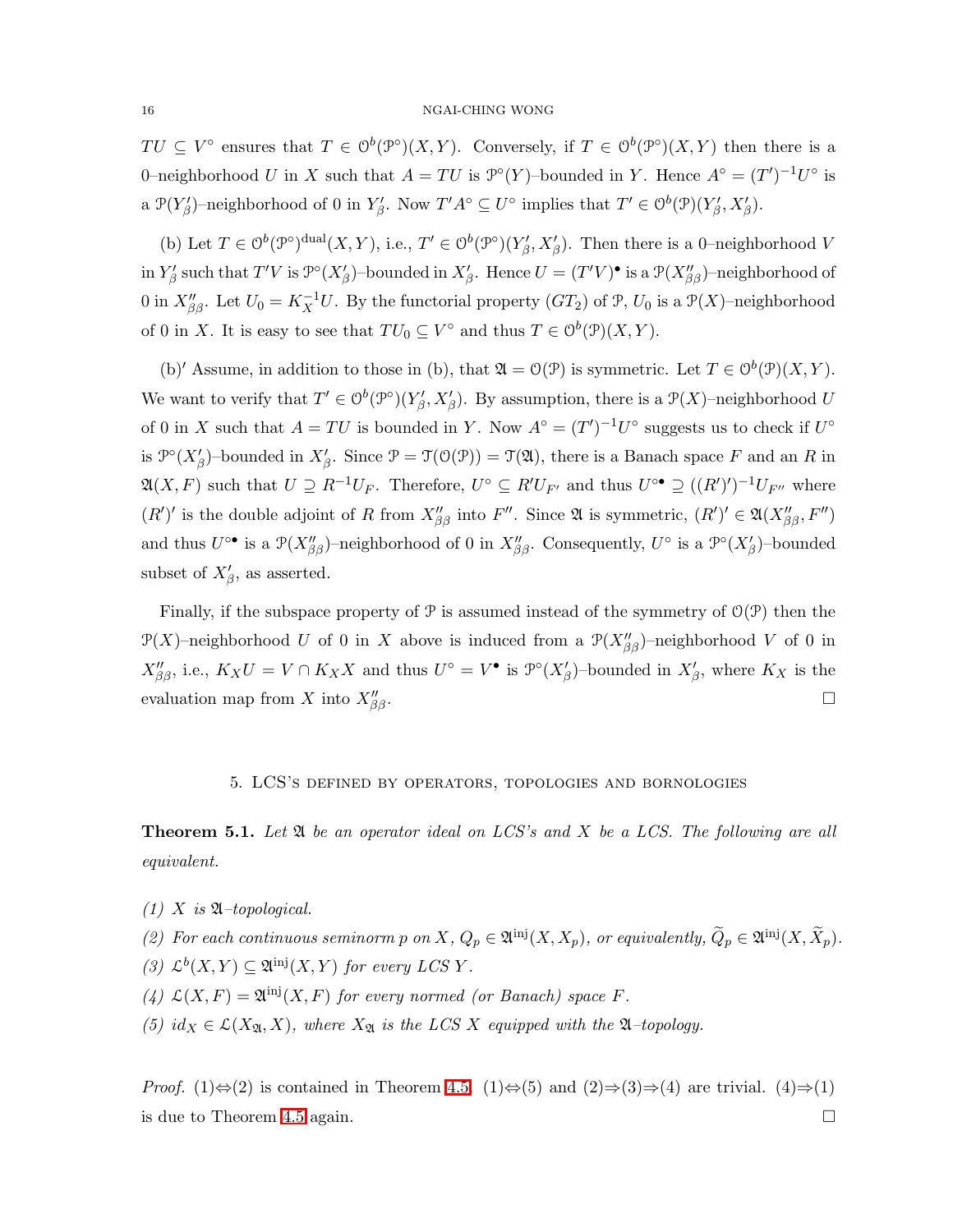In the following, C denotes either the class of all LCS's or the class of all Banach spaces. The next result is a generalization of a result of Jarchow [\[9,](#page-31-14) Proposition 3].

**Theorem 5.2** ([\[26\]](#page-32-0)). Let  $\mathfrak A$  be a surjective operator ideal on C. If X,  $Y \in \mathfrak C$  and Y is a *(topological) quotient space of* X *then the* A*–topology of* Y *is the quotient topology induced by the* A*–topology of* X*. In particular, a quotient space of an* A*–topological space is again an* A*–topological space.*

<span id="page-16-0"></span>Theorem 5.3. *Let* A *be an operator ideal on LCS's and* Y *be a LCS. The following are all equivalent.*

- $(1)$  *Y is*  $\mathfrak{A}$ *–bornological.*
- (2)  $J_B \in \mathfrak{A}^{\text{bsur}}(Y(B), Y)$  *for each bounded disk B in Y.*
- (3)  $\mathcal{L}^b(X, Y) \subseteq \mathfrak{A}^{\text{bsur}}(X, Y)$  *for every LCS X.*
- (4)  $\mathcal{L}(N, Y) = \mathfrak{A}^{\text{bsur}}(N, Y)$  *for every normed space* N.
- (5)  $id_Y \in L^{\times}(Y, Y^{\mathfrak{A}})$ , where  $Y^{\mathfrak{A}}$  *is the convex bornological vector space* Y *equipped with the* A*–bornology.*

*In case* Y *is infracomplete they are all equivalent to*

 $(4)'$   $\mathcal{L}(E, Y) = \mathfrak{A}^{\text{bsur}}(E, Y)$  *for every Banach space E*.

If  $\mathfrak A$  *is surjective we can replace*  $\mathfrak A^{\text{bsur}}$  *by*  $\mathfrak A$  *in all of the above statements.* 

*Proof.* (1) $\Leftrightarrow$ (5) is by definition. It is plain that  $(2) \Rightarrow (3) \Rightarrow (4) \Rightarrow (4)'$ .  $(4) \Rightarrow (1)$  (or  $(4)' \Rightarrow 1$  in case Y is infracomplete) and  $(1) \Leftrightarrow (2)$  is due to Theorem [4.5.](#page-12-0) The last assertion is a consequence of Proposition [3.2.](#page-8-1)

Let C be either the class of all LCS's or the class of all Banach spaces.

**Theorem 5.4.** [\[26\]](#page-32-0) Let  $\mathfrak{A}$  be an injective operator ideal on  $\mathfrak{C}$  and  $X, Y \in \mathfrak{C}$ . If Y is a *(topological) subspace of* X *then the* A*–bornology of* Y *is the subspace bornology inherited from the* A*–bornology of* X*. In particular, a subspace of an* A*–bornological space is again an* A*– bornological space.*

<span id="page-16-1"></span>**Theorem 5.5.** Let  $\mathfrak A$  be an operator ideal on LCS's. Let  $\mathfrak P = \mathfrak T(\mathfrak A)$  be the ideal topology on *LCS's generated by* A*. A LCS* X *is* A*–topological if and only if*

$$
\mathcal{L}^b(X, Y) \cap \mathcal{O}(\mathcal{P})(X, Y) = \mathcal{O}^b(\mathcal{P})(X, Y)
$$

*for each LCS* Y *.*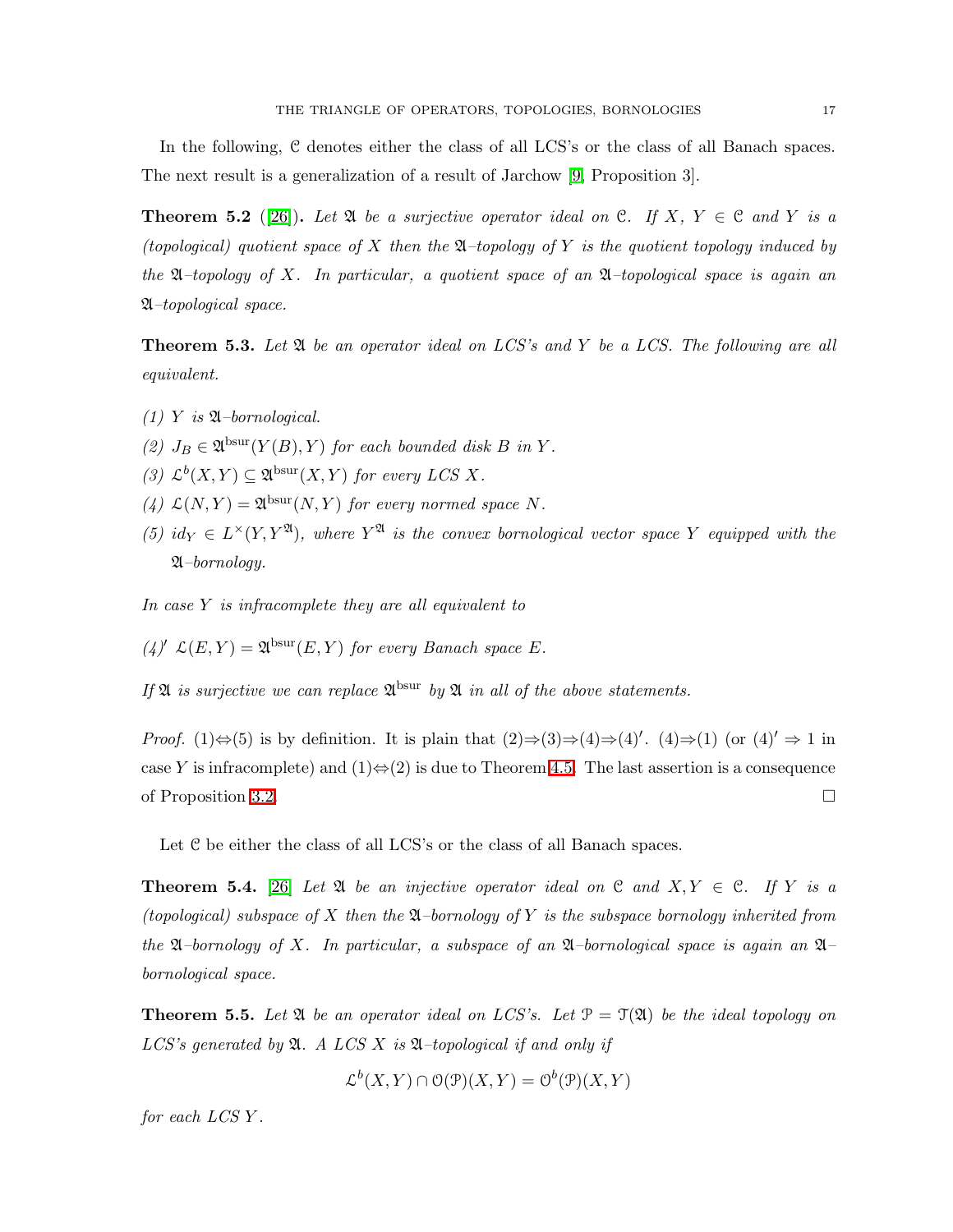*Proof.* By Theorem [5.1,](#page-15-1) if X is  $\mathfrak{A}$ -topological then  $\mathcal{O}^b(\mathcal{P})(X,Y) = \mathcal{L}^b(X,Y)$  and  $\mathcal{O}(\mathcal{P})(X,Y) =$  $\mathcal{L}(X, Y)$ . The equality follows. Conversely, assume the equality holds for every LCS Y. It suffices to show that  $\mathcal{L}(X, N) \subseteq \mathcal{O}^b(\mathcal{P})(X, N)$  for each normed space. Let  $N_{\mathcal{P}}$  be the LCS given by equipping N with the  $P(N)$ –topology. By the functorial property  $(GT_2)$  of P, any T in  $\mathcal{L}(X, N)$  also belongs to  $\mathcal{L}(X_{\mathcal{P}}, N_{\mathcal{P}}) = \mathcal{O}(\mathcal{P})(X, N_{\mathcal{P}})$ . By the hypothesis,  $T \in \mathcal{O}^b(\mathcal{P})(X, N_{\mathcal{P}})$ . Since  $\mathcal{P}(N)$  is compatible with the dual pair  $(N, N')$  by  $(GT_1)$ , we have  $T \in \mathcal{O}^b(\mathcal{P})(X, N)$ . It follows the desired assertion.

**Remark 5.6.** If we let  $\mathcal{M} = \mathcal{B}(\mathfrak{A})$  then a LCS Y being  $\mathfrak{A}$ -bornological implies

$$
\mathcal{L}^b(X, Y) \cap \mathcal{O}(\mathcal{M})(X, Y) = \mathcal{O}^b(\mathcal{M})(X, Y)
$$

for each LCS X. We do not know if the converse is true.

Let  $\mathfrak A$  be an operator ideal on LCS's. Denote by  $\mathfrak A_{\mathbb B}$  the operator ideal defined on Banach spaces such that  $\mathfrak{A}_{\mathbb{B}}(E,F) = \mathfrak{A}(E,F)$  for every pair E and F of Banach spaces. Conversely, let  $\mathfrak A$  be an operator ideal on Banach spaces. There are many ways to extend  $\mathfrak A$  to an operator ideal  $\mathfrak{A}_0$  on LCS's in the sense that  $(\mathfrak{A}_0)_\mathbb{B} = \mathfrak{A}$ . In [\[15\]](#page-31-2), Pietsch mentioned six different ways to extend A to an operator ideal on LCS's. Among them, we are interested in

 $\mathfrak{A}^{\inf}$  $i= \{RS_0T \in \mathfrak{L}(X,Y) : T \in \mathfrak{L}(X,X_0), S_0 \in \mathfrak{A}(X_0,Y_0), R \in \mathfrak{L}(Y_0,Y) \},$ 

$$
\mathfrak{A}^{\text{rup}} = \{ S \in \mathfrak{L}(X, Y) : \forall B \in \mathfrak{L}(Y, Y_0), \exists A \in \mathfrak{L}(X, X_0), S_0 \in \mathfrak{A}(X_0, Y_0) \text{ such that } BS = S_0A \},\
$$

 $\mathfrak{A}^{\text{lup}} = \{ S \in \mathfrak{L}(X,Y) : \forall B \in \mathfrak{L}(X_0,X), \exists A \in \mathfrak{L}(Y_0,Y), S_0 \in \mathfrak{A}(X_0,Y_0) \text{ such that } SB = AS_0 \},\$ 

$$
\mathfrak{A}^{\text{sup}} = \{ S \in \mathfrak{L}(X, Y) : RST \in \mathfrak{A}(X_0, Y_0), \text{ for all } T \in \mathfrak{L}(X_0, X) \text{ and } R \in \mathfrak{L}(Y, Y_0) \}.
$$

Here,  $X, Y$  run through all LCS's and  $X_0, Y_0$  run through all Banach spaces.

**Definition 5.7** ([\[26\]](#page-32-0)). Let  $\mathfrak{A}$  be an operator ideal on Banach spaces. We call a continuous seminorm p on a LCS X a Groth $(\mathfrak{A})$ –*seminorm* if there is a continuous seminorm q on X such that  $p \leq q$  and  $\widetilde{Q}_{pq} \in \mathfrak{A}(\widetilde{X}_q, \widetilde{X}_p)$ . The Groth $(\mathfrak{A})$ –*topology* on X is defined to be the locally convex (Hausdorff) topology on X which has a subbase determined by all  $Groth(\mathfrak{A})$ –seminorms.

A LCS X is a Groth $(\mathfrak{A})$ –space if its topology coincides with the Groth $(\mathfrak{A})$ –topology. It is equivalent to say that the identity map  $id_X \in \mathfrak{A}^{\text{rup}}(X,X)$ .

Let P be a generating topology on Banach spaces. Define  $\mathcal{P}^{\mathbb{L}}(X)$  on each LCS X to be the coarsest locally convex (Hausdorff) topology on X among those  $\mathcal{P}_0(X)$  such that the inclusion

$$
\mathcal{L}(X,F) \subseteq \mathcal{L}(X_{\mathcal{P}_0},F_{\mathcal{P}})
$$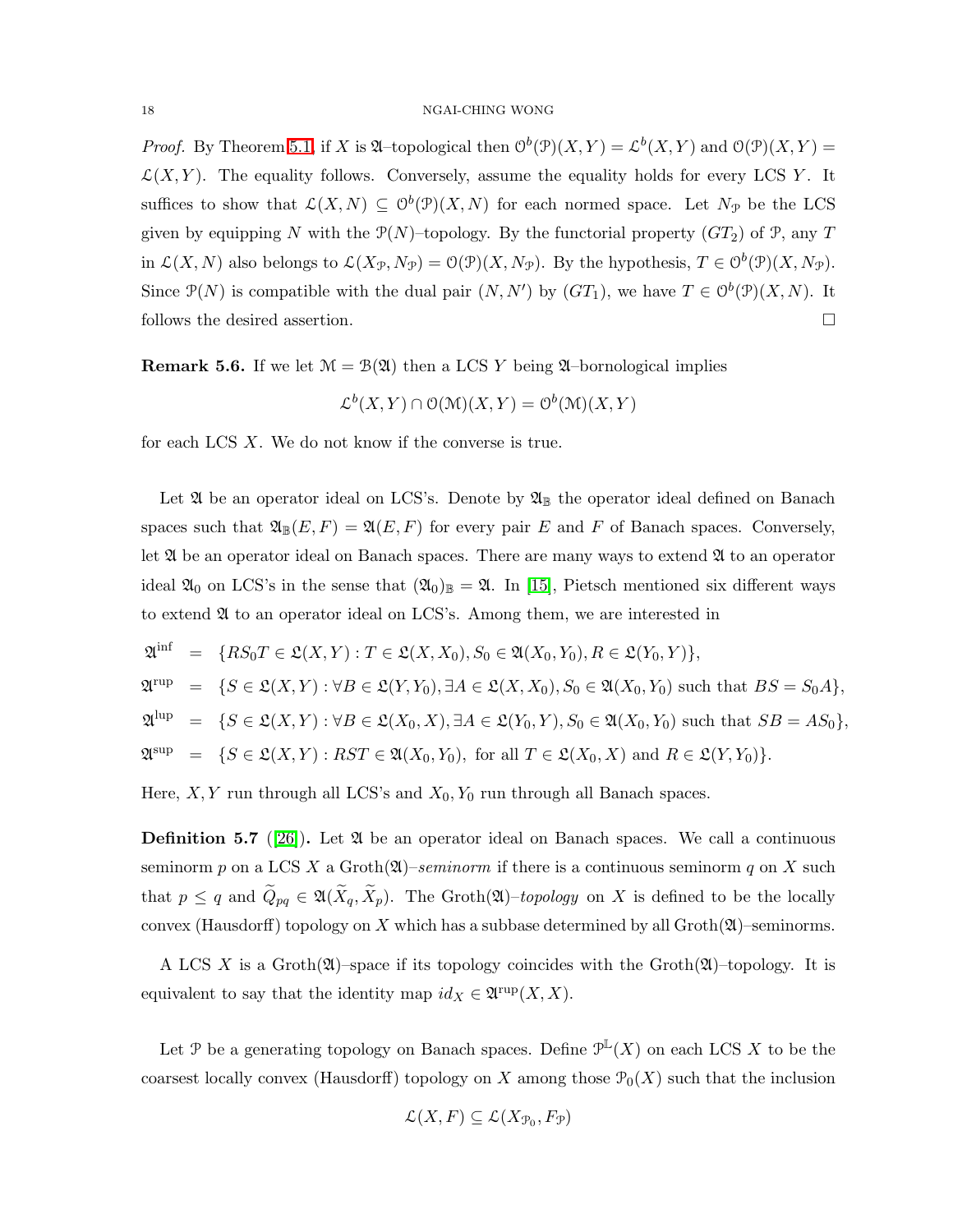holds for every Banach space F. It is clear that for each LCS X,  $\mathcal{P}_{\sigma}(X) \leq \mathcal{P}^{\mathbb{L}}(X) \leq \mathcal{P}_{\text{ori}}(X)$ and a continuous seminorm p on X is  $\mathcal{P}^{\mathbb{L}}(X)$ -continuous if and only if there is a Banach space F, an S in  $\mathcal{L}(X, F)$  and a  $\mathcal{P}(F)$ -continuous seminorm r on F such that  $p(x) \le r(Sx)$  for all x in  $X$ .

<span id="page-18-1"></span>**Lemma 5.8.**  $\mathcal{P}^{\mathbb{L}} = {\mathcal{P}^{\mathbb{L}}(X) : X \text{ } LCS}$  *is the minimal extension of*  $\mathcal{P}$  *to LCS's.* 

*Proof.* It is easy to see that  $\mathcal{P}^{\mathbb{L}}$  is a generating topology on LCS's. Let E be a Banach space. By definition of  $\mathcal{P}^{\mathbb{L}}, \mathcal{P}^{\mathbb{L}}(E) \leq \mathcal{P}(E)$ . On the other hand,  $id_E \in \mathcal{L}(E,E) \subseteq \mathcal{L}(E_{\mathcal{P}^{\mathbb{L}}},E_{\mathcal{P}})$  implies  $\mathcal{P}^{\mathbb{L}}(E) \ge \mathcal{P}(E)$ . So  $\mathcal{P}^{\mathbb{L}}$  is an extension of P to LCS's. The minimality of  $\mathcal{P}^{\mathbb{L}}$  is obvious.  $\Box$ 

<span id="page-18-0"></span>**Theorem 5.9.** Let  $\mathfrak A$  be an operator ideal on Banach spaces. The minimal extension  $\mathfrak P^{\mathbb L}$  of  $\mathcal{P} = \mathcal{T}(\mathfrak{A})$  *coincides with the* Groth $(\mathfrak{A})$ *–topology.* 

*Proof.* Without loss of generality, we can assume that  $\mathfrak A$  is injective since  $\mathfrak T(\mathfrak A) = \mathfrak T(\mathfrak A^{\rm inj})$  by Theorem [4.5.](#page-12-0) Let  $p = r \circ S$  be a  $\mathcal{P}^{\mathbb{L}}$ -continuous seminorm on a LCS X where  $S \in \mathcal{L}(X, F)$  and r is a P–continuous seminorm on a Banach space F. Then we have  $\|\widetilde{Q}_p(x)\|_{\widetilde{X}_p} = \|\widetilde{Q}_r(Sx)\|_{\widetilde{F}_r}$ for all x in X. It follows that there is an isometry  $S_0$  in  $\mathcal{L}(\widetilde{X}_p, \widetilde{F}_r)$  such that  $S_0\widetilde{Q}_p = \widetilde{Q}_rS$ . Note that  $\widetilde{Q}_r \in \mathfrak{A}(F, \widetilde{F}_r)$ . Define a continuous seminorm q on X by  $q(x) = ||\widetilde{Q}_r|| ||Sx||$ . Now  $q(x) \geq ||\widetilde{Q}_r Sx|| = p(x)$  and we have an  $S_2$  in  $\mathcal{L}(\widetilde{X}_q, F)$  induced by S. Since  $S_0$  is an injection and  $S_0\widetilde{Q}_{pq} = \widetilde{Q}_rS_2 \in \mathfrak{A}(\widetilde{X}_q, \widetilde{F}_r), \widetilde{Q}_{pq} \in \mathfrak{A}(\widetilde{X}_q, \widetilde{X}_p)$ , i.e., p is a Groth $(\mathfrak{A})$ –seminorm.

Conversely, if p is a Groth $(\mathfrak{A})$ –continuous seminorm on X then there is a continuous seminorm q on X with  $p \leq q$  such that  $\widetilde{Q}_{pq} \in \mathfrak{A}(\widetilde{X}_q, \widetilde{X}_p) = \mathcal{L}((\widetilde{X}_q)_p, \widetilde{X}_p)$  by Theorem [2.2\(](#page-5-1)4a). In other words, the seminorm r on  $\widetilde{X}_q$  defined by  $r(y) = ||\widetilde{Q}_{pq}(y)||_{\widetilde{X}_p}$ ,  $y \in \widetilde{X}_q$ , is  $\mathcal{P}$ -continuous. Note that  $\widetilde{Q}_p = \widetilde{Q}_{pq}\widetilde{Q}_q$  implies that  $p(x) = ||\widetilde{Q}_{pq}\widetilde{Q}_q(x)|| = r(\widetilde{Q}_q x)$ . It simply says that p is a  $\mathcal{P}^{\mathbb{L}}$ -continuous seminorm.

<span id="page-18-2"></span>**Theorem 5.10.** Let  $\mathfrak{A}$  be an operator ideal on Banach spaces with  $\mathcal{P} = \mathcal{T}(\mathfrak{A})$ . Then  $\mathcal{O}(\mathcal{P}^{\mathbb{L}})$  $(21^{\text{inj}})^{\text{rup}}$ .

*Proof.* Let X and Y be LCS's. Assume  $T \in O(\mathcal{P}^{\mathbb{L}})(X, Y)$ . Then for every Banach space F and S in  $\mathcal{L}(Y, F), ST \in \mathcal{O}(\mathcal{P}^{\mathbb{L}})(X, F) = \mathcal{L}(X_{\mathcal{P}^{\mathbb{L}}}, F)$ . Hence there is a  $\mathcal{P}^{\mathbb{L}}$ -continuous seminorm p on X such that  $||STx|| \leq p(x)$ . By Theorem [5.9,](#page-18-0) there is a continuous seminorm q on X such that  $p \leq q$  and  $\widetilde{Q}_{pq} \in \mathfrak{A}^{\text{inj}}(\widetilde{X}_q, \widetilde{X}_p)$ . Let  $R \in \mathfrak{L}(\widetilde{X}_p, F)$  is induced by the inequality  $||STx|| \leq p(x)$ . It is then not difficult to see that  $ST = R\tilde{Q}_{pq}\tilde{Q}_q$ , and thus  $T \in (\mathfrak{A}^{\text{inj}})^{\text{rup}}(X, Y)$ .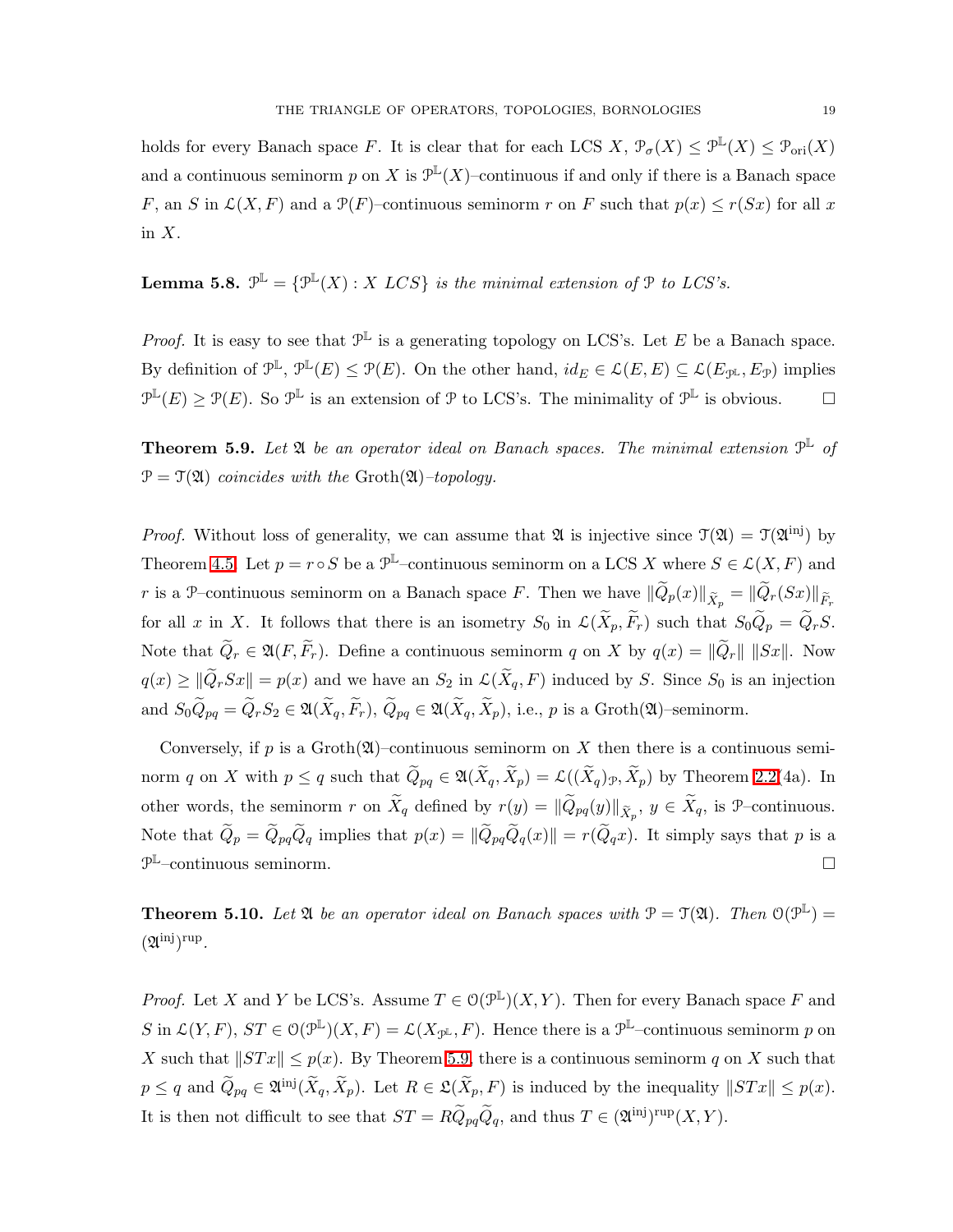#### 20 NGAI-CHING WONG

Conversely, assume  $T \in (\mathfrak{A}^{\{inj\}})^{\text{rup}}(X,Y)$ . Then for every continuous seminorm p on Y there exists a Banach space E, an R in  $\mathcal{L}(X, E)$  and an S in  $\mathfrak{A}^{\text{inj}}(E, \widetilde{Y}_p)$  such that  $\widetilde{Q}_pT = SR$ . Now  $S \in \mathcal{L}(E_{\mathcal{P}}, \widetilde{Y}_{p})$  and  $R \in \mathcal{L}(X, E) \subseteq \mathcal{L}(X_{\mathcal{P}^{\mathbb{L}}}, E_{\mathcal{P}})$  imply  $\widetilde{Q}_{p}T = SR \in \mathcal{L}(X_{\mathcal{P}^{\mathbb{L}}}, \widetilde{Y}_{p})$ . Since it is true for every continuous seminorm p on Y,  $T \in \mathcal{L}(X_{\mathcal{P}^{\mathbb{L}}}, Y)$ , i.e.,  $T \in \mathcal{O}(\mathcal{P}^{\mathbb{L}})(X, Y)$ .

**Definition 5.11** ([\[26\]](#page-32-0)). Let  $\mathfrak{A}$  be an operator ideal on Banach spaces. A bounded  $\sigma$ -disk A in a LCS X is said to be  $\text{Groth}(\mathfrak{A})$ –*bounded* in X if there is a bounded  $\sigma$ –disk B in X such that  $A \subseteq B$  and the canonical map  $J_{BA} \in \mathfrak{A}(X(A), X(B))$ . Note that, in this case, both  $X(A)$  and  $X(B)$  are Banach spaces. The Groth $(\mathfrak{A})$ –*bornology* on a LCS X is defined to be the convex vector bornology on X with a subbase consisting of  $\operatorname{Groth}(\mathfrak{A})$ –bounded  $\sigma$ –disks in X.

A LCS is a *co*-Groth $(\mathfrak{A})$ –*space*, if all bounded  $\sigma$ –disks in X are Groth $(\mathfrak{A})$ –bounded. It is equivalent to say that  $id_X \in \mathfrak{A}^{\text{lup}}(X,X)$ .

Let  $M$  be a generating bornology on Banach spaces. We define, for each LCS  $X$ , a convex vector bornology  $\mathcal{M}^{\mathbb{L}}(X)$  on X to be the smallest convex (separated) vector bornology among those  $\mathcal{M}_0$  on X such that

$$
\mathcal{L}(E, X) \subseteq L^{\times}(E^{\mathcal{M}}, X^{\mathcal{M}_0})
$$

holds for every Banach space E. It is easy to see that  $\mathcal{M}_{fin}(X) \subseteq \mathcal{M}^{\mathbb{L}}(X) \subseteq \mathcal{M}_{von}(X)$  and the family of subsets B in X in the form of  $B = TA$  for some  $T \in \mathcal{L}(E, X)$  and M–bounded set A in a Banach space E forms a basis of the bornology  $\mathcal{M}^{\mathbb{L}}(X)$  for each LCS X.

**Lemma 5.12.** Let  $M$  be a generating bornology on Banach spaces.  $M^L$  is the minimal exten*sion of* M *to LCS's.*

<span id="page-19-0"></span>*Proof.* Similar to Lemma [5.8.](#page-18-1) □

Theorem 5.13. *Let* A *be an operator ideal on Banach spaces. The minimal extension* M<sup>L</sup> *of*  $\mathcal{M} = \mathcal{B}(\mathfrak{A})$  *coincides with the* Groth $(\mathfrak{A})$ *–bornology.* 

*Proof.* Without loss of generality, we can assume that  $\mathfrak{A}$  is surjective since  $\mathcal{B}(\mathfrak{A}) = \mathcal{B}(\mathfrak{A}^{\text{sur}})$ by Theorem [4.5.](#page-12-0) Let A be a Groth $(\mathfrak{A})$ –bounded  $\sigma$ –disk in a LCS X. By definition, there is a bounded  $\sigma$ -disk B in X such that  $A \subseteq B$  and  $J_{BA} \in \mathfrak{A}(X(A), X(B)) = L^{\times}(X(A), X(B)^{\mathcal{M}})$ . In other words,  $C = J_{BA}U_{X(A)}$  is M-bounded in  $X(B)$ . Now  $A \subseteq J_AU_{X(A)} = J_BJ_{BA}U_{X(A)} =$  $J_B C$  implies that A is  $M^{\mathbb{L}}$ -bounded.

Conversely, if  $A = SB$  is  $\mathcal{M}^{\mathbb{L}}$ -bounded in X with some S in  $\mathcal{L}(E, X)$  and M-bounded  $\sigma$ -disk B in a Banach space E. Let  $C = \lambda SU_E$  for some  $\lambda > 0$  such that  $\lambda U_E \supseteq B$ . We have  $C \supseteq A$ .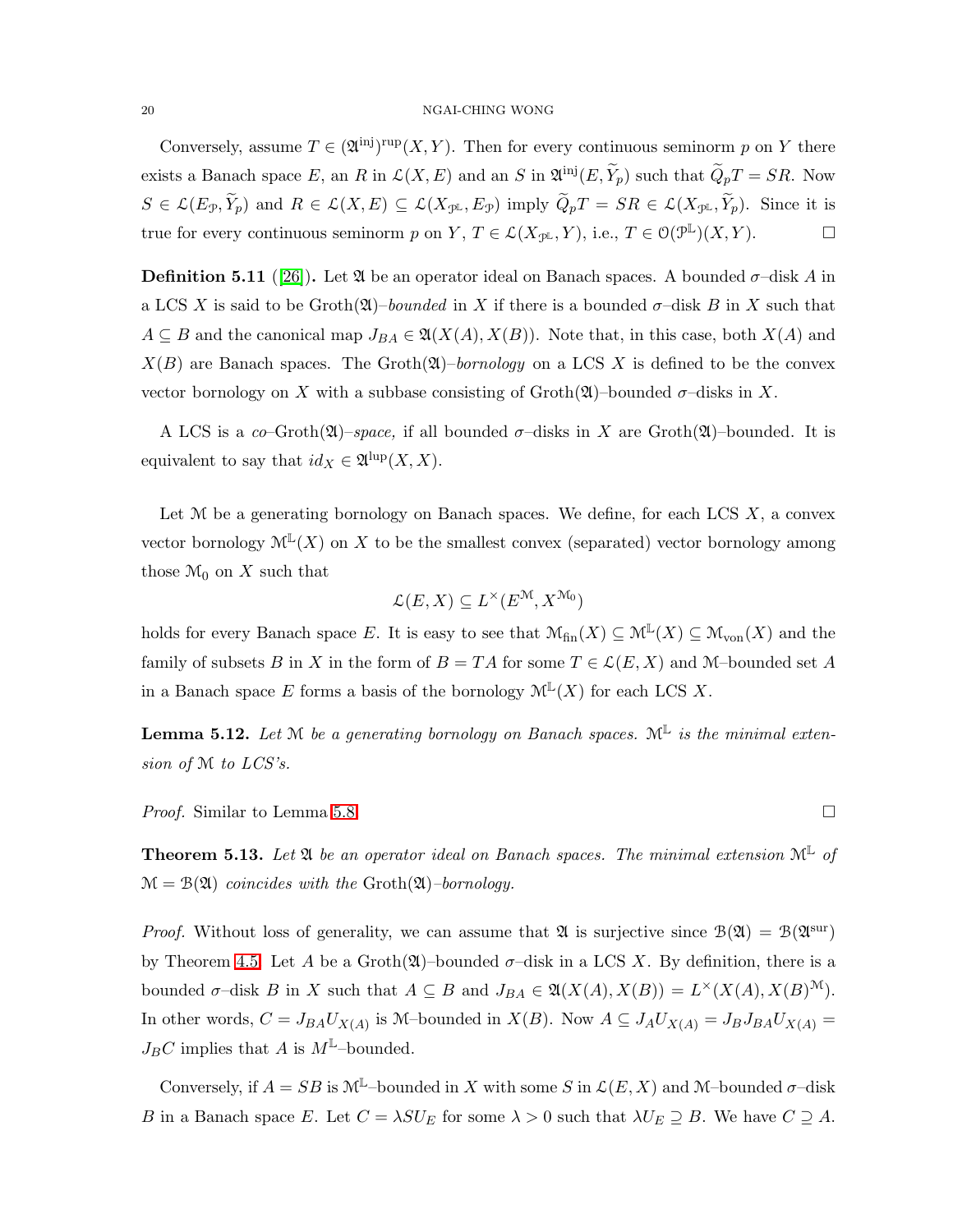Let  $S_0 \in \mathfrak{L}(E(B), X(A))$  and  $S_2 \in \mathfrak{L}(E, X(C))$  be induced by S. Since B is M-bounded in E,  $J_B \in \mathfrak{A}(E(B), E)$  and  $J_{CA}S_0 = S_2J_B \in \mathfrak{A}(E(B), X(C))$ . Finally the surjectivity of  $S_0$  ensures that  $J_{CA} \in \mathfrak{A}(X(A), X(C)).$ 

<span id="page-20-0"></span>**Theorem 5.14.** Let  $\mathfrak{A}$  be an operator ideal on Banach spaces with  $\mathcal{M} = \mathcal{B}(\mathfrak{A})$ . Then

$$
\mathcal{O}(\mathcal{M}^{\mathbb{L}})(X, Y) \subseteq (\mathfrak{A}^{\text{sur}})^{\text{lap}}(X, Y), \quad \forall LCS \text{'s } X, Y.
$$

*If* X *is infracomplete (in particular, a Banach space) then we have*

$$
\mathcal{O}(\mathcal{M}^{\mathbb{L}})(X, Y) = (\mathfrak{A}^{\text{sur}})^{\text{lup}}(X, Y), \quad \forall LCS \ Y.
$$

*Proof.* Similar to a previous theorem except that we shall use Theorem [5.13](#page-19-0) instead of Theorem [5.9.](#page-18-0) The introduction of the infracompleteness is merely to give us a chance to utilize the extension condition.

We provide a new proof for the following result.

<span id="page-20-1"></span>**Theorem 5.15** ([\[26\]](#page-32-0)). Let  $\mathfrak A$  be an operator ideal on Banach spaces. The Groth $(\mathfrak A^{\text{inj}})$ -topology coincides with the  $\mathfrak{A}^{\text{rup}}$ -topology on every LCS, and the Groth $(\mathfrak{A}^{\text{sur}})$ -bornology coincides with *the* A lup*–bornology on every infracomplete LCS. In particular, we have*

- (a) A LCS X is a Groth $(\mathfrak{A}^{\{inj\}})$ –space if and only if X is an  $\mathfrak{A}^{\{sup\}}$ –topological space.
- (b) An infracomplete LCS X is a co–Groth $(\mathfrak{A}^{\text{sur}})$ –space if and only if X is an  $\mathfrak{A}^{\text{lup}}$ –bornological *space.*
- (c) The  $\mathfrak{A}-$ topology (resp.  $\mathfrak{A}-$ bornology) coincides with the Groth $(\mathfrak{A}^{\text{inj}})-$ topology (resp. Groth $(\mathfrak{A}^{\text{sur}})$ *bornology) on Banach spaces.*

*Proof.* Let  $\mathcal{P} = \mathcal{T}(\mathfrak{A})$  and  $\mathcal{M} = \mathcal{B}(\mathfrak{A})$  be the ideal topology and the ideal bornology on Banach spaces generated by  $\mathfrak{A}$ , respectively. Let p be a continuous seminorm on a LCS X. We observe the following equivalences:

p is a  $\mathrm{Groth}(\mathfrak{A}^{\text{inj}})$ -continuous seminorm on X.

- $\Leftrightarrow$  p is an  $O(\mathcal{P}^{\mathbb{L}})$ -continuous seminorm on X by Theorem [5.9.](#page-18-0)
- $\Leftrightarrow$  p is an  $(\mathfrak{A}^{\text{inj}})^{\text{rup}}$ -continuous seminorm on X by Theorem [5.10.](#page-18-2)
- $\Leftrightarrow \widetilde{Q}_p \in [(\mathfrak{A}^{\text{inj}})^{\text{rup}}]^{\text{inj}}(X, \widetilde{X}_p)$  by Theorem [4.5.](#page-12-0)
- $\Leftrightarrow \ Q_p \in (\mathfrak{A}^{\text{rup}})^{\text{inj}}(X, X_p)$  by [\[28,](#page-32-12) Proposition 3.5].
- $\Leftrightarrow$  p is an  $\mathfrak{A}^{\text{rup}}$ -continuous seminorm on X by Theorem [4.5.](#page-12-0)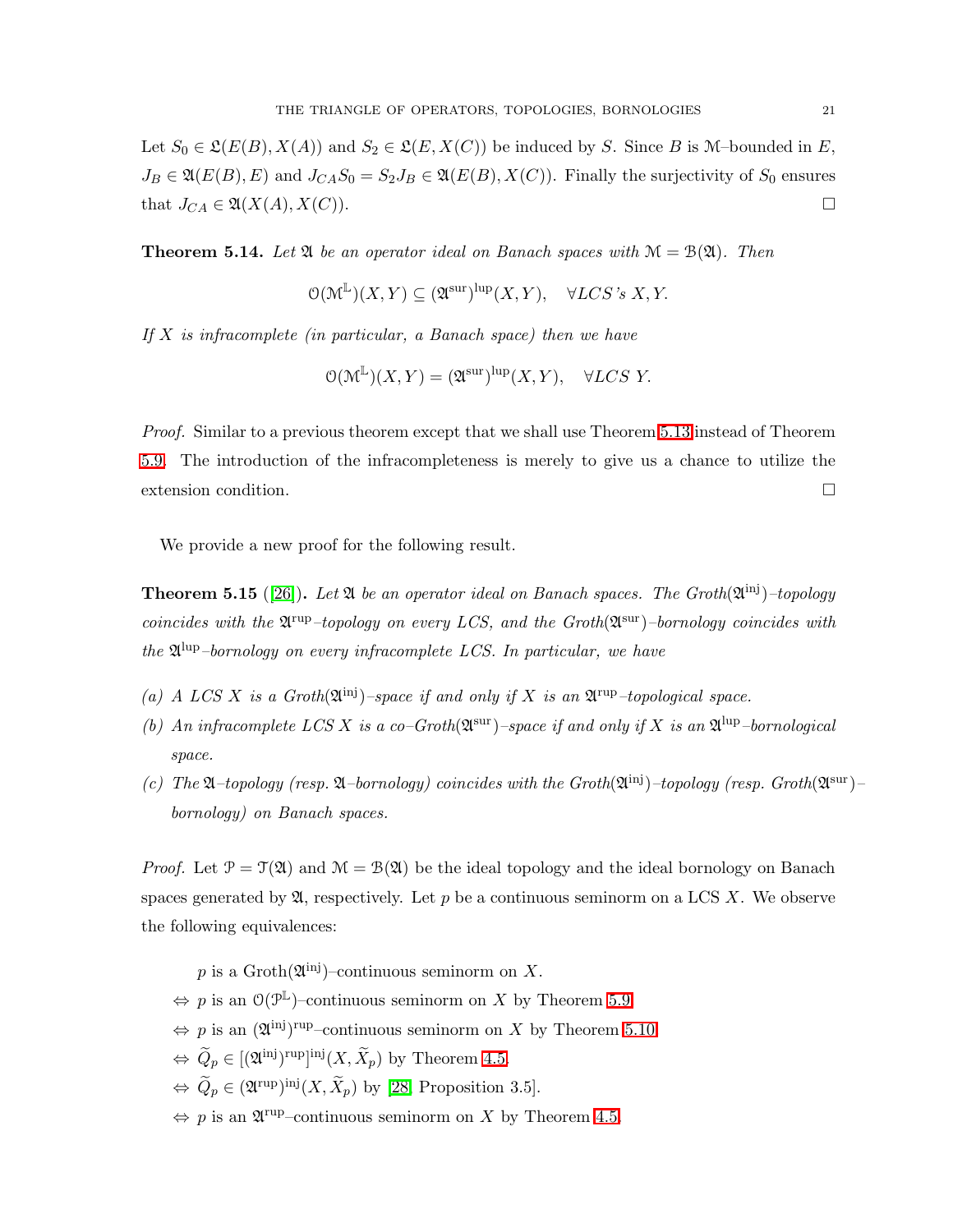#### 22 NGAI-CHING WONG

For the bornological case, assuming that  $X$  is infracomplete, we have for each bounded  $\sigma$ –disk A in X:

- A is a co-Groth $(\mathfrak{A}^{\text{sur}})$ -bounded set in X.
- $\Leftrightarrow$  A is an  $O(\mathcal{M}^{\mathbb{L}})$ -bounded set in X by Theorem [5.13.](#page-19-0)
- $\Leftrightarrow$  A is an  $(\mathfrak{A}^{\text{sur}})^{\text{lup}}$ -bounded set in X by Theorems [4.5](#page-12-0) and [5.14.](#page-20-0)
- $\Leftrightarrow J_A \in [(\mathfrak{A}^{\text{sur}})^{\text{lup}}]^{\text{bsur}}(X(A), X)$  by Theorem [4.5.](#page-12-0)
- $\Leftrightarrow J_A \in (\mathfrak{A}^{\text{lup}})^{\text{bsur}}(X(A), X)$  by [\[28,](#page-32-12) Proposition 3.5].
- $\Leftrightarrow$  A is an  $\mathfrak{A}^{\text{lup}}$ -bounded set in X by Theorem [4.5.](#page-12-0)

 $\Box$ 

<span id="page-21-1"></span>**Proposition 5.16.** Let M be a generating bornology on LCS's and  $\mathfrak{A} = \mathbb{O}^b(\mathcal{M})$ . The  $\mathfrak{A}$ *topology coincides with the Grothendieck topology generated by* A *on every LCS.*

<span id="page-21-0"></span>*Proof.* It is easy to see that  $\mathfrak{A} \subseteq \mathfrak{A}_{\mathbb{R}}^{rup}$ . The result follows from Theorems [5.9](#page-18-0) and [5.15.](#page-20-1)  $\Box$ 

**Proposition 5.17.** Let  $M$  be a generating bornology on LCS's and  $\mathfrak{A} = \mathcal{O}(M)$ . Then the  $\mathfrak A$ *–topology coincides with the*  $(\mathfrak A_{\mathbb B}^{\rm inj})^{\rm sup}$ *–topology on each infracomplete LCS.* 

*Proof.* Since  $\mathfrak{A} \subseteq (\mathfrak{A}_{\mathbb{B}}^{\{inj\}})^{\sup}$ ,  $\mathfrak{T}(\mathfrak{A})$  is always weaker than  $\mathfrak{T}((\mathfrak{A}_{\mathbb{B}}^{\{inj\}})^{\sup})$  on each LCS. By [\[28,](#page-32-12) Corollary 3.2,  $(\mathfrak{A}_{\mathbb{B}}^{\text{inj}})$ <sup>sup</sup> is injective. Let p be a  $\mathfrak{T}((\mathfrak{A}_{\mathbb{B}}^{\text{inj}})$ <sup>sup</sup>)-continuous seminorm on an infracomplete LCS X. Then  $\widetilde{Q}_p \in (\mathfrak{A}_{\mathbb{B}}^{\text{inj}})^{\text{sup}}(X, \widetilde{X}_p)$ . Let B be a bounded  $\sigma$ -disk in X. Now  $J_{\tilde{X}_p} \tilde{Q}_p J_B \in \mathfrak{A}_{\mathbb{B}}^{\text{inj}}(X(B), \tilde{X}_p^{\text{inj}})$  implies  $\tilde{Q}_p J_B \in \mathfrak{A}_{\mathbb{B}}^{\text{inj}}(X(B), \tilde{X}_p)$  and then again implies  $J_{\tilde{X}_p} \tilde{Q}_p J_B \in \mathfrak{A}_{\mathbb{B}}(X(B), \tilde{X}_p^{\text{inj}})$  by Proposition [3.2.](#page-8-1) Consequently,  $J_{\tilde{X}_p} \tilde{Q}_p \in \mathfrak{A}_{\mathbb{B}} = \mathfrak{O}(\mathfrak{M}_{\mathbb{B}})$ . It turns out that  $\tilde{Q}_p \in \mathfrak{A}^{(n)}$ , or equivalently, p is an  $\mathfrak{A}$ -continuous seminorm by Theorem [4.5.](#page-12-0)  $\Box$ 

**Example 5.18.** Let  $X = \mathbb{K}^{(I)}$  be the locally convex direct sum of card (I) many K's where the index set I is uncountable. X is infracomplete. Let  $\mathcal{M}_{pc}$  be the generating bornology of precompact sets (= totally bounded sets). Then  $\mathcal{O}^b(\mathcal{M}_{pc}) = \mathfrak{K}_{p}$ , the ideal of all precompact operators and  $\mathcal{O}(\mathcal{M}_{pc}) = \mathfrak{K}_{p}^{\text{loc}}$ , the ideal of all locally precompact operators, i.e., those sending bounded sets onto precompact sets.  $\mathfrak{K}_p$  is surjective but not bornologically surjective and  $\mathfrak{K}_p^{\text{loc}}$ is bornologically surjective. Now  $id_X \in \mathfrak{K}_p^{\rm loc}$  implies X is a  $\mathfrak{K}_p^{\rm loc}$ -topological space. On the other hand, X is not a  $\mathfrak{K}_p$ -topological space (cf. [\[6,](#page-31-13) p. 40]). This serves as a counter–example of  $\mathfrak{A}^{\text{sup}}$ – topology =  $\mathfrak{A}^{\text{inf}}$ -topology and  $\mathfrak{A}^{\text{sup}}$ -topological spaces =  $\mathfrak{A}^{\text{inf}}$ -topological spaces, although we always have  $\mathfrak{A}^{\text{rup}}$ -topology =  $\mathfrak{A}^{\text{inf}}$ -topology and  $\mathfrak{A}^{\text{rup}}$ -topological spaces =  $\mathfrak{A}^{\text{inf}}$ -topological spaces. By the way, X is both  $\mathfrak{K}_p$ -bornological and  $\mathfrak{K}_p^{\text{loc}}$ - bornological, i.e., a co-Schwartz space but not a Schwartz space.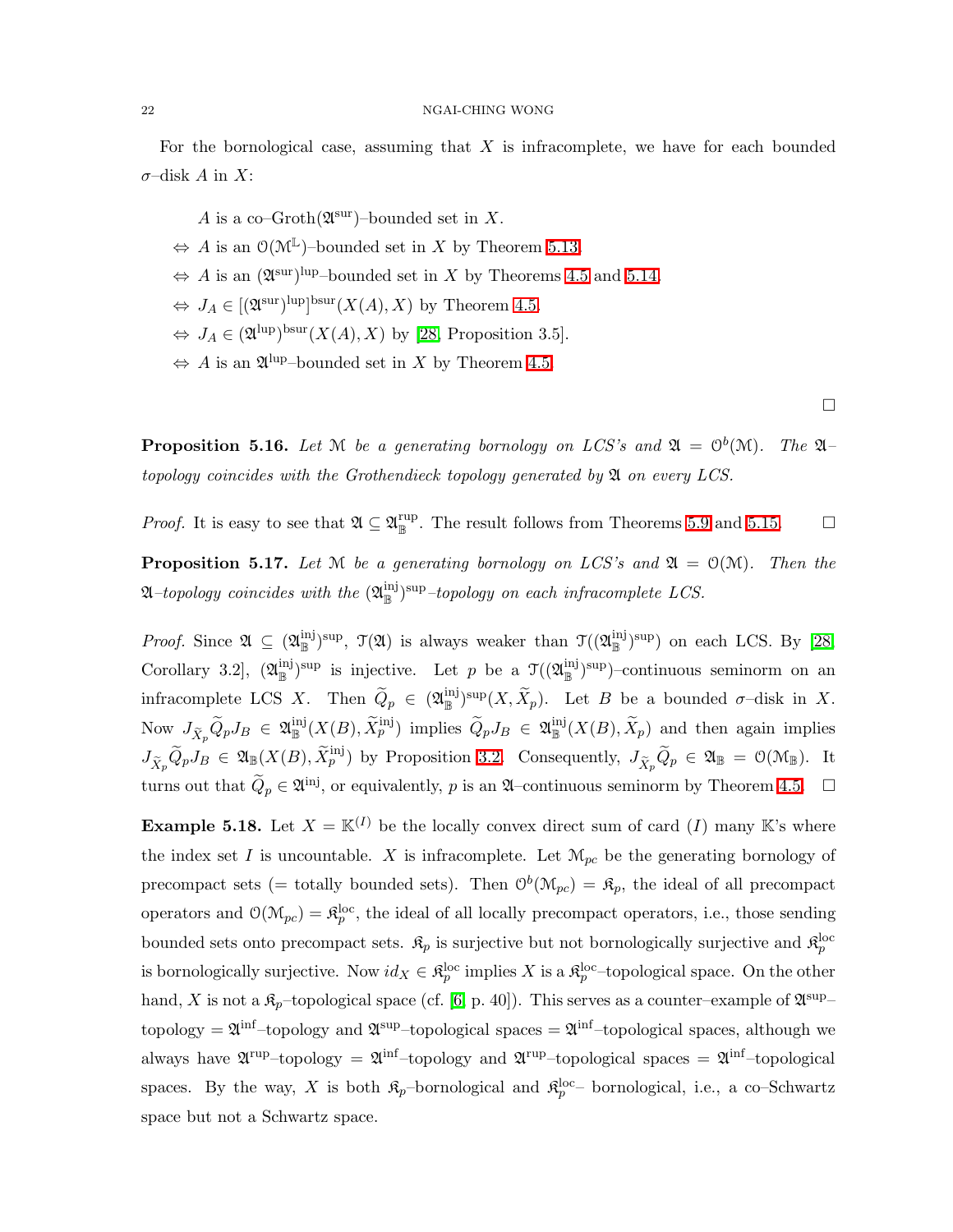**Proposition 5.19.** Let  $P$  be a generating topology on LCS's and  $\mathfrak{A} = \mathcal{O}^b(\mathcal{P})$ . The  $\mathfrak{A}$ -bornology *coincides with the Grothendieck bornology generated by* A *on each infracomplete LCS.*

<span id="page-22-0"></span>*Proof.* It follows from the easy fact  $\mathfrak{A} \subseteq \mathfrak{A}_{\mathbb{B}}^{\text{lup}}$  and Theorems [5.13](#page-19-0) and [5.15.](#page-20-1)

**Proposition 5.20.** Let P be a generating topology on LCS's and  $\mathfrak{A} = \mathcal{O}(\mathfrak{P})$ . Then the  $\mathfrak{A}$ *bornology coincides with the*  $(\mathfrak{A}_\mathbb{R}^{\text{sur}})$ <sup>sup</sup>–bornology on every infracomplete LCS.

*Proof.* Similar to Proposition [5.17.](#page-21-0) □

**Example 5.21.** Let  $X = \mathbb{K}^I$  be the product space of card(I) many K's where the index set is uncountable. X is infracomplete. Let  $\mathcal{P}_{pc}$  be the generating topology defined by the precompact seminorms, i.e.,  $\mathcal{P}_{pc} = \mathcal{T}(\mathfrak{K}_p)$ , where  $\mathfrak{K}_p$  is the ideal of all precompact operators between LCS's (see Wong [\[30\]](#page-32-9)). Then  $O^b(\mathcal{P}_{pc})$  is the ideal  $\mathfrak{K}^b_p$  of all *quasi-Schwartz* (= *precompact-bounded*, cf. Rankte [\[16\]](#page-31-11)) *operators* between LCS's.  $\mathcal{O}(\mathcal{P}_{pc})$  is the ideal of those continuous operators between LCS's which are still continuous when the domain space  $X$  equipped with the (coarser) precompact topology  $\mathcal{P}_{pc}(X)$ . X is not a  $\mathfrak{K}_p^b$ -bornological space since otherwise (by Theorem [5.3\)](#page-16-0) we would have the canonical embedding from  $\mathbb{K}^{(I)}$  into  $\mathbb{K}^{I}$  being quasi-Schwartz and this is not the case as shown in [\[11,](#page-31-3) p. 399]. X is, however, an  $\mathcal{O}(\mathcal{P}_{pc})$ -bornological space since all bounded sets in X are precompact. This serves as a counter-example of  $\mathfrak{A}^{\text{sup}}$ -bornology =  $\mathfrak{A}^{\inf}$ -bornology and  $\mathfrak{A}^{\sup}$ - bornological spaces =  $\mathfrak{A}^{\inf}$ -bornological spaces, although we always have  $\mathfrak{A}^{\text{rup}}$ -bornology =  $\mathfrak{A}^{\text{inf}}$ - bornology on every infracomplete LCS. By the way, X is both  $\mathfrak{K}_p^b$ -topological and  $\mathfrak{O}(\mathcal{P}_{pc})$ -topological, i.e., a Schwartz space but not a co–Schwartz space.

**Remark 5.22.** It may be interesting to study the  $\mathfrak{A}^{\text{sup}}$ -topology and the  $\mathfrak{A}^{\text{sup}}$ -bornology for an operator ideal  $\mathfrak A$  on Banach spaces. Propositions [5.17](#page-21-0) and [5.20](#page-22-0) suggest the conjectures that  $\mathcal{O}(\mathcal{T}(\mathfrak{A})) = (\mathfrak{A}_{\mathbb{B}}^{\text{inj}})^{\text{sup}}$  and  $\mathcal{O}(\mathcal{B}(\mathfrak{A})) = (\mathfrak{A}_{\mathbb{B}}^{\text{sup}})^{\text{sup}}$  where  $\mathfrak{A}$  is an operator ideal on LCS's.

<span id="page-22-1"></span>Theorem 5.23. *Let* A *be an operator ideal on LCS's, and* X *a LCS. Then*

 $(a)$  *X* is  $\mathfrak{A}^{\text{dual}}$ *–bornological*  $\Rightarrow$   $X'_{\beta}$  is  $\mathfrak{A}$ *–topological.* 

- *If, in addition,* X *is infrabarrelled then*
- *(b)* X is  $\mathfrak{A}^{\text{dual}}$ -topological  $\Rightarrow X'_{\beta}$  is  $\mathfrak{A}$ -bornological.
- *(c)*  $X'_{\beta}$  *is*  $\mathfrak{A}^{\text{dual}}$ *–bornological*  $\Rightarrow$  *X is*  $\mathfrak{A}$ *–topological.*
- *If, in addition to all above,* A *is also injective then*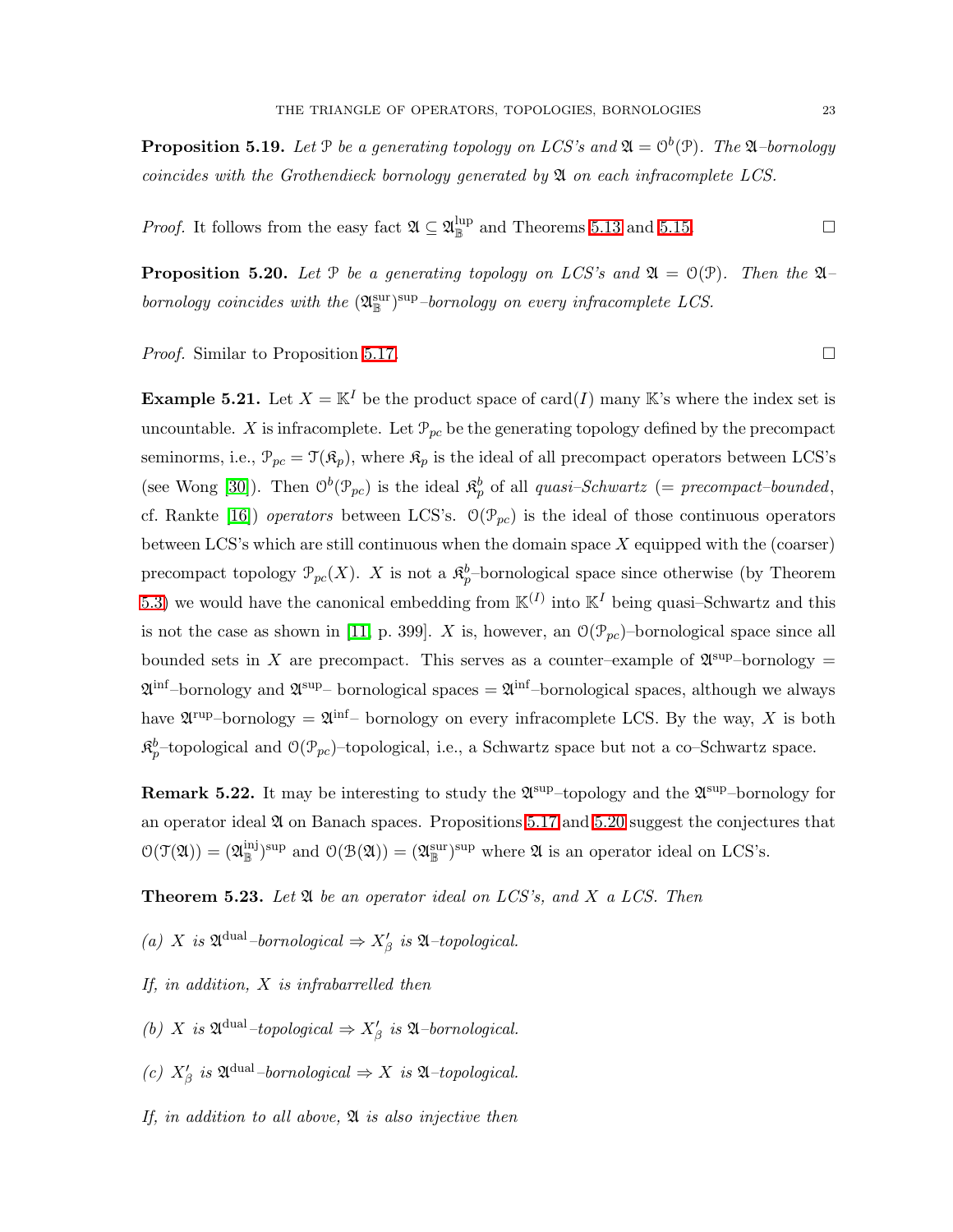# *(d)*  $X'_{\beta}$  *is*  $\mathfrak{A}^{\text{dual}}$ *–topological*  $\Rightarrow$  X *is*  $\mathfrak{A}$ *–bornological*

*Proof.* (a) Let V be an absolutely convex, closed 0-neighborhood in  $X'_{\beta}$ . Then  $V^{\circ}$  is bounded and hence  $\mathfrak{A}^{\text{dual}}$ -bounded in X. So that there is a normed space N, a T in  $\mathfrak{A}^{\text{dual}}(N,Y)$  with  $TU_N \supseteq V^{\circ}$ . Consequently,  $(TU_N)^{\circ} = (T')^{-1}U_{N'} \subseteq V^{\circ\circ} = V$  and  $T' \in \mathfrak{A}(X'_{\beta}, N')$ . It follows that V is an  $\mathfrak A$ -neighborhood of 0 in  $X'_\beta$ .

(b) Let B be a bounded set in  $X'_{\beta}$ . Then  $B^{\circ}$  is a closed bornivorous barrel in X, and hence a 0-neighborhood, and consequently an  $\mathfrak{A}^{\text{dual}}$ -neighborhood of 0 in X. Therefore there is a Banach space F, an T in  $\mathfrak{A}^{\text{dual}}(X,F)$  such that  $B^{\circ} \supseteq T^{-1}(U_F)$ . It follows  $B \subseteq B^{\circ\circ} \subseteq T'U_{F'}$ . Since  $T' \in \mathfrak{A}(F', X'_{\beta}), B$  is  $\mathfrak{A}\text{-bounded}$  in  $X'_{\beta}$ .

(c) Let V be an absolutely convex, closed 0-neighborhood in X. Then  $V^{\circ}$  is bounded and hence  $\mathfrak{A}^{\text{dual}}$ -bounded in  $X'_{\beta}$ . So that there is a normed space N and a T in  $\mathfrak{A}^{\text{dual}}(N, X'_{\beta})$  such that  $TU_N \supseteq V^{\circ}$  and thus  $(T')^{-1}U_{N'} \subseteq V^{\circ \bullet}$ , where  $V^{\circ \bullet}$  is the polar of  $V^{\circ}$  in the strong bidual  $X''_{\beta\beta}$  of X. It follows that  $V^{\circ\bullet}$  is an  $\mathfrak{A}-$ neighborhood of 0 in  $X''_{\beta\beta}$ . Since the evaluation map  $K_X: X \to X''_{\beta\beta}$  is continuous,  $K_X^{-1}(V^{\circ \bullet}) = V$  is an  $\mathfrak{A}$ -neighborhood of 0 in X by (GT<sub>2</sub>).

(d) Let B be an absolutely convex bounded set in X. It suffices to check that  $J_B \in$  $\mathfrak{A}^{\text{bsur}}(X(B),X)$ . Note that  $B^{\circ}$  is a neighborhood of 0, and hence an  $\mathfrak{A}^{\text{dual}}$ -neighborhood of 0 in  $X'_{\beta}$ . Hence there exist a Banach space F and a T in  $\mathfrak{A}^{\text{dual}}(X'_{\beta}, F)$  such that  $B^{\circ} \supseteq T^{-1}(U_F)$ . Hence  $B^{\circ\bullet} \subseteq T'U_{F'}$ . Since  $T' \in \mathfrak{A}(F', X''_{\beta\beta}), B^{\circ\bullet}$  is  $\mathfrak{A}\text{-bounded}$  in  $X''_{\beta\beta}$  and thus  $J_{B^{\circ\bullet}} \in$  $\mathfrak{A}^{\text{bsur}}(X''_{\beta\beta}(B^{\circ\bullet}), X''_{\beta\beta}).$  Now  $K_XB\subseteq B^{\circ\bullet}$  ensures that there is a  $K_B$  in  $\mathcal{L}(X(B), X''_{\beta\beta}(B^{\circ\bullet}))$ such that  $J_{B} \circ \bullet K_B = K_X J_B$ . Hence  $K_X J_B \in \mathfrak{A}^{\text{bsur}}(X(B), X''_{\beta\beta})$  and it follows

$$
J_B \in (\mathfrak{A}^{\text{bsur}})^{\text{inj}}(X(B), X) = (\mathfrak{A}^{\text{inj}})^{\text{bsur}}(X(B), X) = \mathfrak{A}^{\text{bsur}}(X(B), X),
$$

by Proposition [3.2.](#page-8-1)

**Theorem 5.24.** Let  $\mathfrak A$  be a symmetric operator ideal (i.e.,  $\mathfrak A \subseteq \mathfrak A^{\text{dual}}$ ) on LCS's, and X an *infrabarrelled LCS. Then*

*(a)* X *is* A*–topological* ⇔ X′ β *is* A*–bornological.*

*If, in addition,* A *is injective, then*

*(b)* X is  $\mathfrak{A}$ –bornological  $\Leftrightarrow X'_{\beta}$  is  $\mathfrak{A}$ –topological.

<span id="page-23-0"></span>*Proof.* A consequence of Theorem [5.23.](#page-22-1) □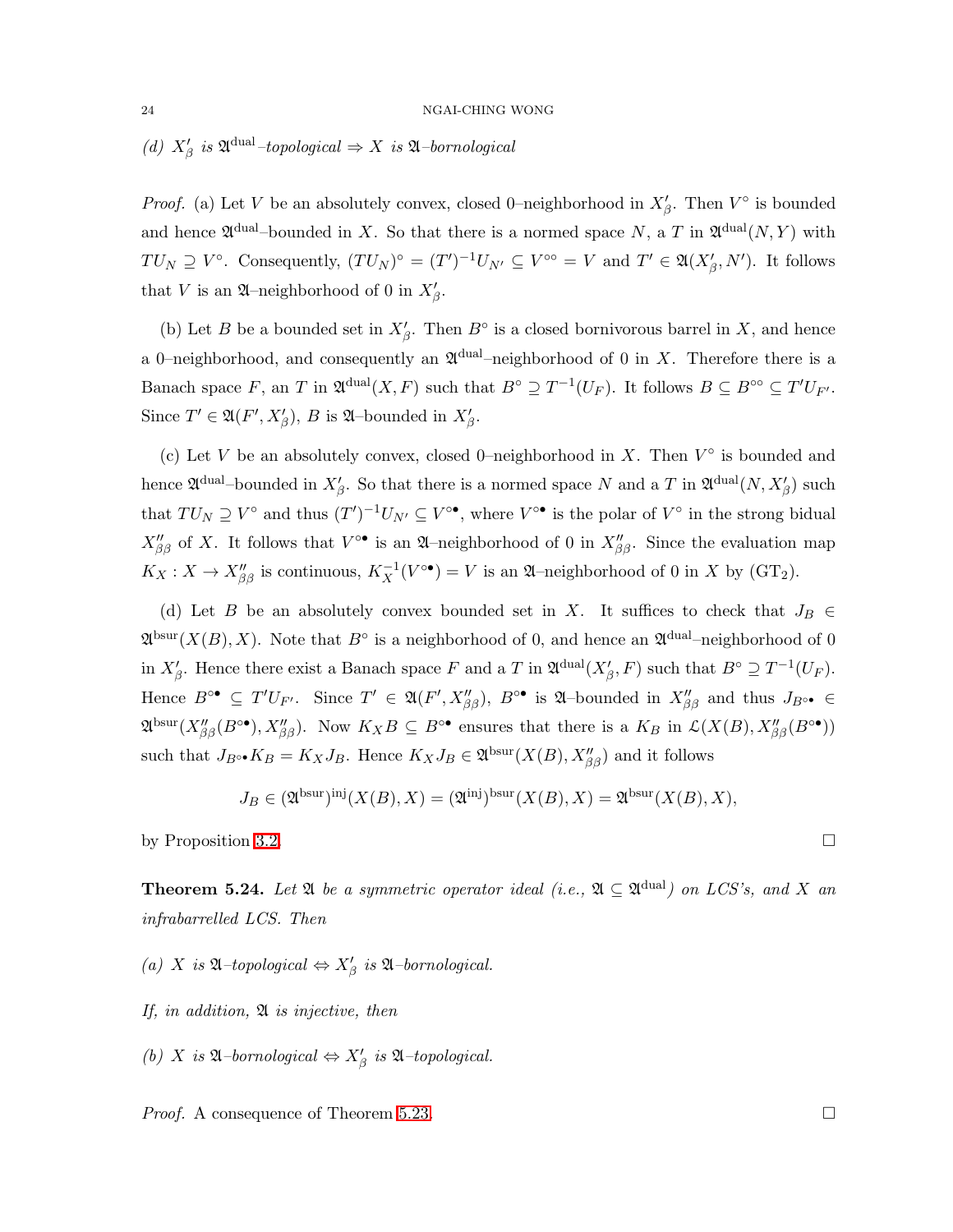Theorem 5.25. *Let* P *be a generating topology on LCS's and* X *be an infrabarrelled LCS. Then*

- (a) *X* is  $O^b(\mathcal{P}^{\circ})$ -topological  $\Rightarrow X'_{\beta}$  is  $O^b(\mathcal{P})$ -bornological.
- (b) X is  $O^b(\mathcal{P}^{\circ})$ -bornological  $\Rightarrow X'_{\beta}$  is  $O^b(\mathcal{P})$ -topological.
- (c)  $X'_{\beta}$  *is*  $\mathcal{O}^b(\mathcal{P}^{\circ})$ *–topological*  $\Rightarrow$  X *is*  $\mathcal{O}^b(\mathcal{P})$ *–bornological.*
- (*d*)  $X'_{\beta}$  is  $O^b(\mathcal{P}^{\circ})$ -bornological  $\Rightarrow X$  is  $O^b(\mathcal{P})$ -topological.

*In case* O(P) *is symmetric or* P *has the subspace property, all above implications become equivalences.*

*Proof.* We prove (c) only and all others are similar. Suppose  $X'_{\beta}$  is  $\mathcal{O}^b(\mathcal{P}^{\circ})$ -topological. By Proposition [4.11\(](#page-14-0)a),  $X'_{\beta}$  is also  $\mathcal{O}^b(\mathcal{P})^{\text{dual}}$ -topological. Note that  $\mathcal{O}^b(\mathcal{P})$  is injective. Hence by Theorem [5.23\(](#page-22-1)d), X is  $\mathcal{O}^b(\mathcal{P})$ -bornological. In case  $\mathcal{O}(\mathcal{P})$  is symmetric or  $\mathcal P$  has the subspace property, if X is  $\mathcal{O}^b(\mathcal{P})$ -bornological, X is also  $\mathcal{O}^b(\mathcal{P}^{\circ})^{\text{dual}}$ -bornological by Proposition [4.11\(](#page-14-0)b)'. By Theorem [5.23\(](#page-22-1)a),  $X'_{\beta}$  is  $O^b(\mathcal{P}^{\circ})$ -topological, as asserted.

**Example 5.26.** Let  $\mathcal{P}_{\sigma}$  be the generating system of  $\sigma(X, X')$ -topology on each LCS X.  $\mathcal{P}_{\sigma}^{\circ}(X)$ is thus the convex bornology  $\mathcal{M}(X)$  consisting of those bounded subsets B of X whose polars  $B^{\circ}$  are  $\sigma(X'_{\beta}, X''_{\beta\beta})$ -neighborhoods of 0 in  $X'_{\beta}$ . Now both  $\mathcal{O}^b(\mathcal{P}_{\sigma})$  and  $\mathcal{O}^b(\mathcal{P}_{\sigma}^{\circ})$  define the ideal  $\mathfrak F$  of continuous operators of finite rank. Moreover,  $\mathfrak P_{\sigma}$  has the subspace property. Theorem [5.25](#page-23-0) applies and says that for an infrabarrelled LCS  $X$ , we have

(a) X is  $\mathfrak{F}$ -topological if and only if  $X'_{\beta}$  is  $\mathfrak{F}$ -bornological;

(b) X is  $\mathfrak{F}$ -bornological if and only if  $X'_{\beta}$  is  $\mathfrak{F}$ -topological.

<span id="page-24-0"></span>Unlike the case of Banach spaces, an  $\mathfrak{F}$ –topological or  $\mathfrak{F}$ –bornological LCS need not be of finite dimension. For examples, the LCS  $\mathbb{K}^I$  is  $\mathfrak{F}$ -topological and the LCS  $\mathbb{K}^{(I)}$  is  $\mathfrak{F}$ -bornological. This is because the weak topology  $\sigma(\mathbb{K}^I, \mathbb{K}^{(I)})$  of  $\mathbb{K}^I$  coincides with the product topology of  $\mathbb{K}^I$  and every bounded set in  $\mathbb{K}^{(I)}$  is of finite dimension. Here the index set I is arbitrary.

# 6. Examples and Applications

This last section is devoted to examples and applications, showing the powerful techniques developed in the previous sections. Many other elegant applications of the theory of Grothendieck spaces and co–Grothendieck spaces can be found, for example, in [\[8\]](#page-31-4), [\[11\]](#page-31-3), [\[12\]](#page-31-15), [\[14\]](#page-31-16), [\[15\]](#page-31-2). The concepts of  $\mathfrak A$ -topological spaces and  $\mathfrak A$ -bornological spaces are also well– developed in the context in  $[6]$ ,  $[14]$ ,  $[16]$ ,  $[29]$ ,  $[32]$ , and, in particular,  $[30]$ .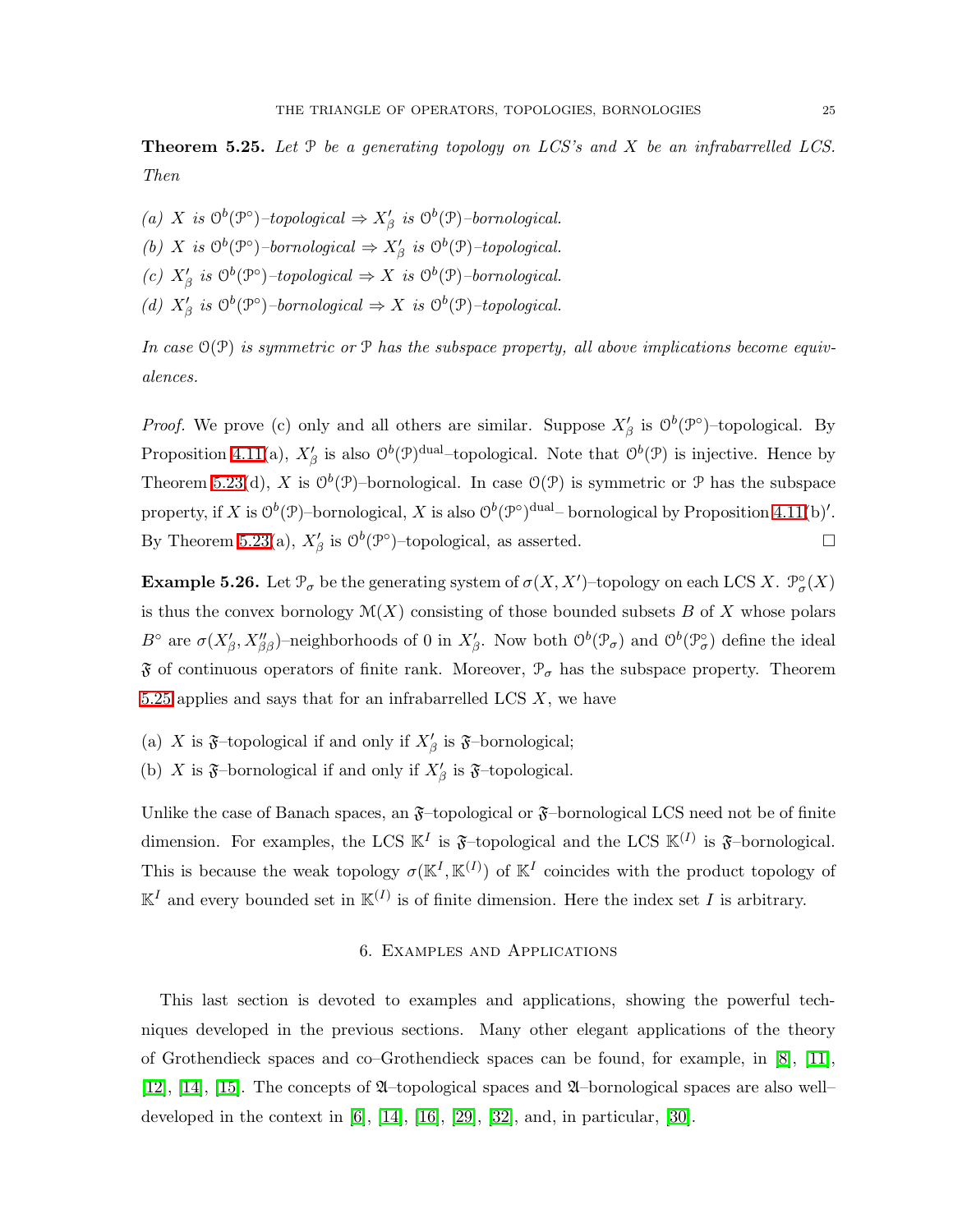## <span id="page-25-0"></span>6.1. Schwartz spaces and co-Schwartz spaces.

**Definition 6.1** (see, e.g., [\[30,](#page-32-9) p. 14]). A continuous seminorm p on a LCS X is said to be *precompact* if there exists a  $(\lambda_n)$  in  $c_0$  and an equicontinuous sequence  $\{x'_n\}$  in X' such that

$$
p(x) \le \sup\{ |\lambda_n \langle x, x'_n \rangle| : n \ge 1 \}, \qquad \forall x \in X.
$$

Denote by  $\mathcal{P}_{pc}(X)$  the locally convex (Hausdorff) topology on X defined by all precompact seminorms on X. It is easy to see that  $\mathcal{P}_{pc} = {\mathcal{P}_{pc}(X) : X \text{ is a } LCS}$  is a generating topology. It is a classical result (cf. [\[16\]](#page-31-11) or [\[30\]](#page-32-9)) that p is a precompact seminorm on a LCS X if and only if the canonical map  $Q_p: X \to X_p$  is precompact. Then,  $\mathfrak{K}_p = \mathfrak{O}(\mathfrak{P}_{pc})$  is the ideal of all precompact operators, and  $\mathfrak{K}_p^b = \mathcal{O}^b(\mathfrak{T}(\mathfrak{K}_p))$  is the ideal of all quasi-Schwartz (i.e., precompactbounded) operators between LCS's.

**Definition 6.2.** A LCS X is said to be a *Schwartz space* if every continuous seminorm p on X is precompact.

We provide a new proof of the following classical result.

<span id="page-25-1"></span>Theorem 6.3 (see [\[30,](#page-32-9) pp. 17 and 26]). *Let* X *be a LCS. The following are all equivalent.*

- *(a)* X *is a Schwartz space.*
- *(b) For each continuous seminorm* p *on* X *there is a continuous seminorm* q *on* X *such that*  $p \leq q$  and the canonical map  $Q_{pq}$  belongs to  $\mathfrak{K}_p(X_q, X_p)$ .
- *(c)*  $Q_p \in \mathfrak{K}_p(X, X_p)$  *for every continuous seminorm p on X.*
- *(d)* For any 0–neighborhood U in X there exists a 0–neighborhood V in X such that  $V \subseteq U$ and the canonical map from  $X'(U^{\circ})$  into  $X'(V^{\circ})$  is precompact.
- (e)  $\mathcal{L}(X, N) = \mathfrak{K}_p(X, N)$  *for every normed (or Banach) space* N.
- (f)  $\mathfrak{K}_p^b(X, Y) = \mathcal{L}^b(X, Y)$  for every LCS Y.
- (g)  $\mathfrak{K}_p^b(X, Y) = \mathfrak{K}_p(X, Y)$  *for every LCSY*.
- (h)  $\mathcal{L}(X, N) = \mathfrak{K}_p^b(X, N)$  *for every normed (or Banach) space* N.
- *(i)* X is a  $\mathfrak{K}_p$ -topological space.

*Proof.* (a)⇔(c)⇔(e)⇔(i) are due to Theorem [5.1](#page-15-1) and the injectivity of  $\mathfrak{K}_p$ . (a)⇔(b) because  $\mathfrak{K}_p = \mathcal{O}^b(\mathcal{M}_{pc})$  where  $\mathcal{M}_{pc}$  is the generating bornology of precompact sets and Proposition [5.16](#page-21-1) applies. (b)⇔(d) follows from the complete symmetry of the restriction  $(\mathfrak{K}_p)$  of  $\mathfrak{K}_p$  to Banach spaces, i.e.,  $(\mathfrak{K}_p)_{\mathbb{R}}^{\text{dual}} = (\mathfrak{K}_p)_{\mathbb{R}}$ . (a) $\Leftrightarrow$  (f) $\Leftrightarrow$  (h) are consequences of Theorem [5.1.](#page-15-1) (i) $\Rightarrow$  (g) is contained in Proposition [4.7](#page-12-1) and Theorem [5.5.](#page-16-1) Finally, for  $(g) \Rightarrow (h)$ , denote by  $N_{\sigma}$  the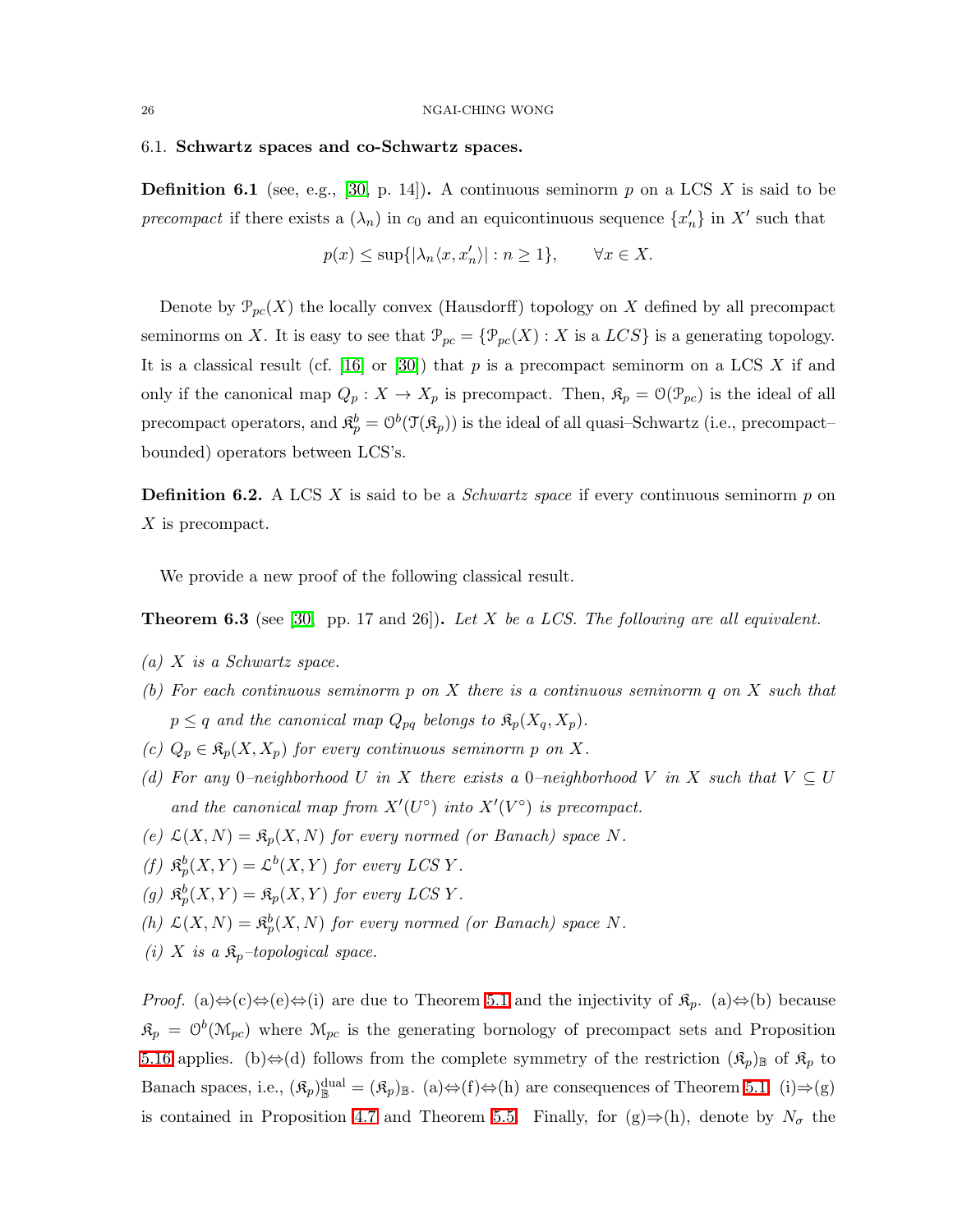LCS  $(N, \sigma(N, N'))$ . For every T in  $\mathcal{L}(X, N)$ ,  $T \in \mathcal{L}(X, N_{\sigma}) = \mathfrak{K}_p(X, N_{\sigma})$ . Hence, by (g),  $T \in \mathfrak{K}_p^b(X, N_\sigma) = \mathfrak{K}_p^b(X, N)$  since N and  $N_\sigma$  carry the same (von Neumann) bornology.  $\Box$ 

<span id="page-26-0"></span>**Definition 6.4.** A LCS Y is said to be a *co–Schwartz space* if its strong dual  $Y'_\beta$  is a Schwartz space.

Theorem 6.5. *Let* Y *be a LCS. Consider the following statements.*

- *(a)* Y *is a co–Schwartz space.*
- *(b)* For each bounded disk B in Y there is a bounded disk A in Y with  $B \subseteq A$  such that the *canonical map*  $J_{AB}$  *from*  $Y(B)$  *into*  $Y(A)$  *belongs to*  $\mathfrak{K}_p(Y(B), Y(A))$ *.*
- $(c)$   $J_B \in \mathfrak{K}_p(Y(B), Y)$  *for each bounded disk B in Y.*
- (d)  $\mathcal{L}(N, Y) = \mathfrak{K}_p(N, Y)$  *for every normed space* N.
- (e)  $\mathcal{L}^b(X, Y) = \mathfrak{K}_p(X, Y)$  *for every LCS X.*
- *(f) Y is a*  $\mathfrak{K}_p$ *–bornological space.*

*We have*  $(a) \Leftrightarrow (b) \Rightarrow (c) \Leftrightarrow (d) \Leftrightarrow (e) \Leftrightarrow (f)$ .

*Proof.* (a)⇔(b) follows from the equivalence (a)⇔(b) in the last theorem and the complete symmetry of  $(\mathfrak{K}_p)_{\mathbb{B}}$ . (c)⇔(d)⇔(e)⇔(f) are just examples of Theorem [5.3.](#page-16-0) (b)⇒(c) is trivial. Finally, the LCS  $\mathbb{K}^I$ , where the index set I is uncountable, furnishes a counter-example of the missing implication.

Proposition 6.6. *Let* X *be an infrabarrelled LCS. Then* X *is a Schwartz space (*resp. *co– Schwartz space)* if and only if  $X'_{\beta}$  is a co–Schwartz space (resp. Schwartz space) if and only if X′′ ββ *is a Schwartz space (*resp. *co–Schwartz space).*

*Proof.* Repeat applying Theorems [6.3](#page-25-1) and [6.5,](#page-26-0) and the complete symmetry of  $(\mathfrak{K}_n)_{\mathbb{B}}$ .

Remark 6.7. Besides the ideals of precompact operators and quasi–Schwartz operators, one can also employ the ideal  $\mathcal{L}_{im}$  of *limit operators* to define Schwartz spaces and co–Schwartz spaces. See [\[12\]](#page-31-15) for some other internal characterization of Schwartz spaces due to the introduction of  $\mathcal{L}_{im}$ .

Similar to Schwartz space we can relate infra–Schwartz spaces to the ideal W of weakly compact operators between LCS's. Incidentally, readers should have no difficulty to figure out that  $\mathfrak{K}_p$ -bornological spaces are, in fact, semi-Montel spaces and  $\mathfrak{W}$ -bornological spaces are exactly semi–reflexive spaces. We leave these to the interested readers and refer them to [\[6\]](#page-31-13) for more information about the classical theory of these spaces.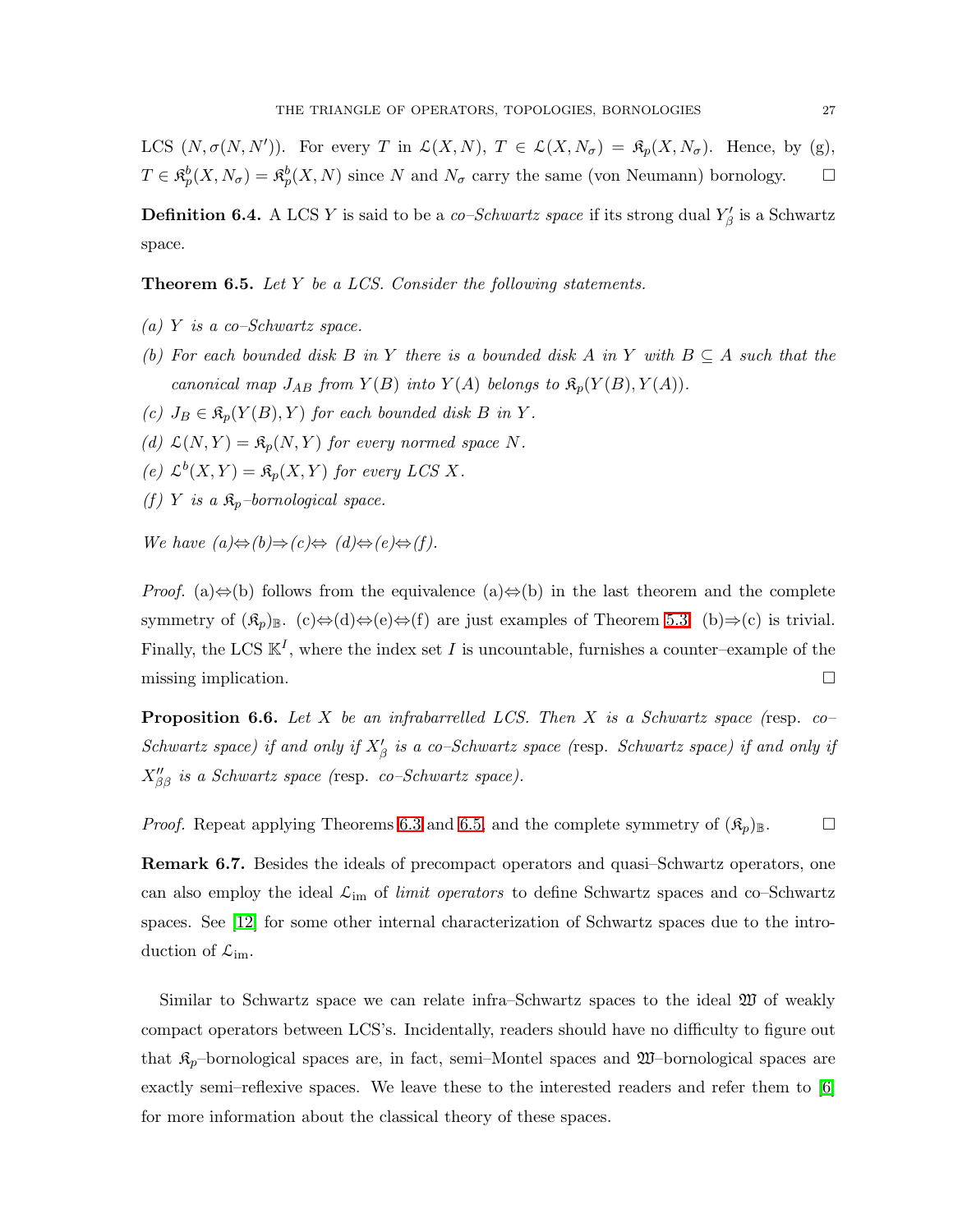## <span id="page-27-0"></span>6.2. Nuclear spaces and co-nuclear spaces.

Definition 6.8. A continuous seminorm p on a LCS X is called an *absolutely summing seminorm* (= *prenuclear seminorm* in [\[30\]](#page-32-9)) if there exists a  $\sigma(X', X)$ -closed equicontinuous subset B of  $X'$  and a positive Radon measure  $\mu$  on B such that

$$
p(x) \le \int_B |\langle x, x' \rangle| d\mu(x'), \qquad \forall x \in X.
$$

Let  $\mathcal{P}_{\text{as}}(X)$  be the locally convex (Hausdorff) topology on X generated by the family of all absolutely summing seminorms on X. It is easy to see that the system  $\mathcal{P}_{\text{as}} = {\mathcal{P}_{\text{as}}(X) : X}$ a  $LCS$  is a generating topology. A continuous operator T from a LCS X into a LCS Y is said to be *absolutely summing* if  $T \in O(\mathcal{P}_{\text{as}})(X, Y) = \mathcal{L}(X_{\mathcal{P}_{\text{as}}}, Y)$ . In case X and Y are Banach spaces,  $T$  is absolutely summing if and only if  $T$  sends every weakly summable series in X to an absolutely summable series in Y. Denote by  $\mathfrak{P} = \mathfrak{O}(\mathcal{P}_{\text{as}})$  the injective ideal of all absolutely summing operators between LCS's, and by  $\mathfrak{P}^b = \mathcal{O}^b(\mathcal{P}_{\text{as}})$  the injective ideal of *prenuclear–bounded operators* [\[30\]](#page-32-9).

A continuous operator T from a LCS X into a LCS Y is said to be *nuclear* if there exist a  $(\lambda_n)$  in  $l_1$ , an equicontinuous sequence  $\{a_n\}$  in X' and a sequence  $\{y_n\}$  contained in an infracomplete bounded disk B in Y such that  $T = \sum_n \lambda_n a_n \otimes y_n$ , i.e.,  $Tx = \sum_n \lambda_n a_n(x) y_n$  for each x in X. Denote by  $\mathfrak N$  the ideal of all nuclear operators between LCS's. Note that  $\mathfrak N$  is symmetric. It is more or less classical that  $\mathfrak{P} = \mathfrak{P}_{\mathbb{R}}^{\text{rup}}$  [\[30,](#page-32-9) p. 76],  $\mathfrak{N} = \mathfrak{N}_{\mathbb{R}}^{\text{inf}}$  [30, p. 144] and  $\mathfrak{P}_{\mathbb{B}}^3 \subset \mathfrak{N}_{\mathbb{B}} \subset \mathfrak{P}_{\mathbb{B}} [30, p. 145]$  $\mathfrak{P}_{\mathbb{B}}^3 \subset \mathfrak{N}_{\mathbb{B}} \subset \mathfrak{P}_{\mathbb{B}} [30, p. 145]$  $\mathfrak{P}_{\mathbb{B}}^3 \subset \mathfrak{N}_{\mathbb{B}} \subset \mathfrak{P}_{\mathbb{B}} [30, p. 145]$  (in fact, we have  $\mathfrak{P}_{\mathbb{B}}^2 \subset \mathfrak{N}_{\mathbb{B}}, (\mathfrak{N}_{\mathbb{B}}^{\text{inj}})^2 \subset \mathfrak{N}_{\mathbb{B}}, \text{ cf. } [14]).$  $\mathfrak{P}_{\mathbb{B}}^2 \subset \mathfrak{N}_{\mathbb{B}}, (\mathfrak{N}_{\mathbb{B}}^{\text{inj}})^2 \subset \mathfrak{N}_{\mathbb{B}}, \text{ cf. } [14]).$  $\mathfrak{P}_{\mathbb{B}}^2 \subset \mathfrak{N}_{\mathbb{B}}, (\mathfrak{N}_{\mathbb{B}}^{\text{inj}})^2 \subset \mathfrak{N}_{\mathbb{B}}, \text{ cf. } [14]).$ 

**Definition 6.9.** A LCS  $X$  is said to be *nuclear* if every continuous seminorm  $p$  on  $X$  is absolutely summing. A LCS Y is said to be *co–nuclear* if its strong dual  $Y'_{\beta}$  is nuclear.

We provide a new proof of the following classical result.

<span id="page-27-1"></span>Theorem 6.10 (see [\[30,](#page-32-9) pp. 149 and 157]). *Let* X *be a LCS. The following are all equivalent.*

- *(a)* X *is a nuclear space.*
- *(b)*  $Q_p \in \mathfrak{P}(X, X_p)$  *for every continuous seminorm p on X.*
- *(c) For each continuous seminorm* p *on* X *there exists a continuous seminorm* q *on* X *with*  $p \leq q$  such that the canonical map  $Q_{pq} \in \mathfrak{P}(X_q, X_p)$ .
- *(d)*  $id_X \in \mathfrak{P}(X,X)$ .
- *(e)*  $\mathfrak{P}(X, Y) = \mathcal{L}(X, Y)$  *for every LCSY*.
- *(f)*  $\mathfrak{P}(X, N) = \mathcal{L}(X, N)$  *for every normed space* N.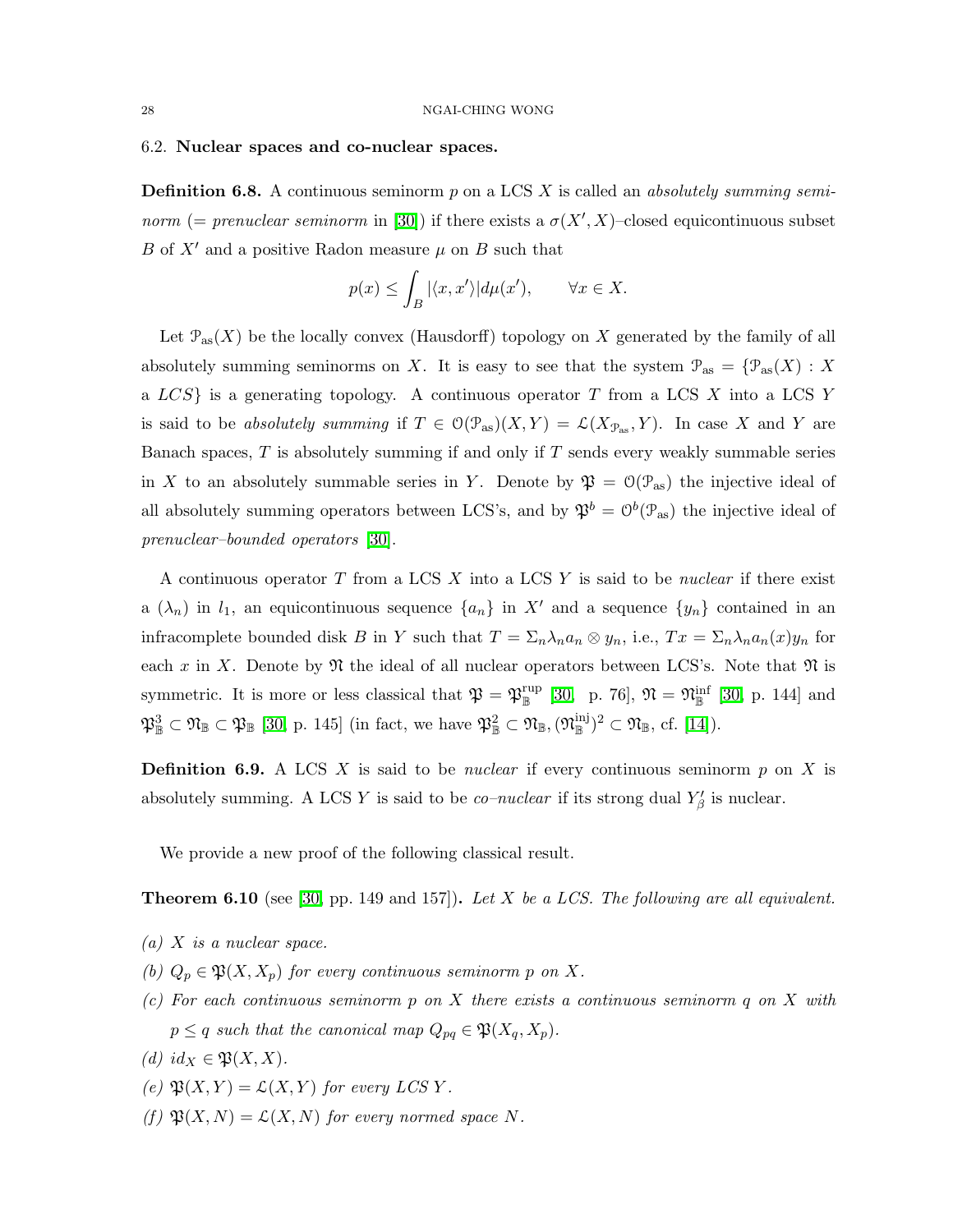- *(g)*  $\widetilde{Q}_p \in \mathfrak{N}(X, \widetilde{X}_p)$  *for every continuous seminorm p on* X.
- *(h)*  $\mathfrak{N}(X,F) = \mathcal{L}(X,F)$  *for every Banach space* F.
- *(i) For each continuous seminorm* p *on* X *there exists a continuous seminorm* q *on* X *with*  $p \leq q$  such that the canonical map  $\widetilde{Q}_{pq} \in \mathfrak{N}(\widetilde{X}_q, \widetilde{X}_p)$ .
- *(j) For each* 0*–neighborhood* V *in* X *there is a* 0*–neighborhood* U *in* X *with* U ⊆ V *such that the canonical map*  $X'(V^{\circ}) \to X'(U^{\circ})$  *is nuclear.*
- (k)  $\mathfrak{P}^b(X,Y) = \mathcal{L}^b(X,Y)$  *for every LCSY*.
- (*l*)  $\mathcal{L}^b(X, Y) \subseteq \mathfrak{P}(X, Y)$  *for every LCSY*.
- $(m)$   $\mathfrak{K}_p(X,Y) \subseteq \mathfrak{P}^b(X,Y)$  *for every LCSY*.
- $(n)$   $\mathcal{L}^{b}(X, Y) \cap \mathfrak{P}(X, Y) = \mathfrak{P}^{b}(X, Y)$  *for every LCSY*.
- *(o)*  $X$  *is a*  $\mathfrak{P}-topological space.$
- *(p)* X *is a* N*–topological space.*

*Proof.* (a)  $\Leftrightarrow$  (b)  $\Leftrightarrow$  (d)  $\Leftrightarrow$  (e)  $\Leftrightarrow$  (f)  $\Leftrightarrow$  (l)  $\Leftrightarrow$  (o)  $\Leftrightarrow$  (p) are due to Theorem [5.1.](#page-15-1) Since  $\mathfrak{P} = \mathfrak{P}_{\mathbb{B}}^{\text{rup}}$ , we have (a)  $\Leftrightarrow$  (c) by Theorem [5.15.](#page-20-1) (a)  $\Leftrightarrow$  (n)  $\Leftrightarrow$  (k) are due to Proposition [4.7](#page-12-1) and Theorem [5.5.](#page-16-1) (k)  $\Rightarrow$  (m) is obvious. To prove (m)  $\Rightarrow$  (k) we employ the same trick as in Theorem [6.3.](#page-25-1) (c)  $\Leftrightarrow$  (i) follows from the fact that  $\mathfrak{P}^3 \subset \mathfrak{N} \subset \mathfrak{P}$ . (i)  $\Rightarrow$  (g)  $\Rightarrow$  (h) are trivial. (h)  $\Rightarrow$  (l) because  $\mathfrak{N} \subseteq \mathfrak{P}$  and  $\mathfrak{P}$  is injective. (i)  $\Rightarrow$  (j) is ensured by the symmetry of  $\mathfrak{N}_{\mathbb{B}}$ .

Finally, we prove (j)  $\Rightarrow$  (i). Let  $V_p = \{x \in X : p(x) \leq 1\}$  be the 0-neighborhood associated to a continuous seminorm p on X. By (j), there is a continuous seminorm q on X such that  $V_q \subseteq V_p$  (i.e.,  $p \le q$ ) and  $\widetilde{Q}'_{pq} : X'(V_p^{\circ}) \to X'(V_q^{\circ})$  is nuclear. By the symmetry of  $\mathfrak{N}_{\mathbb{B}},$  $\widetilde{Q}''_{pq} : (X'(V_q^{\circ}))' \to (X'(V_p^{\circ}))'$  is nuclear, too. Hence  $\widetilde{Q}''_{pq}$  is absolutely summing. Now  $(X'(V_q^{\circ}))'$ and  $(X'(V_p^{\circ}))'$  are isometrically isomorphic to  $X''_q$  and  $X''_p$ , respectively. By the injectivity of  $\mathfrak{P},$  $\widetilde{Q}_{pq}$  is absolutely summing. Repeating the same argument, we shall have continuous seminorms  $q_1$  and  $q_2$  on X such that  $q \leq q_1 \leq q_2$  and  $Q_{qq_1}$  and  $Q_{q_1q_2}$  are both absolutely summing. Now  $p \leq q_2$  and  $\widetilde{Q}_{pq_2} = \widetilde{Q}_{pq} \widetilde{Q}_{qq_1} \widetilde{Q}_{q_1q_2} \in \mathfrak{P}_{\mathbb{B}}^3 \subseteq \mathfrak{N}_{\mathbb{B}}$ , and we are done.

Remark 6.11. There are concepts of *quasi–nuclear–seminorms, quasi–nuclear operators* and *quasi–nuclear–bounded operators,* cf. [\[30\]](#page-32-9). They can be used to define nuclear spaces like  $\mathfrak{P}$  and  $\mathfrak{N}$ . However, they are simply, respectively, the  $\mathfrak{N}$ -seminorms,  $\mathfrak{N}^{\text{inj}}$ -operators and  $(\mathfrak{I}(\mathfrak{N}^{\text{inj}}))$ <sup>b</sup>operators. Using the same kind of argument in Theorem [6.10,](#page-27-1) one can easily prepare a longer list of equivalences. We leave this to the interested readers.

Theorem 6.12. *Let* Y *be an infrabarrelled LCS. The following are all equivalent.*

*(a)* Y *is a co–nuclear space.*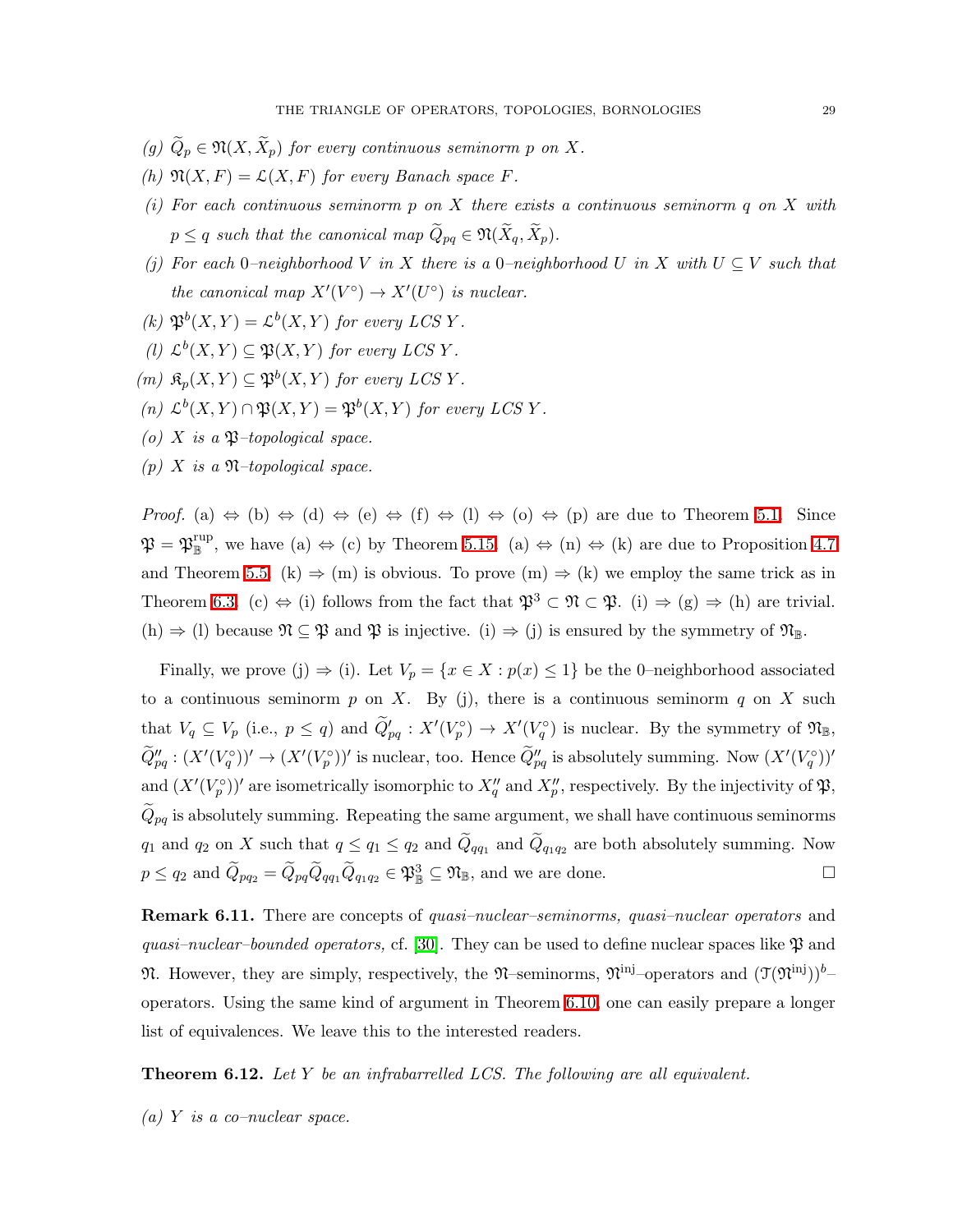- *(b) For each bounded disk* B *in* Y *there is a bounded disk* A *in* Y *with* B ⊆ A *such that the canonical map*  $J_{AB}$  *from*  $Y(B)$  *into*  $Y(A)$  *is nuclear.*
- *(c)*  $J_B \in \mathfrak{N}(Y(B), Y)$  *for every bounded disk B in Y.*
- (d)  $\mathcal{L}(N, Y) = \mathfrak{N}(N, Y)$  *for every normed space* N.
- $(e)$   $\mathcal{L}^{b}(X, Y) \subseteq \mathfrak{N}(X, Y)$  *for every LCS* X.
- *(f)* Y *is an* N*–bornological space.*

*Proof.* Assume first that Y is co–nuclear and B is a bounded disk in Y. Then  $B^\circ$  is a 0– neighborhood in  $Y_{\beta}'$ . Hence there is a bounded disk A in Y with  $B \subseteq A$  such that the canonical map  $Y''(B^{\circ\bullet}) \to Y''(A^{\circ\bullet})$  is absolutely summing. Since  $\mathfrak P$  is injective, the canonical map  $J_{AB}$ from  $Y(B)$  into  $Y(A)$  is also absolutely summing. Do this twice more and we shall get (a)  $\Rightarrow$  (b) since  $\mathfrak{P}_{\mathbb{B}}^3 \subseteq \mathfrak{N}_{\mathbb{B}}$ . (b)  $\Rightarrow$  (c), (d), (e) and each one of them  $\Rightarrow$  (f) are straightforward. We consider (f)  $\Rightarrow$  (a). Note that  $\Re$  is symmetric. Now Theorem [5.23\(](#page-22-1)a) gives the desired  $\Box$ conclusion.

Proposition 6.13. *Let* X *be an infrabarrelled LCS. Then* X *is a nuclear space (*resp. *co– nuclear space) if and only if*  $X'_{\beta}$  *is a co–nuclear space (resp. nuclear space) if and only if*  $X''_{\beta\beta}$ *is a nuclear space (*resp. *co–nuclear space).*

*Proof.* In view of Theorem [5.25,](#page-23-0) it suffices to mention that the generating system  $\mathcal{P}_{\text{as}}$  of absolutely summing topology has the subspace property. As a result, an infrabarrelled LCS X is nuclear if and only if  $X''_{\beta\beta}$  is nuclear. The other implications follow from this.

Since  $\mathfrak{N} \subset \mathfrak{K}_p$  we have the well–known

<span id="page-29-0"></span>Proposition 6.14. *All nuclear (*resp. *co–nuclear) spaces are Schwartz (*resp. *co–Schwartz) spaces.*

6.3. Permanence properties. We collect some results from [\[11\]](#page-31-3) about the permanence properties of Grothendieck spaces and co–Grothendieck spaces.

Theorem 6.15 ([\[11,](#page-31-3) Junek]). *Let* A *be an operator ideal on Banach spaces.*

- *(a)* Any product of  $Groth(\mathfrak{A})$ –spaces is a  $Groth(\mathfrak{A})$ –space.
- *(b) Any locally convex direct sum of co–*Groth(A)*–spaces is a co–*Groth(A)*–space.*
- *(c) If* A *is equivalent to some injective ideal then any subspace of a* Groth(A)*–space is a* Groth(A)*–space.*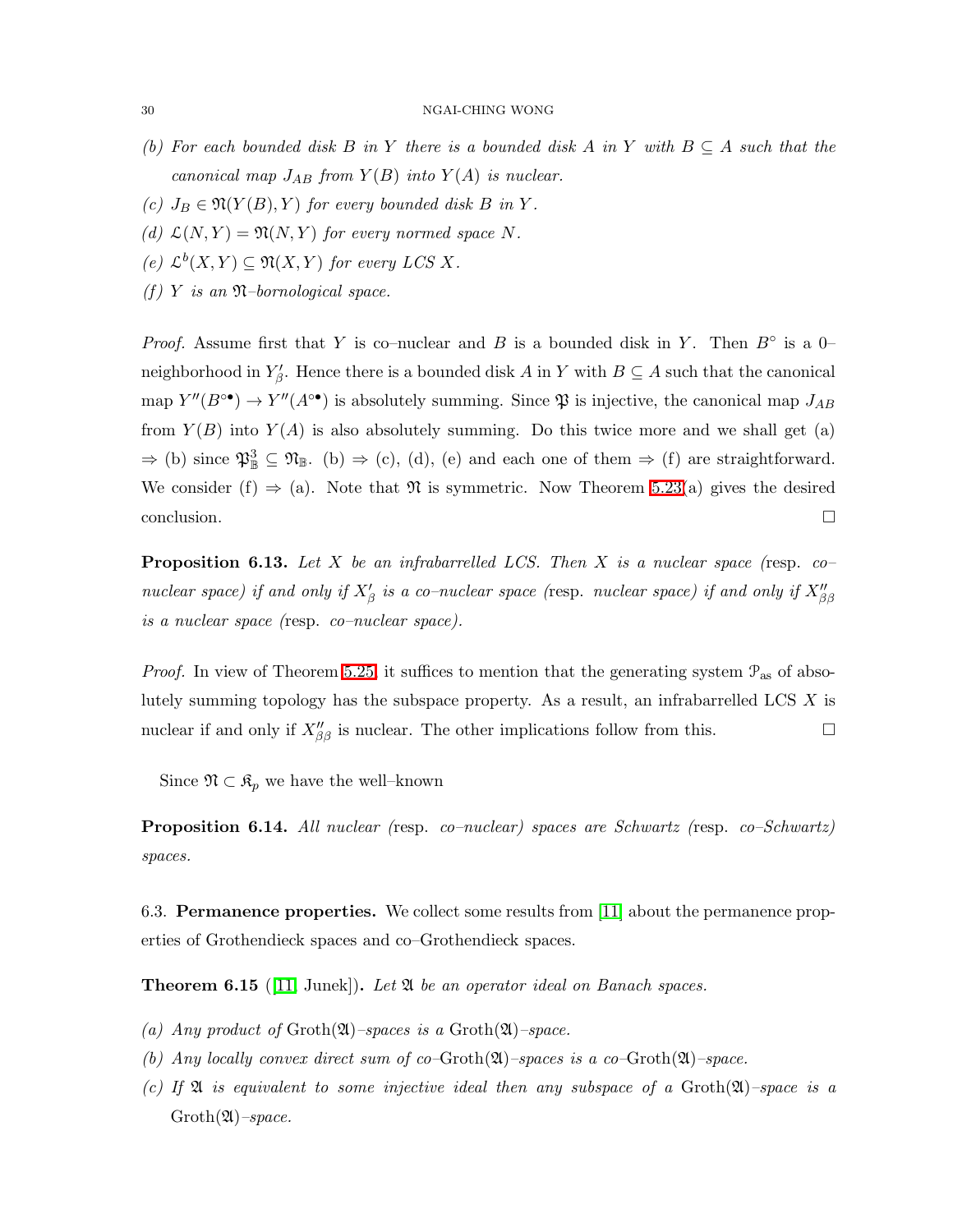- *(d) If* A *is equivalent to some surjective ideal then any quotient space of a co–*Groth(A)*–space is a co–*Groth(A)*–space.*
- *(e) If* A *is injective then any projective limit of* Groth(A)*–spaces is a* Groth(A)*–space.*
- *(f)* If  $\mathfrak A$  *is injective then any subspace of a co–Groth(* $\mathfrak A$ *)–space is a co–Groth(* $\mathfrak A$ *)–space.*

If one applies them together with other results in the earlier parts of this paper to Schwartz spaces, infra–Schwartz spaces, nuclear spaces, and their "co–spaces", one can obtain a long list of permanence properties of these spaces, cf. [\[8\]](#page-31-4) or [\[11\]](#page-31-3).

<span id="page-30-0"></span>6.4. Other applications. Along the same line of reasoning in this paper one can develop similar applications of operator ideals to the theory of tensor products, partially ordered locally convex spaces and  $C^*$ -algebras.

It is of no doubt that the initial idea of operator ideals comes from tensor products. In [\[13,](#page-31-7) p. 49], Michor suggested a method to construct a tensor norm  $\mathfrak{A}^{\otimes}$  associated to each operator ideal A on Banach spaces (see [\[15\]](#page-31-2) for details about *quasi–normed ideal*). See also [\[30\]](#page-32-9) and those famous works of A. Grothendieck and R. Schatten.

Let  $E$  and  $F$  be Banach spaces and  $\mathfrak A$  be an operator ideal on Banach spaces with ideal norm  $\alpha$ . Define  $\|\cdot\|_{\mathfrak{A}^{\otimes}}$  on  $E\otimes F$  by

$$
\|\sum x_i \otimes y_i\|_{\mathfrak{A}^{\otimes}} = \sup\{|\sum \langle y_i, Tx_i\rangle| : T \in \mathfrak{A}(E, F'), \quad \alpha(T) \le 1\}.
$$

k · kA<sup>⊗</sup> turns out to be a reasonable cross norm. We denote by E⊗AF the A–*tensor product* of E and F, that is, the completion of  $E \otimes F$  under  $\|\cdot\|_{\mathfrak{A}^{\otimes}}$ . Y. C. Wong [\[30,](#page-32-9) p. 279] showed that if  $\mathfrak A$  is the normed ideal  $(\mathfrak P, P)$  of all absolutely summing operators between Banach spaces, we would have  $(E \otimes_{\mathfrak{P}} F)' \cong (\mathfrak{P}(E, F'), P)$ .

In general, let  $\mathfrak A$  be an operator ideal on LCS's. We can define a tensor product topology associated to  $\mathfrak A$  by a family of  $\mathfrak A$ –bilinear forms. A continuous bilinear form b on  $X \times Y$  is said to be an  $\mathfrak{A}$ -*bilinear form*, if there is a T in  $\mathfrak{A}(X, Y_{\beta}')$  such that  $b(x, y) = \langle y, Tx \rangle$ . We write  $b = b_T$  in this case. Detailed properties of  $b_T$  can be found in [\[30\]](#page-32-9). See also [\[7\]](#page-31-17) for other comments. If  $\mathfrak A$  is equipped with some locally convex topology (see [\[11\]](#page-31-3)) then we can define similar seminorms like the one as  $\|\cdot\|_{\mathfrak{A}^{\otimes}}$ . It might be interesting to investigate this kind of theory.

There is also an established theory of ideal topologies on partially ordered locally convex spaces. We give only one example here and refer interested readers to [\[29\]](#page-32-8). Let  $(X, X_+, \mathcal{T})$ be a locally solid space. A continuous seminorm  $p$  on X is said to be a  $(PL)$ –*seminorm* if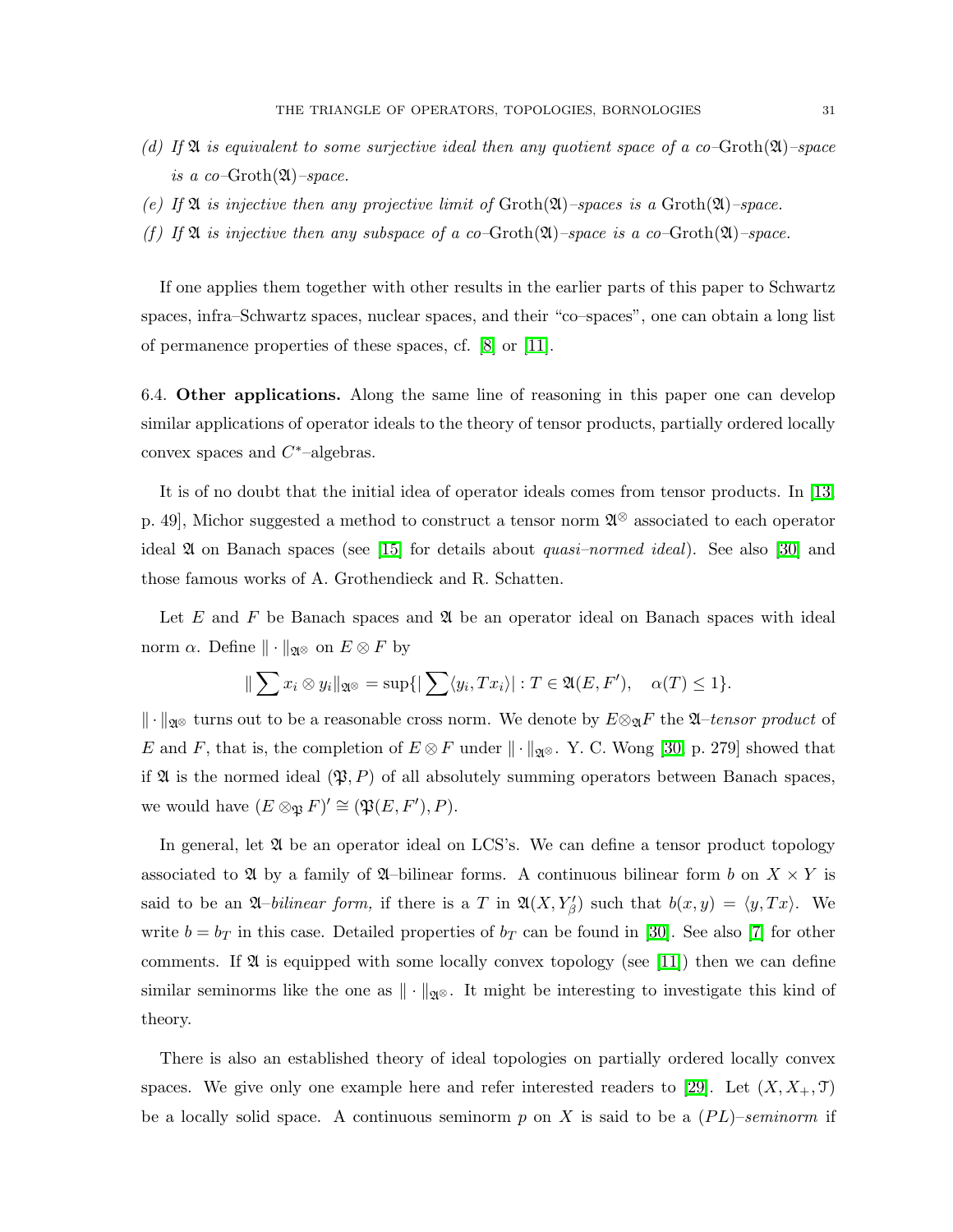there exists a positive f in X' such that  $p(x) \leq \sup\{g(x) : -f \leq g \leq f\}, \forall x \in X$ . It turns out that a continuous seminorm p on a locally solid space X is a  $(PL)$ –seminorm if and only if  $Q_p$  is a cone–absolutely summing operator from X onto  $X_p$ . Moreover, we have a list of characterizations of T to be the topology of uniform convergence on all order intervals as those appeared in Theorems [6.3](#page-25-1) and [6.10](#page-27-1) (see [\[29,](#page-32-8) p. 136]). We would like to mention that in the case of partially ordered locally convex spaces, or Banach lattices, the correct concept of operator ideals may be the so–called *operator modules.* For more information about operator modules, see Schwarz [\[19\]](#page-31-18).

Finally, we finish this paper with a result of Jarchow [\[10\]](#page-31-19). Let  $H$  be a Hilbert space and  $A$ be a  $C^*$ -subalgebra of  $B(H)$ .

Proposition 6.16 ([\[10,](#page-31-19) Jarchow]). *The* W*–topology of* A*, i.e., the ideal topology on* A *generated by weakly compact operators, is the finest locally convex topology on* A *which coincides with the strong*<sup>∗</sup> *(i.e., the double strong) operator topology on bounded subsets of* A*. The completion of A under this topology is*  $(A^{**}, \tau(A^{**}, A^*))$ *.* 

## **REFERENCES**

- <span id="page-31-10"></span><span id="page-31-0"></span>[1] J. Conradie and G. West, "Topological and bornological characterisations of ideals in von Neumann algebras: II", *Integral equations and operator theory*, *Integral Equations Operator Theory*, 23 (1995), no. 1, 49–60.
- <span id="page-31-9"></span><span id="page-31-8"></span>[2] A. Defant and K. Floret, *Tensor norms and operator ideal*, Math. Studies 176, North–Holland, Amsterdam, 1993.
- [3] L. Franco and C. Piñeiro, "The injective hull of an operator ideal on locally convex spaces", *Manuscripa Math.*, 38 (1982), 333–341.
- <span id="page-31-5"></span>[4] A. Grothendieck, "Rèsumé de la theórie métrique des produits tensoriels topologiques", Bol. Soc. Mat. São Paulo, 8 (1956), 1–79.
- <span id="page-31-13"></span><span id="page-31-12"></span>[5] H. Hogbe-Nlend, *Bornologies and functional analysis*, Math. Studies 26, North–Holland, Amsterdam, 1977.
- [6] , *Nuclear and co–nuclear spaces*, Math. Studies 52, North–Holland, Amsterdam, 1981.
- <span id="page-31-17"></span>[7] G. J. O. Jameson, *Summing and nuclear norms in Banach space theory*, London Math. Soc. Students Text 8, Cambridge University Press, Cambridge, 1987.
- <span id="page-31-4"></span>[8] H. Jarchow, *Locally Convex Spaces*, Teubner, Stuttgart, 1981.
- <span id="page-31-14"></span>[9] , "On certain locally convex topologies on Banach spaces", in *Functional Analysis: Surveys and Recent Results, III*, K. D. Bierstedt and B. Fuchsteiner (eds.), North–Holland, Amsterdam, 1984, 79–93.
- <span id="page-31-19"></span>[10] , "On weakly compact operators on  $C^*$ -algebras", *Math. Ann.*, **273** (1986), 341-343.
- <span id="page-31-15"></span><span id="page-31-3"></span>[11] H. Junek, *Locally convex spaces and operator ideals*, Teubner–texte zur Math., Band 56, Teubner, Leipzig, 1983.
- <span id="page-31-7"></span>[12] M. Lindstorm, "A characterization of Schwartz spaces", *Math. Z.*, 198 (1988), 423–430.
- [13] P. Michor, *Functors and categories of Banach spaces*, Lecture Notes in Mathematics 651, Springer-Verlag, Berlin-Heidelberg-New York, 1978.
- <span id="page-31-16"></span><span id="page-31-2"></span>[14] A. Pietsch, *Nuclear Locally Convex Spaces*, Springer–Verlag, Berlin–Heidelberg–New York, 1972.
- <span id="page-31-11"></span>[15] , *Operator Ideals*, North–Holland, Amsterdam, 1980.
- [16] D. Randtke, "Characterizations of precompact maps, Schwartz spaces and nuclear spaces", *Trans. Amer. Math. Soc.*, 165 (1972), 87–101.
- <span id="page-31-6"></span><span id="page-31-1"></span>[17] H. H. Schaefer, *Topological Vector Spaces*, Springer–Verlag, Berlin–Heidelberg–New York, 1971.
- [18] R. Schatten, *Norm ideals of completely continuous operators*, Ergebn. Math. Grenzgeb. 27, Springer, 1960.
- <span id="page-31-18"></span>[19] H.-U. Schwarz, *Banach lattices and operators*, Teubner–texte zur Mathematik, Band 71, Teubner, Leipzig, 1984.